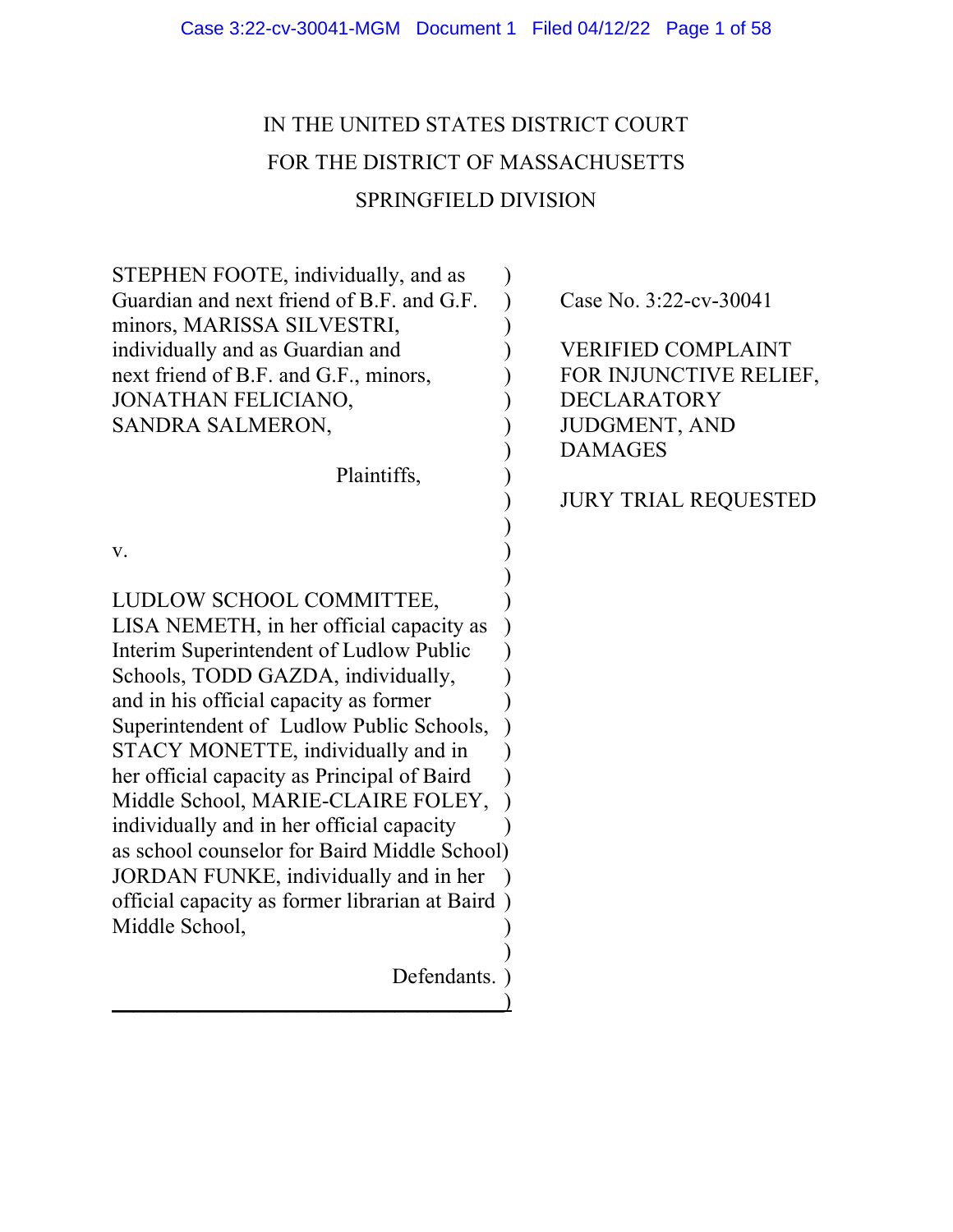#### Case 3:22-cv-30041-MGM Document 1 Filed 04/12/22 Page 2 of 58

Plaintiffs, Stephen Foote, individually, and as Guardian and next friend of B.F. and G.F., minors, Marissa Silvestri, individually and as Guardian and next friend of B.F. and G.F., minors, Jonathan Feliciano, and Sandra Salmeron, by and through their attorneys of record, file their Complaint against Ludlow School Committee, Lisa Nemeth, Todd Gazda, Stacy Monette, Marie-Claire Foley, and Jordan Funke, Defendants, and in support thereof, allege as follows:

# **INTRODUCTION**

1. Defendants have exceeded the bounds of legitimate pedagogical concerns and usurped the role of Plaintiffs Stephen Foote and Marissa Silvestri, Jonathan Feliciano and Sandra Salmeron, and other parents in the Town of Ludlow to direct the education and upbringing of their children, make medical and mental health decisions for their children, and to promote and preserve family privacy and integrity.

2. Defendants' protocol and practice of concealing from parents information related to their children's gender identity and efforts to affirm a discordant student gender identity at school violates parents' fundamental rights under the United States and Massachusetts constitutions and violates children's reciprocal rights to the care and custody of their parents, familial privacy, and integrity. As to Plaintiffs Jonathan Feliciano and Sandra Salmeron, it also violates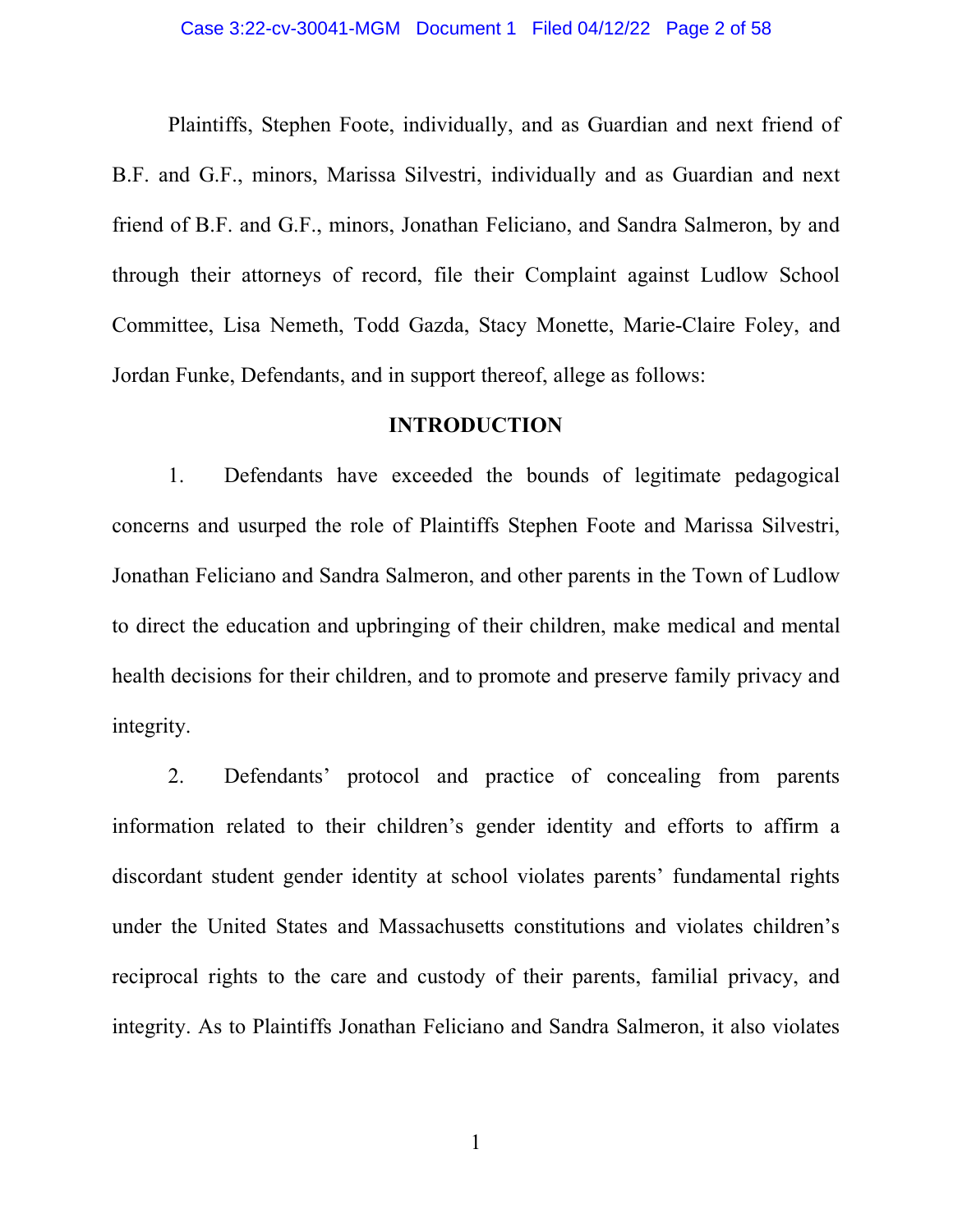#### Case 3:22-cv-30041-MGM Document 1 Filed 04/12/22 Page 3 of 58

their fundamental right to free exercise of religion under the United States and Massachusetts constitutions.

3. Plaintiffs Stephen Foote and Marissa Silvestri are seeking injunctive and declaratory relief and damages under 42 U.S.C. §1983 on behalf of themselves and their minor children, B.F. and G.F., for violation of their constitutional rights. Plaintiffs Jonathan Feliciano and Sandra Salmeron are seeking injunctive and declaratory relief and damages under 42 U.S.C. §1983 for violation of their constitutional rights. Plaintiffs also seek costs and attorneys' fees pursuant to 42 U.S.C. §1988.

# **JURISDICTION AND VENUE**

4. This action is filed pursuant to 42 U.S.C. § 1983 seeking redress of injuries suffered by Plaintiffs from deprivation, under color of state law, of rights secured by the Fourteenth Amendment to the United States Constitution, by the laws of the United States and the laws of Massachusetts. Jurisdiction is proper in this Court pursuant to 28 U.S.C. §§ 1331 and 1343(a). Jurisdiction is also proper under 28 U.S.C.  $\S$  1332(a)(1) in that the amount in controversy exceeds \$75,000 and is between citizens of different states.

5. Venue is proper in this Court pursuant to 28 U.S.C. § 1391(b) and other applicable law because the events and omissions giving rise to the claims in this action arose in the Town of Ludlow, Massachusetts which is situated within the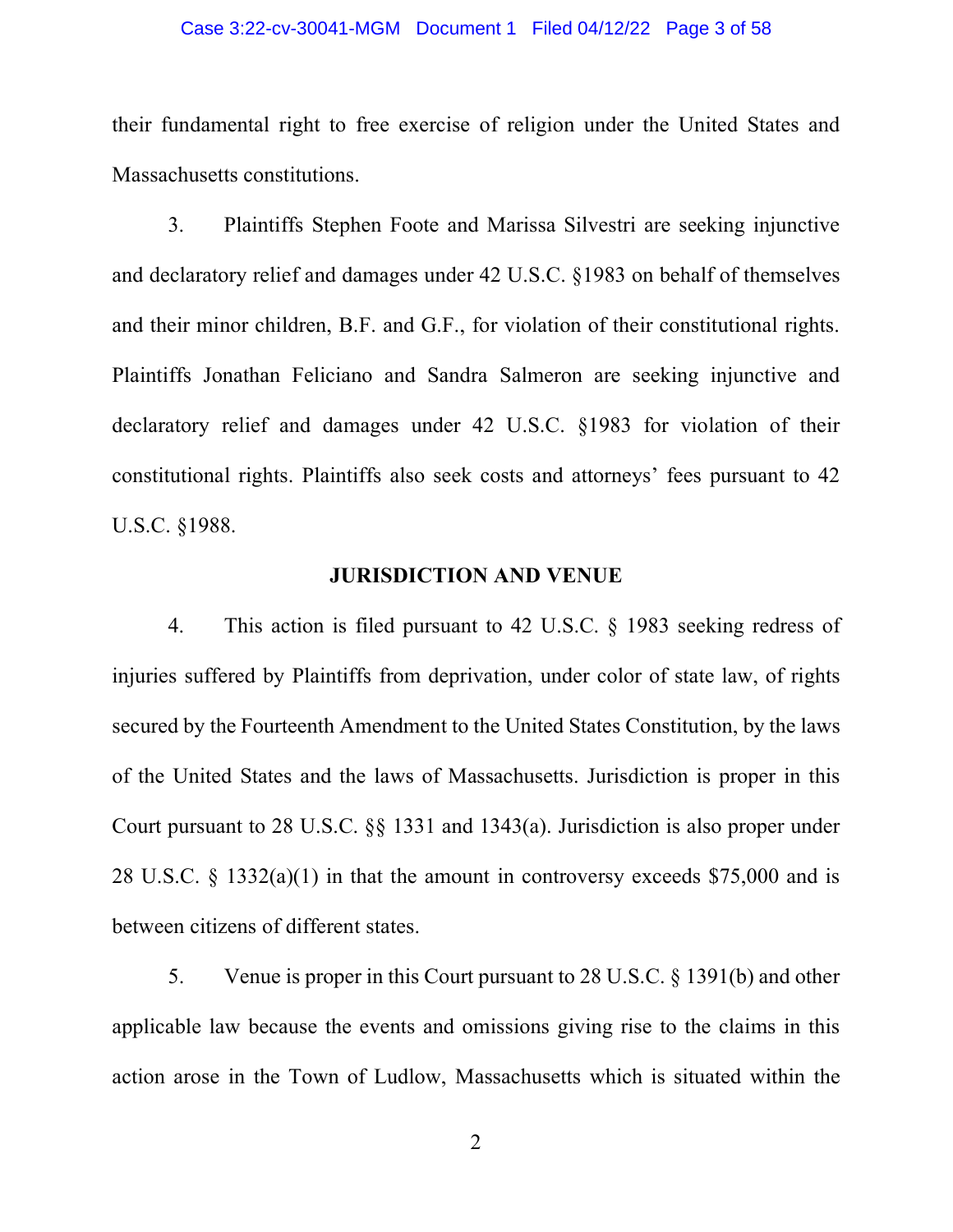#### Case 3:22-cv-30041-MGM Document 1 Filed 04/12/22 Page 4 of 58

district and divisional boundaries of the Springfield Division of the U.S. District Court for the District of Massachusetts. Venue is also proper in this Court because Defendants reside or have their principal place of business in this District.

6. This Court is authorized to grant declaratory judgment under the Declaratory Judgment Act, 28 U.S.C. §§ 2201-02, implemented through Federal Rule of Civil Procedure 57, and to issue injunctive relief under Federal Rule of Civil Procedure 65.

7. An actual controversy exists between the parties involving substantial constitutional issues, in that Plaintiffs allege that Defendants' policies, procedures, directives and actions taken in accordance with them, on their face and as applied, violate the United States Constitution and have infringed Plaintiffs' rights, while Defendants will allege that their policies, procedures, directives, and actions comport with the Constitution and Massachusetts law.

8. This Court is authorized to grant Plaintiffs' prayer for relief regarding costs, including a reasonable attorney's fee, under 42 U.S.C. § 1988.

# **PARTIES**

9. Stephen Foote is a resident of the Town of Ludlow and is the father of B.F. and G.F., minor children who are students in Ludlow Public Schools.

10. Marissa Silvestri is a resident of Connecticut and is the mother of B.F. and G.F., minor children who are students in Ludlow Public Schools.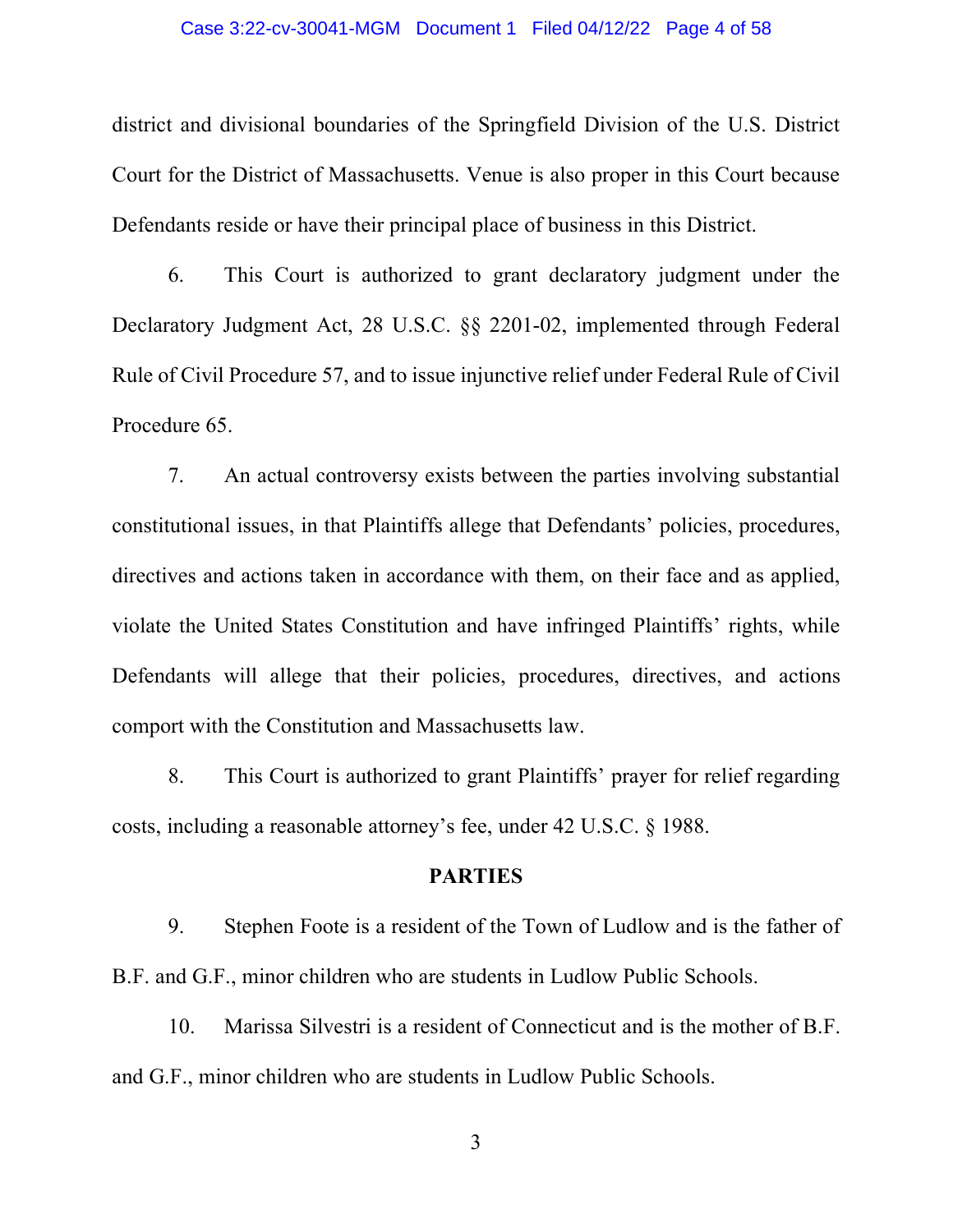#### Case 3:22-cv-30041-MGM Document 1 Filed 04/12/22 Page 5 of 58

11. B.F. is the daughter of Stephen Foote and Marissa Silvestri and at all times relevant to the claims set forth herein was and is a student in Ludlow Public Schools.

12. G.F. is the son of Stephen Foote and Marissa Silvestri and at all times relevant to the claims set forth herein was and is a student in Ludlow Public Schools.

13. Jonathan Feliciano is a resident of the Town of Ludlow, the husband of Sandra Salmeron, and is the father of two children who attend Ludlow Public Schools.

14. Sandra Salmeron is the wife of Jonathan Feliciano, a resident of the Town of Ludlow, and the mother of two children who attend Ludlow Public Schools.

15. Defendant Ludlow School Committee, with a principal address of 63 Chestnut Street, Ludlow, MA 01056, is a municipal public body of the Town of Ludlow. Pursuant to G.L. c. 43, § 33, the School Committee is authorized to make all reasonable rules and regulations, consistent with law, for the management of the public schools of the Town of Ludlow.

16. Defendant Lisa Nemeth is the Interim Superintendent of Ludlow Public Schools. Pursuant to G.L. c. 71 § 59 Superintendent Nemeth is required to manage the school district in a fashion consistent with the United States and Massachusetts constitutions, state law and the policy determinations of the school committee.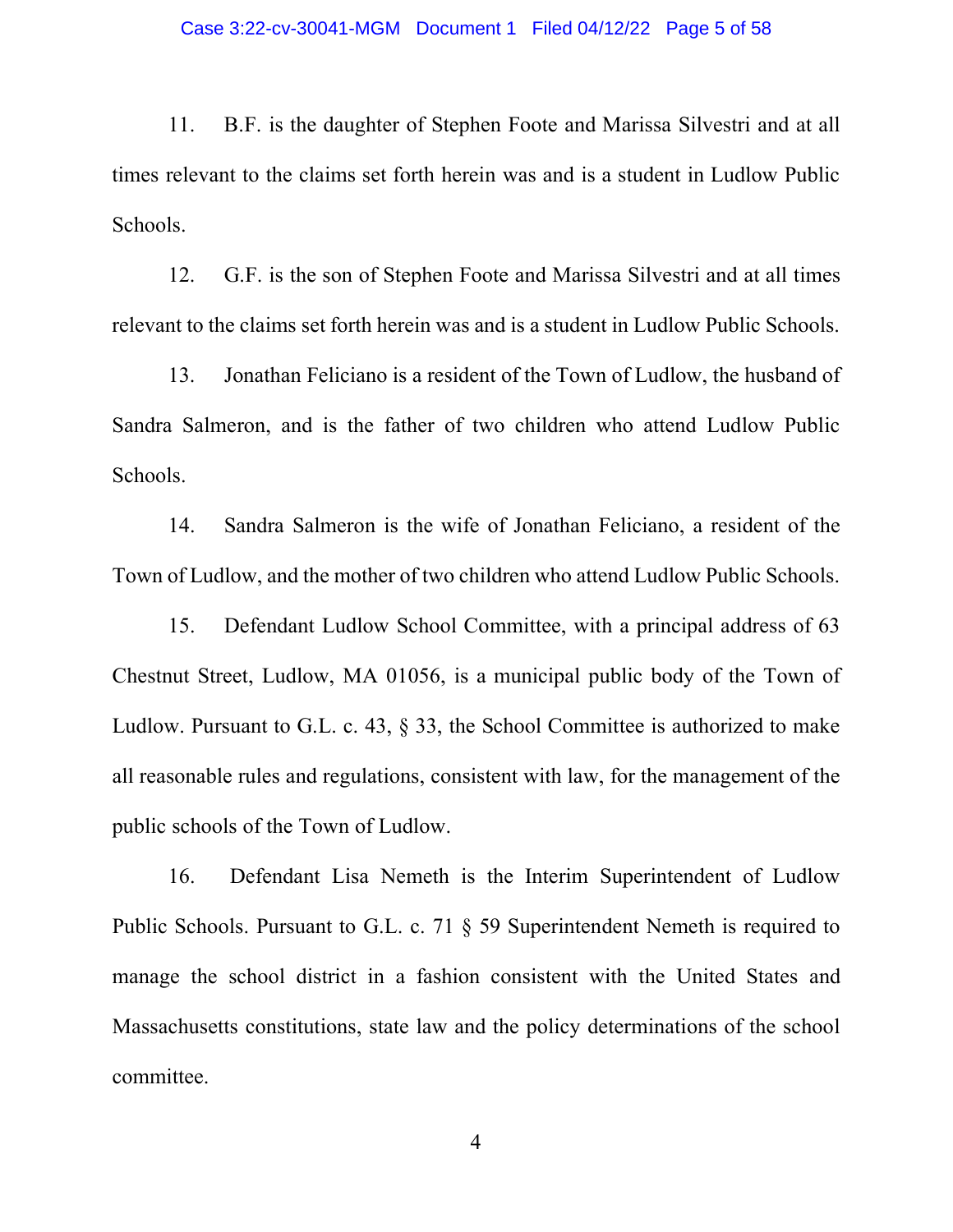#### Case 3:22-cv-30041-MGM Document 1 Filed 04/12/22 Page 6 of 58

17. Defendant Todd Gazda was at all times relevant herein the Superintendent of Ludlow Public Schools until July 2021. Pursuant to G.L. c. 71 §59 until July 2021, Defendant Gazda was required to manage the school district in a fashion consistent with United States and Massachusetts constitutions, state law and the policy determinations of the school committee. He is sued in his individual and official capacities.

18. Defendant Stacy Monette is, and at all relevant times was, Principal at Baird Middle School, which is part of Ludlow Public Schools. She is sued in her individual and official capacities.

19. Defendant Marie-Claire Foley is, and at all relevant times was, School Counselor at Baird Middle School, which is part of Ludlow Public Schools. She is sued in her individual and official capacities.

20. Defendant Jordan Funke was at all times relevant to Plaintiffs' claims, until May 2021, librarian at Baird Middle School, which is part of Ludlow Public Schools. She is sued in her individual and official capacities.

# **STATEMENT OF FACTS**

21. Effective July 1, 2012, Massachusetts General Law (G.L.) Chapter 76, §5 was amended to include "gender identity" as a protected class:

No person shall be excluded from or discriminated against in admission to a public school of any town, or in obtaining the advantages,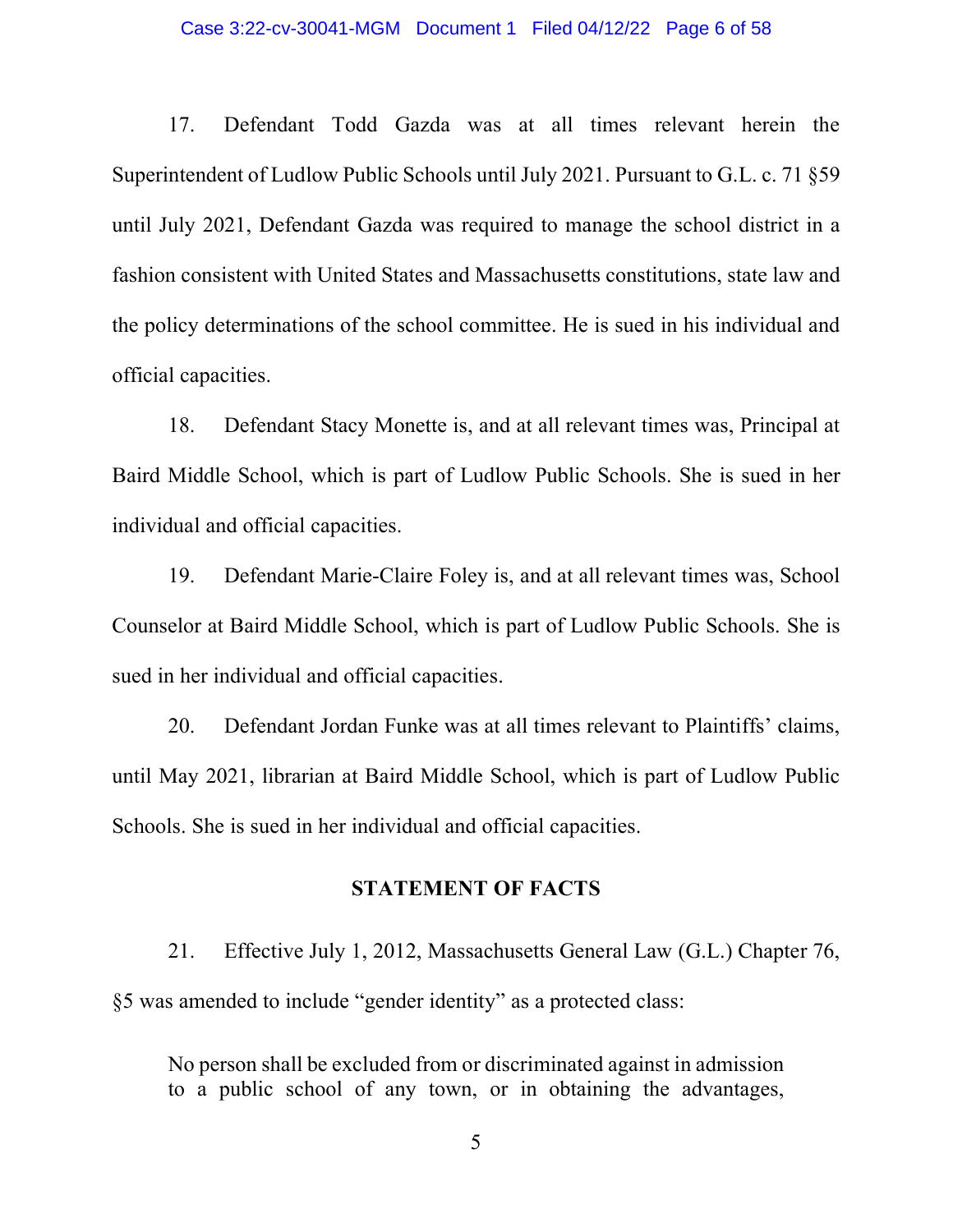privileges and courses of study of such public school on account of race, color, sex, gender identity, religion, national origin or sexual orientation.

22. In June 2012, the Massachusetts Board of Elementary and Secondary Education (Board) adopted revised Access to Equal Education Opportunity Regulations, 603 CMR 26.00 to reflect the broadened student anti-discrimination provision in G.L. c. 76, §5.

23. The Board also directed the Department of Elementary and Secondary Education ("DESE") to provide guidance to school districts to assist in implementing the gender identity provision.

24. In response to the Board's directive, DESE published "Guidance for Massachusetts Public Schools Creating a Safe and Supportive School Environment," ("Guidance") offering advice and suggestions for school policies and procedures to address the changes in laws and regulations.

25. The Guidance document has not been adopted as a regulation nor enacted as a statute.

26. In the Guidance, DESE suggests that:

Consistent with the statutory standard, a school should accept a student's assertion of his or her gender identity when there is "consistent and uniform assertion of the gender-related identity, or any other evidence that the gender-related identity is sincerely held as part of a person's core identity." If a student's gender-related identity, appearance, or behavior meets this standard, the only circumstance in which a school may question a student's asserted gender identity is where school personnel have a credible basis for believing that the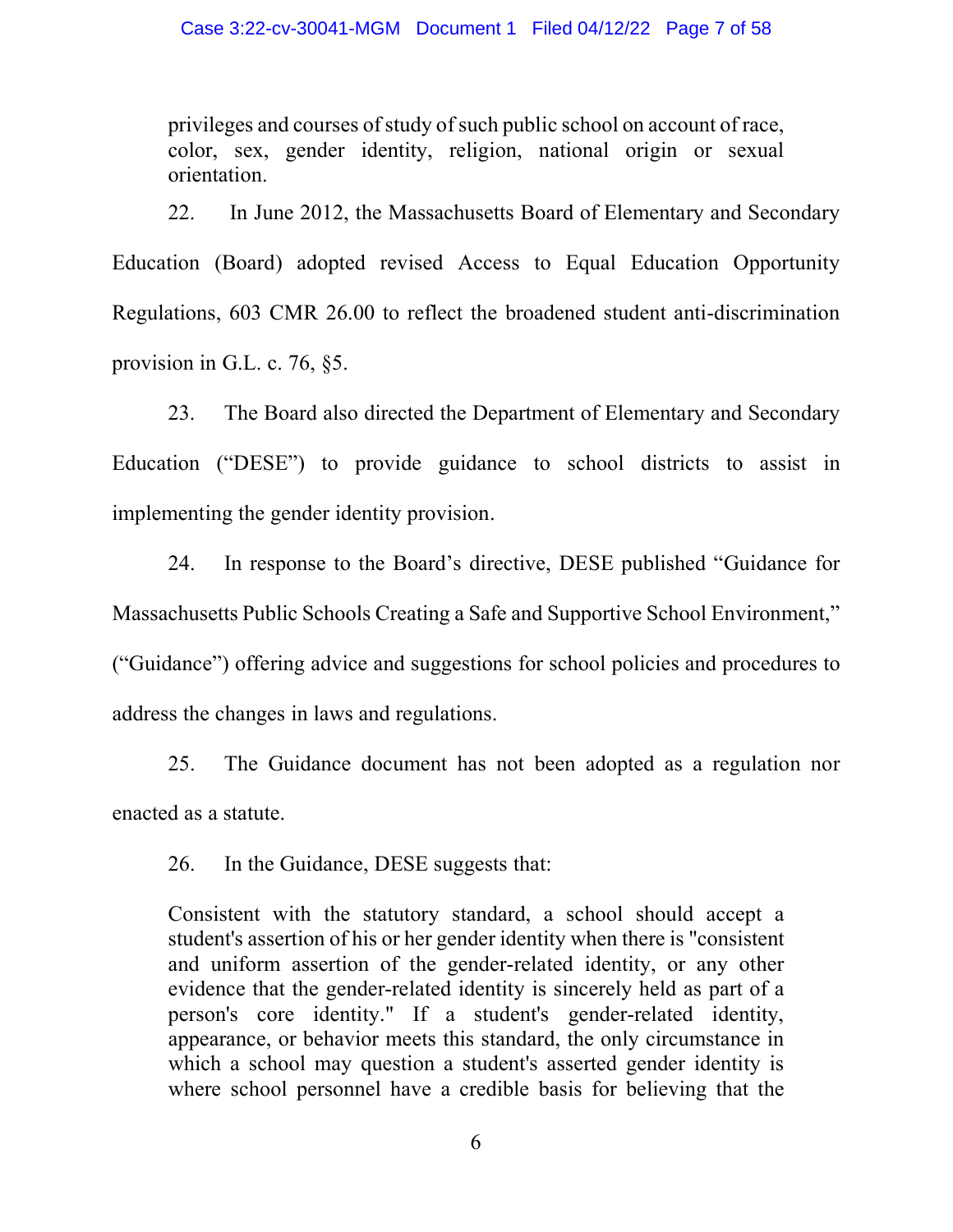student's gender-related identity is being asserted for some improper purpose. https://www.doe.mass.edu/sfs/lgbtq/ GenderIdentity.html 3/7

27. The Guidance further suggests:

Some transgender and gender nonconforming students are not openly so at home for reasons such as safety concerns or lack of acceptance. School personnel should speak with the student first before discussing a student's gender nonconformity or transgender status with the student's parent or guardian. For the same reasons, school personnel should discuss with the student how the school should refer to the student, *e.g.,* appropriate pronoun use, in written communication to the student's parent or guardian. *Id.*

28. In the Guidance, DESE states that in the case of "young students"

parents should be consulted regarding issues of disclosure of the students' assertion

of a discordant gender identity. *Id.* The Guidance does not define "young students."

29. DESE's Guidance also says:

Transgender and gender nonconforming students may decide to discuss and express their gender identity openly and may decide when, with whom, and how much to share private information. A student who is 14 years of age or older, or who has entered the ninth grade, may consent to disclosure of information from his or her student record. **If a student is under 14 and is not yet in the ninth grade, the student's parent (alone) has the authority to decide on disclosures and other student record matters.** 

*Id.* (emphasis added) (citing Section 23.01 of Title 603 of the Code of

Massachusetts Regulations (603 CMR§23.01).

30. Information regarding a student's sex, name change for gender identity

purposes, gender transition, medical or mental health treatment related to gender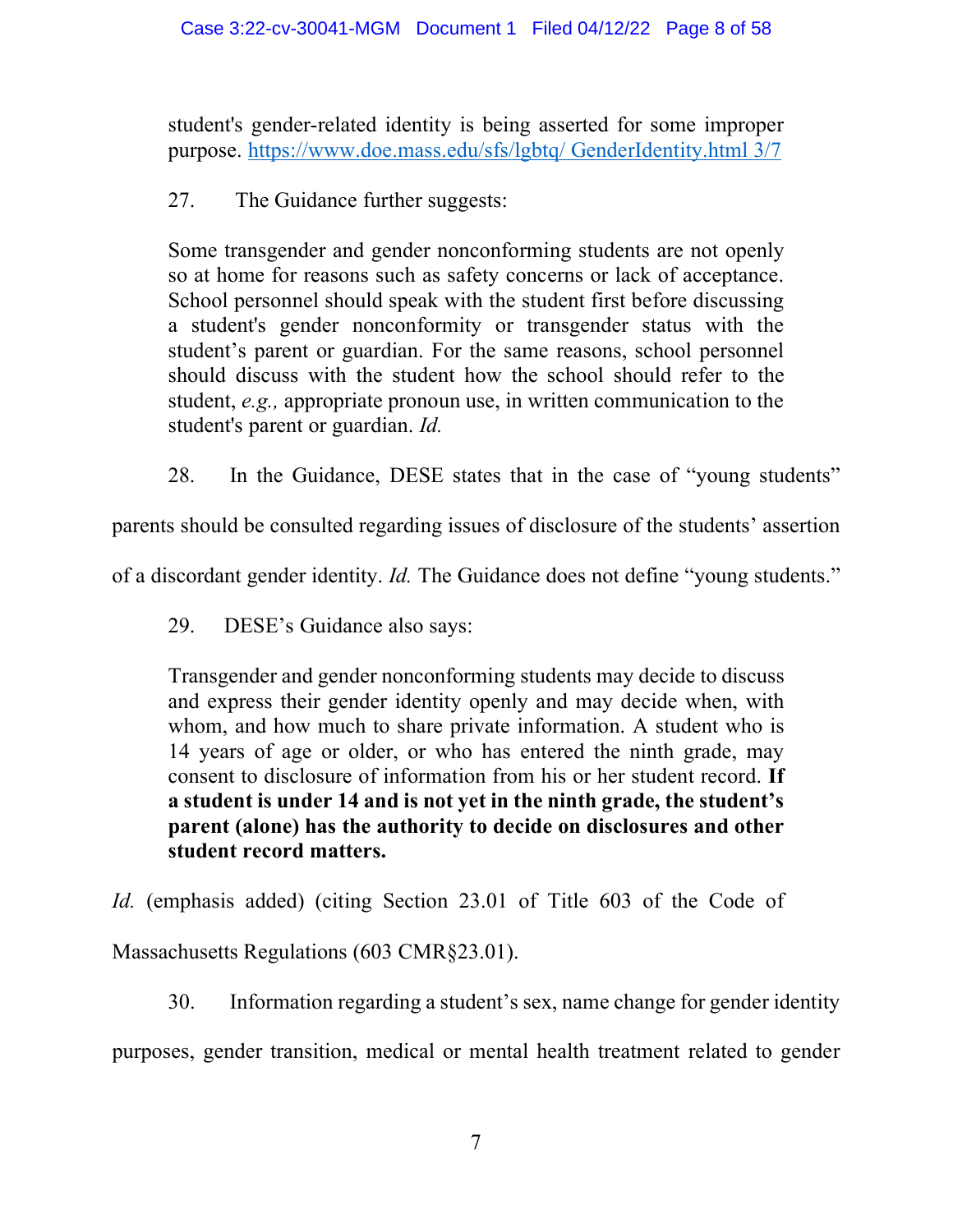#### Case 3:22-cv-30041-MGM Document 1 Filed 04/12/22 Page 9 of 58

identity, or any other information of a similar nature, regardless of its form, is part of the individual's student record, subject to 603 CMR §23.01.

31. Pursuant to 603 CMR §23.01 consent to disclosure of information regarding a student's sex, name change for gender identity purposes, gender transition, and/or medical or mental health treatment related to gender identity lies with parents alone until the student is in ninth grade or age 14, unless a local school committee has adopted an alternative policy.

32. Plaintiffs are informed and believe and based thereon allege that Ludlow Public Schools has not adopted a formal written policy superseding 603 CMR §23.01 to provide students under the age of 14 or below grade 9 with the sole authority to give or withhold consent to disclosure of information regarding sex, name change for gender identity purposes, gender transition or medical or mental health treatment related to gender identity.

33. Plaintiffs are informed and believe and based thereon allege that Defendant School Committee has interpreted the DESE Guidance statements that

School personnel should speak with the student first before discussing a student's gender nonconformity or transgender status with the student's parent or guardian. For the same reasons, school personnel should discuss with the student how the school should refer to the student, e.g., appropriate pronoun use, in written communication to the student's parent or guardian.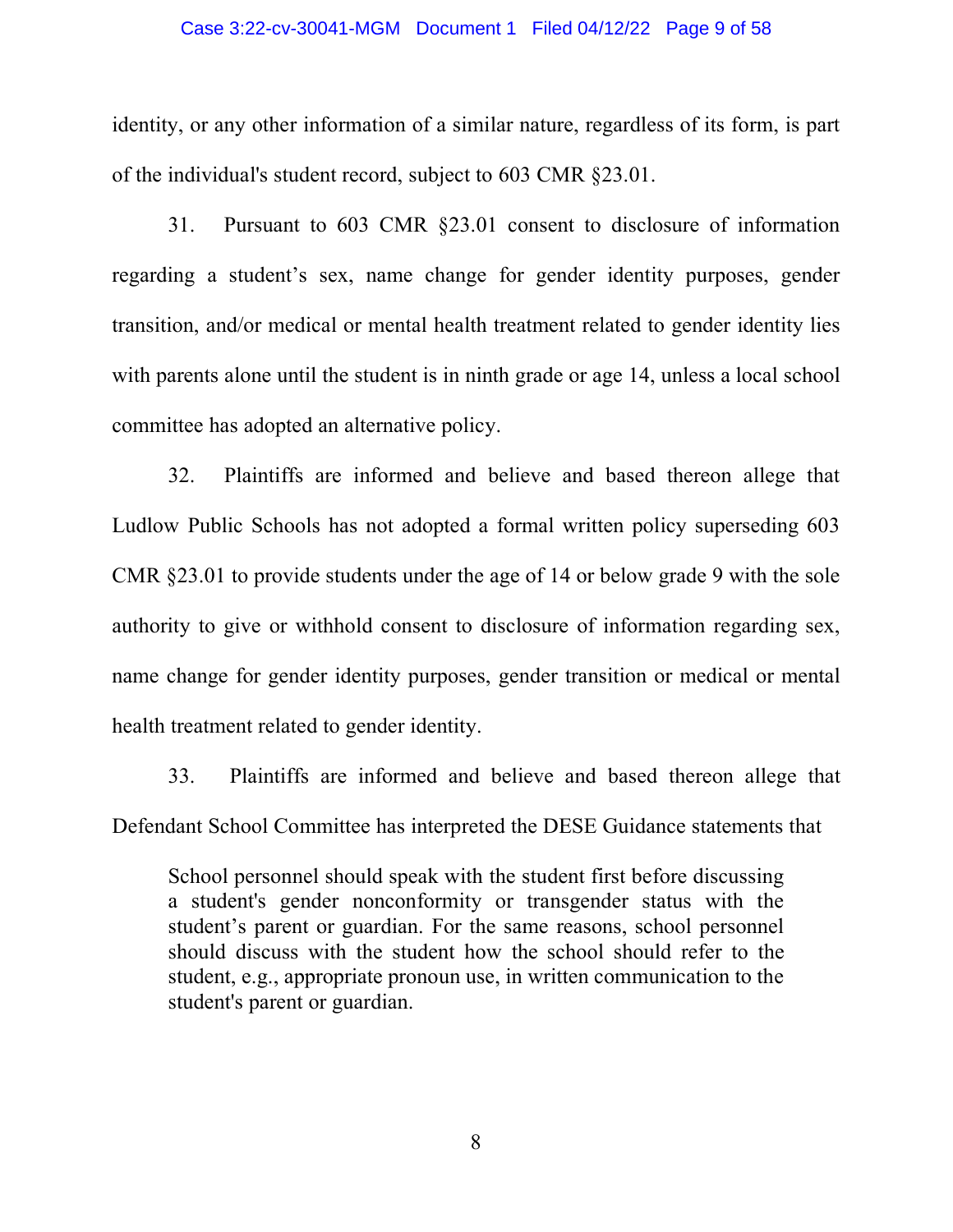#### Case 3:22-cv-30041-MGM Document 1 Filed 04/12/22 Page 10 of 58

to mean that school personnel are prohibited from notifying the parents of a student of any age about their child's gender nonconformity or transgender status unless the student consents to his or her parents being notified. Plaintiffs are informed and believe and based thereon allege that Defendant School Committee has approved and instructed district administrators to implement a protocol that school personnel cannot discuss a child's gender nonconformity or transgender status with the child's parents unless the child consents (the "Protocol").

34. Plaintiffs are informed and believe and based thereon allege that until July 2021 Defendant Gazda as Superintendent of Ludlow Public Schools implemented the Protocol throughout Ludlow Public Schools and directed administrators, teachers, counselors and other staff at all schools to adhere to the Protocol by not notifying parents regarding their child's gender nonconformity or transgender status unless the child had consented to his or her parents being notified.

35. Plaintiffs are informed and believe and based thereon allege that from July 2021 to the present Defendant Nemeth, as Interim Superintendent of Ludlow Public Schools, has implemented the Protocol throughout Ludlow Public Schools and directed administrators, teachers, counselors and other staff in all district schools to adhere to the Protocol by not notifying parents regarding their child's gender nonconformity or transgender status unless the child had consented to his or her parents being notified.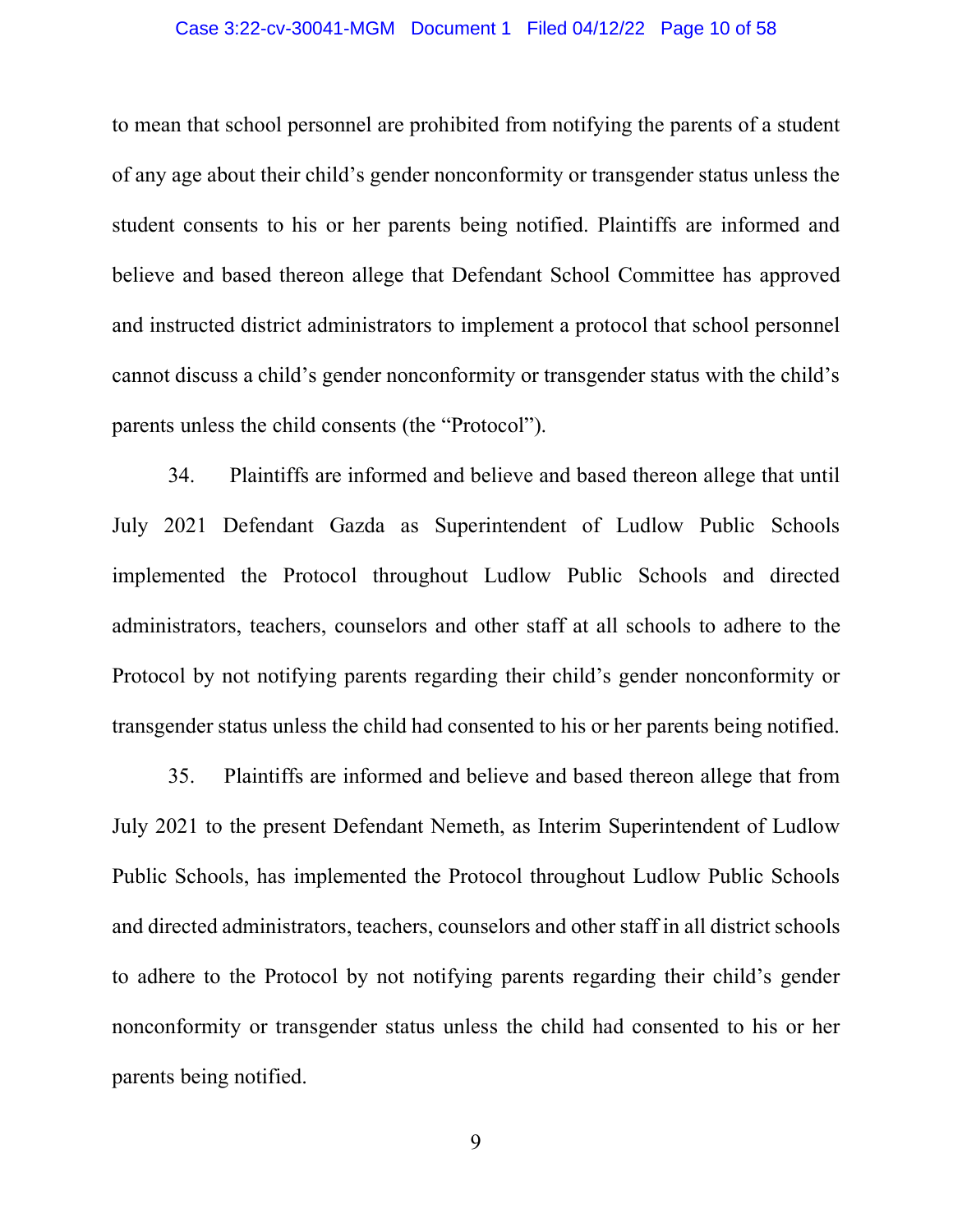#### Case 3:22-cv-30041-MGM Document 1 Filed 04/12/22 Page 11 of 58

36. Because the Protocol continues to be implemented in all schools in Ludlow Public Schools, Plaintiffs Feliciano's and Salmeron's children are included in and subject to the Protocol.

37. Therefore, information regarding the Feliciano and Salmeron children's gender nonconformity or transgender status would be, or presently is being, concealed from them if the children have raised, or do raise, those issues with District staff.

38. Plaintiffs are informed and believe and based thereon allege that Defendant Monette as Principal of Baird Middle School has implemented the Protocol at Baird Middle School and directed administrators, teachers, counselors, including Defendant Marie-Claire Foley, librarians including until May 2021 Defendant Jordan Funke, and other staff to adhere to the Policy by not notifying parents regarding their child's gender nonconformity or transgender identification unless the child consented to his or her parents being notified.

39. On or about September 2019, Defendant Jordan Funke instructed incoming sixth grade students at Baird Middle School to create videos and to include in the videos their gender identity and preferred pronouns. Plaintiffs Foote's and Silvestri's 11-year-old daughter, B.F. was among the students given that assignment. The videos of their children were created without the parents' knowledge or consent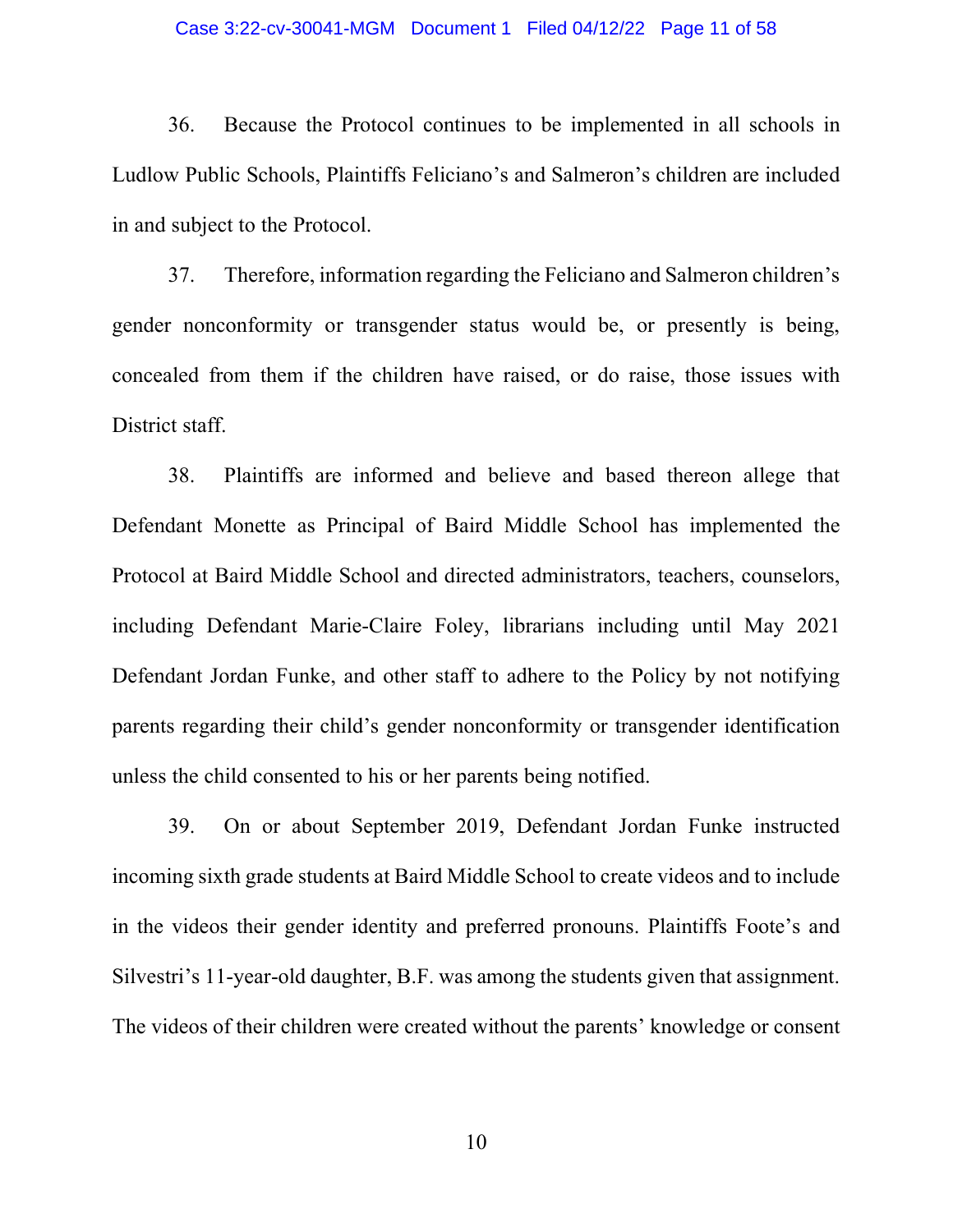#### Case 3:22-cv-30041-MGM Document 1 Filed 04/12/22 Page 12 of 58

and it remains unknown how these videos were used or who was allowed to view them.

40. Plaintiffs are informed and believe and based thereon allege that Defendant Funke had previously given the assignment to incoming sixth graders, including Plaintiffs Foote's and Silvestri's son G.F., but since parents were not notified about the assignment, there was no way for Plaintiffs or other parents to know.

41. Plaintiffs Foote and Silvestri learned of the video assignment and of their daughter's and son's participation in it only after other parents had learned after the fact that their children had participated.

42. Plaintiffs Foote and Silvestri notified administrators at Baird Middle School and stated that they objected to Defendant Funke's actions. They were told that the assignment would not be repeated without parental notice and consent.

43. On or about December 14, 2020, B.F. an 11-year-old sixth grade student at Baird Middle School, asked to meet with her teacher Bonnie Manchester virtually after school to discuss some issues.

44. On December 15, 2020, B.F. met virtually with Ms. Manchester and told her that she was experiencing insecurity, low self-esteem, poor self-image, and a perceived lack of popularity. B.F. said that she had told a friend that she likes girls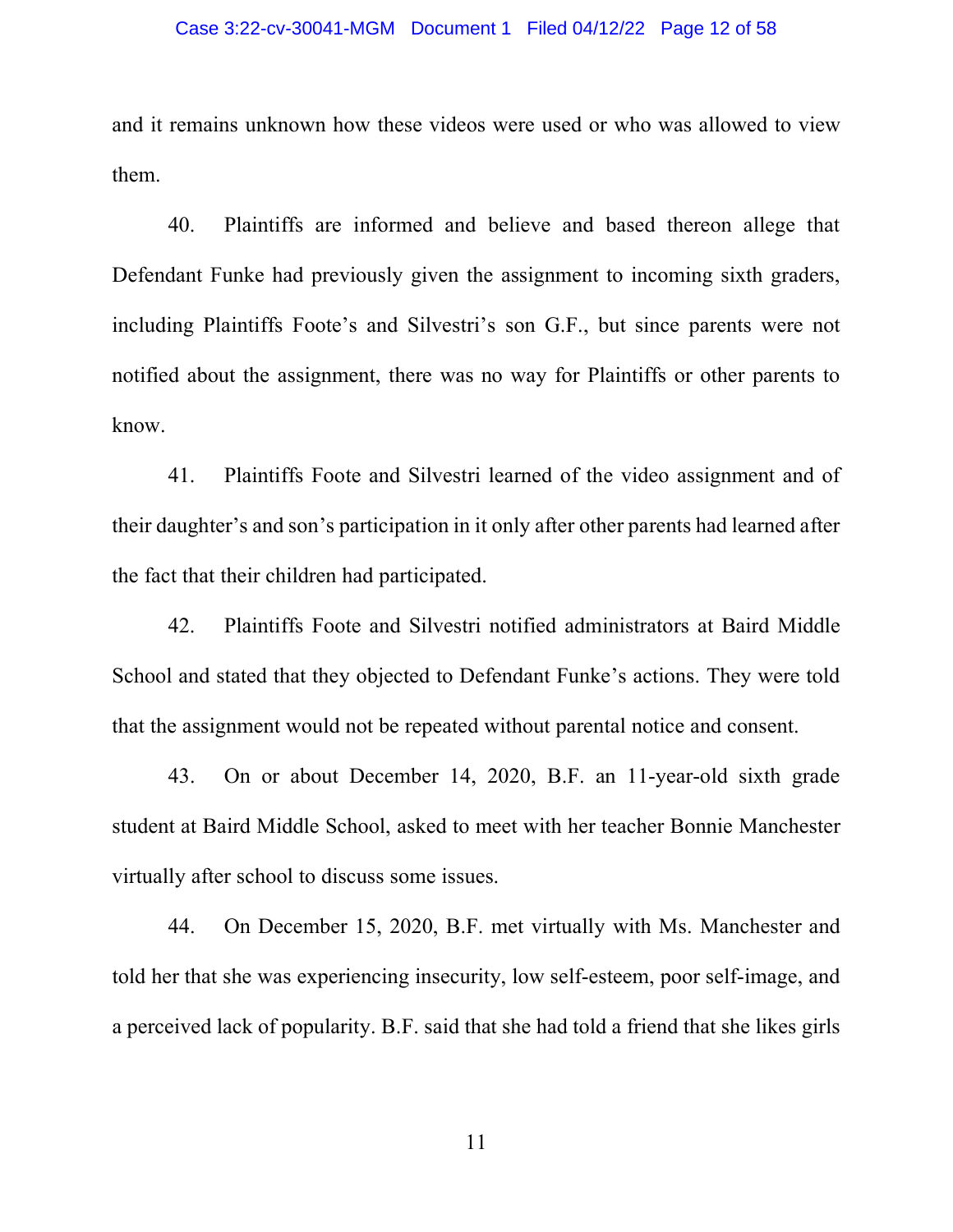#### Case 3:22-cv-30041-MGM Document 1 Filed 04/12/22 Page 13 of 58

and that she had been watching YouTube videos which presented the message that she was "born that way."

45. B.F. told Ms. Manchester that she was depressed and needed help but was not sure how to ask her parents about getting help. Ms. Manchester offered to call B.F.'s parents and B.F. agreed. B.F. told Ms. Manchester that she was relieved and grateful that Ms. Manchester was calling her parents because B.F. was unsure how to broach the subject.

46. On December 16, 2020 during a planning meeting, Ms. Manchester and other teachers said that they had observed that B.F. seemed to be depressed and that B.F.'s parents should be contacted. Ms. Manchester agreed to contact them since she had already discussed doing so with B.F.

47. On December 17, 2020, Ms. Manchester contacted Mrs. Silvestri and informed her of the conversation with B.F. and concerns about B.F. feeling depressed. Ms. Manchester also told Mrs. Silverstri that B.F. had said that she might be attracted to the same sex and was having issues with self-image. Mrs. Silverstri responded that she had recently observed that there was something troubling B.F. and was grateful that Ms. Manchester had contacted her.

48. During the December 17, 2020 conversation, Ms. Manchester and Mrs. Silvestri agreed to work together to help B.F. Mrs. Silvestri and Mr. Foote would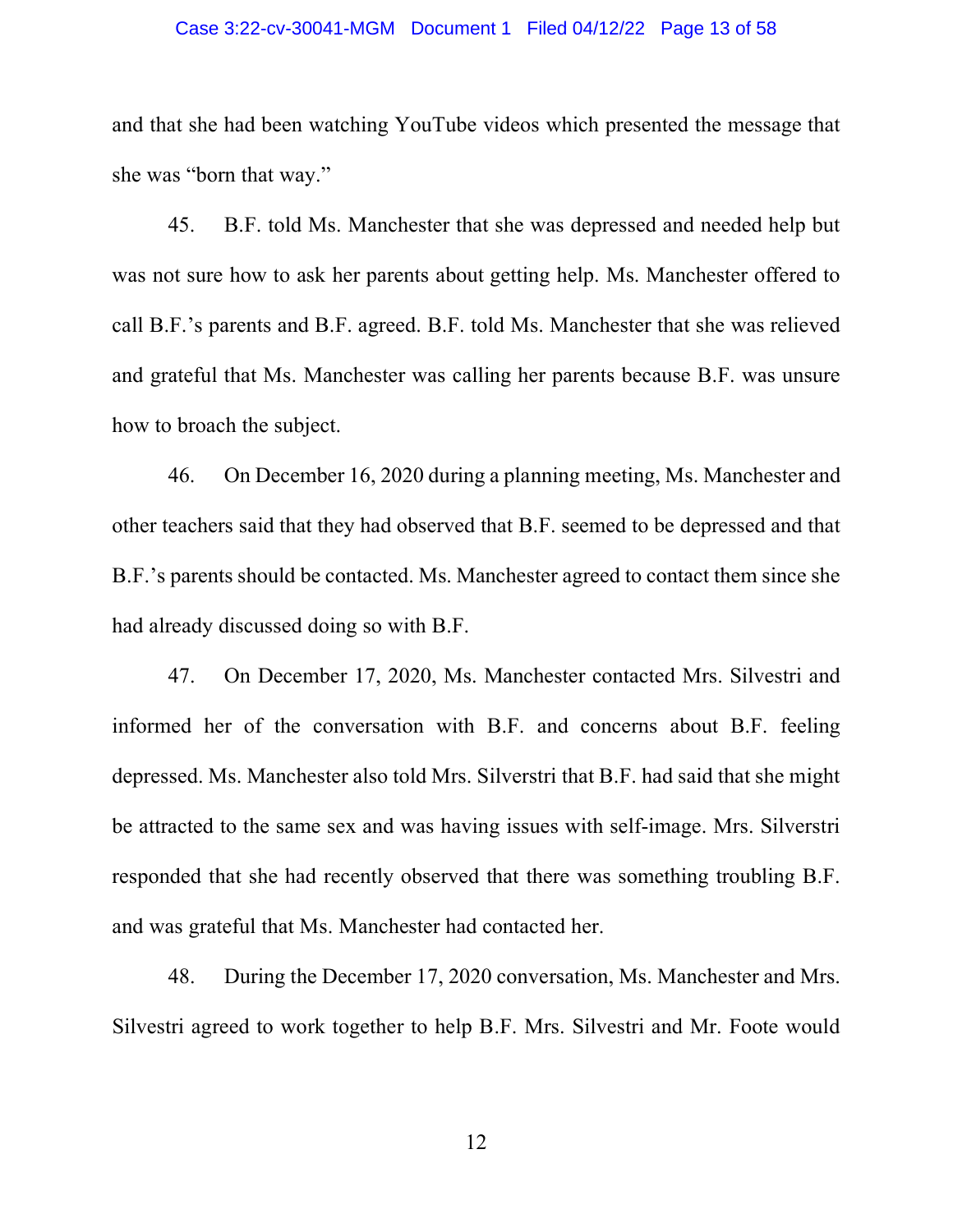schedule therapy for B.F. and Ms. Manchester would work with B.F. on craft activities after school.

49. Mrs. Silvestri and Mr. Foote retained a therapist to work with B.F. soon after the call with Ms. Manchester.

50. On December 21, 2020, Mrs. Silvestri sent the following email to B.F.'s teachers, Defendant Monette, Defendant Gazda, and the members of Defendant School Committee:

It has been brought to the attention of both Stephen and myself that some of B's teachers are concerned with her mental health. I appreciate your concern and would like to let you know that her father and I will be getting her the professional help she needs at this time. With that being said, we request that you do not have any private conversations with B. in regards to this matter. Please allow us to address this as a family and with the proper professionals.

51. Plaintiffs Foote and Silvestri are informed and believe and based thereon allege that Defendants Gazda and Monette and Baird Middle School teachers who had received the email disregarded the parents' instructions and Defendants Gazda and Monette failed to direct that Baird Middle School staff should comply with Plaintiffs' instructions regarding their 11-year-old daughter's mental health care.

52. Plaintiffs Foote and Silvestri are informed and believe and based thereon allege that prior to June 2021 Defendant Gazda and since June 2021 Defendant Nemeth along with Defendant Monette and Baird Middle School teachers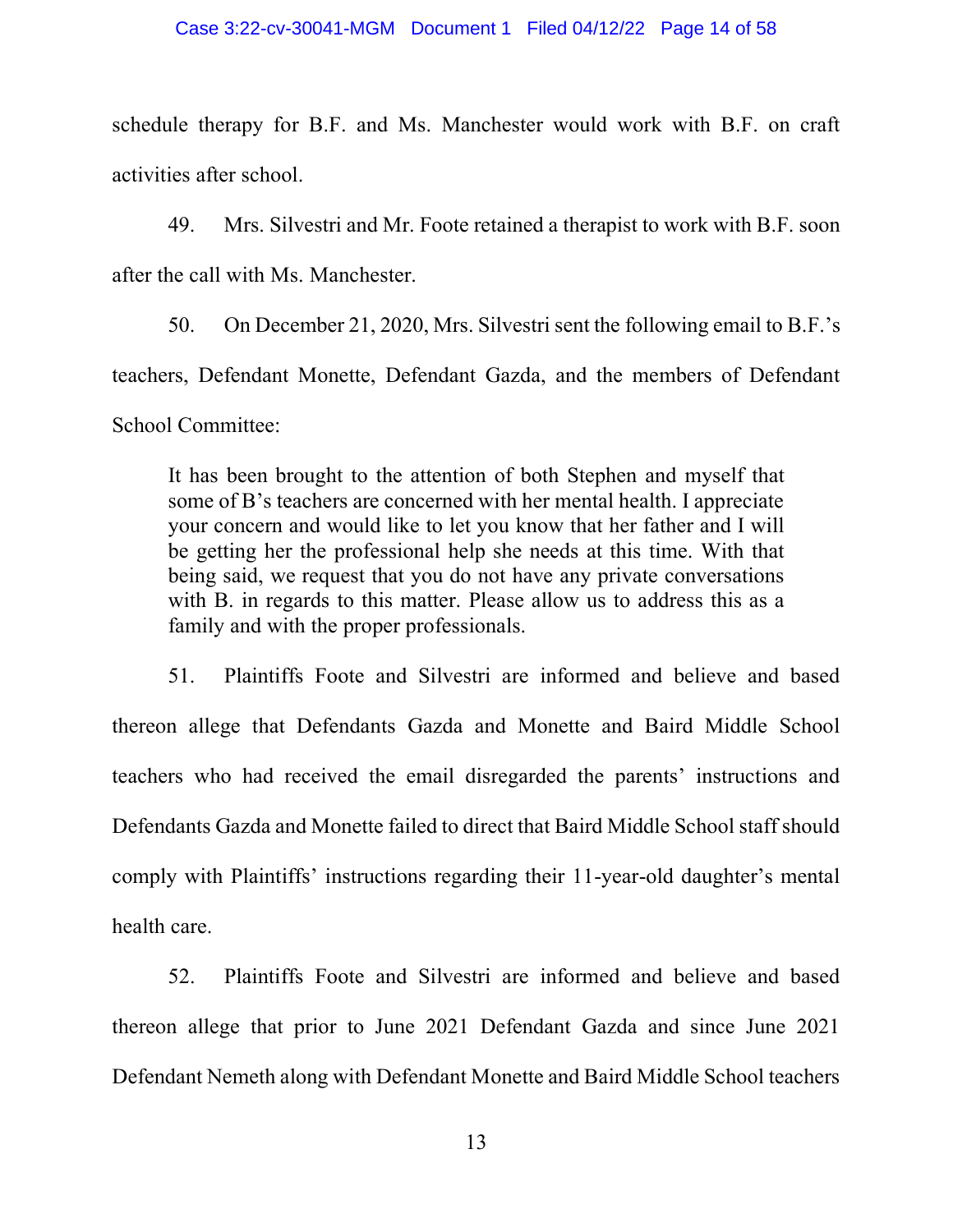# Case 3:22-cv-30041-MGM Document 1 Filed 04/12/22 Page 15 of 58

who had received the email have and are continuing to disregard the parents' instructions, as B.F. has changed her preferred name at least twice since December 2020 without Plaintiffs' knowledge or consent, and to this date they continue to address B.F. by whatever iteration of her name she has indicated she prefers. Teachers at Baird Middle School have revealed that they are disregarding the parents' instructions by sending email communications related to school assignments for B.F., but referencing a child with a first name other than "B."

53. In reckless disregard of Plaintiffs Foote's and Silvestri's parental rights to make mental health decisions for their children and in direct contravention to their explicit instructions, Baird Middle School staff, and in particular Defendant Foley, have engaged in regular communications with B.F. in which B.F. talked about having a discordant gender identity and requested to be called by a male name, "R," and affirming the discordant identity and name.

54. Said Baird Middle School staff did not notify Plaintiffs Foote and Silvestri of these conversations, but instead followed the Protocol to conceal this information from B.F.'s parents.

55. Plaintiffs Foote and Silvestri are informed and believe and based thereon allege that Defendants Gazda and Monette and Ludlow Public Schools, including Baird Middle School, teachers and counselors similarly disregarded the parents' intent regarding their son G.F. by engaging in regular conversations with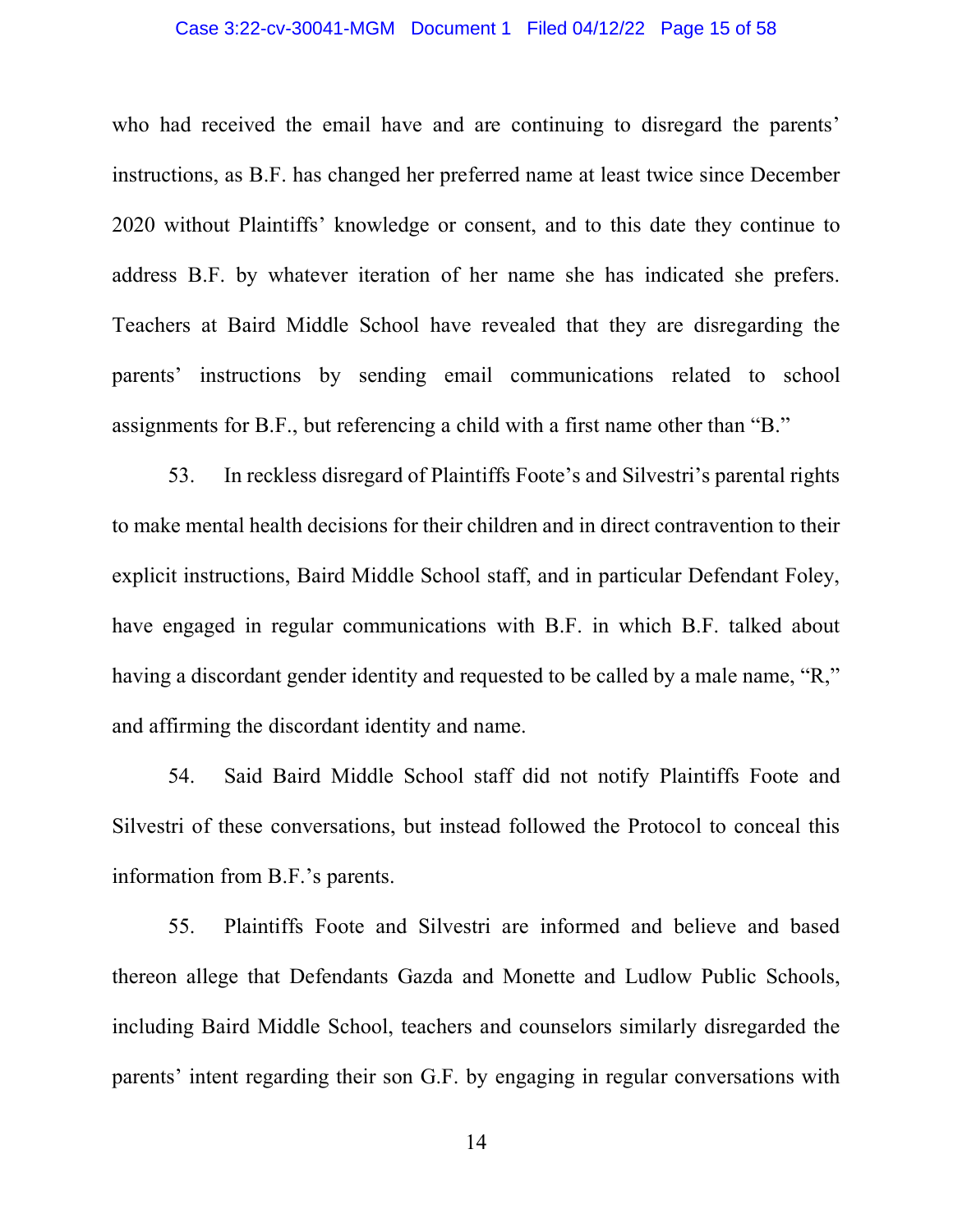G.F., who had identified as transgender and requested to be called by a female name "S.," in which they affirmed the discordant identity and alternate name. Said Baird Middle School staff did not notify Plaintiffs Foote and Silvestri of these conversations, but instead followed the Protocol to conceal the information from them as they have for B.F.

56. On February 28, 2021, B.F. sent the following email to Defendant Foley, Defendant Gazda, and teachers at Baird Middle School, including Ms. Manchester:

Hello everyone, If you are reading this you are either my teacher or guidance counselor. I have an announcement to make and I trust you guys with this information. I am genderqueer. Basically, it means I use any pronouns (other than it/its). This also means I have a name change. My new name will be  $R^{***}$ . Please call me by that name. If you deadname me or use any pronouns I am not comfortable with I will politely tell you. I am telling you this because I feel like I can trust you. A list of pronouns you can use are: she/her he/him they/them fae/faerae/aer ve/ver xe/xem ze/zir. I have added a link so you can look at how to say them. Please only use the ones I have listed and not the other ones. I do not like them. Thank you. R\*\*\* Foote.

57. Plaintiffs Foote and Silvestri are informed and believe and based thereon allege that on March 1, 2021, Defendant Foley sent a "reply all" email to B.F. and the other recipients of B.F.'s February 28, 2021 email saying that B.F.'s parents were not to be notified. In particular, Defendant Foley wrote: "R\*\*\*\*  $[B***^*]$  is still in the process of telling his parents and is requesting that school staff refer to him as B\*\*\*\* and use she/her pronouns with her parents and in written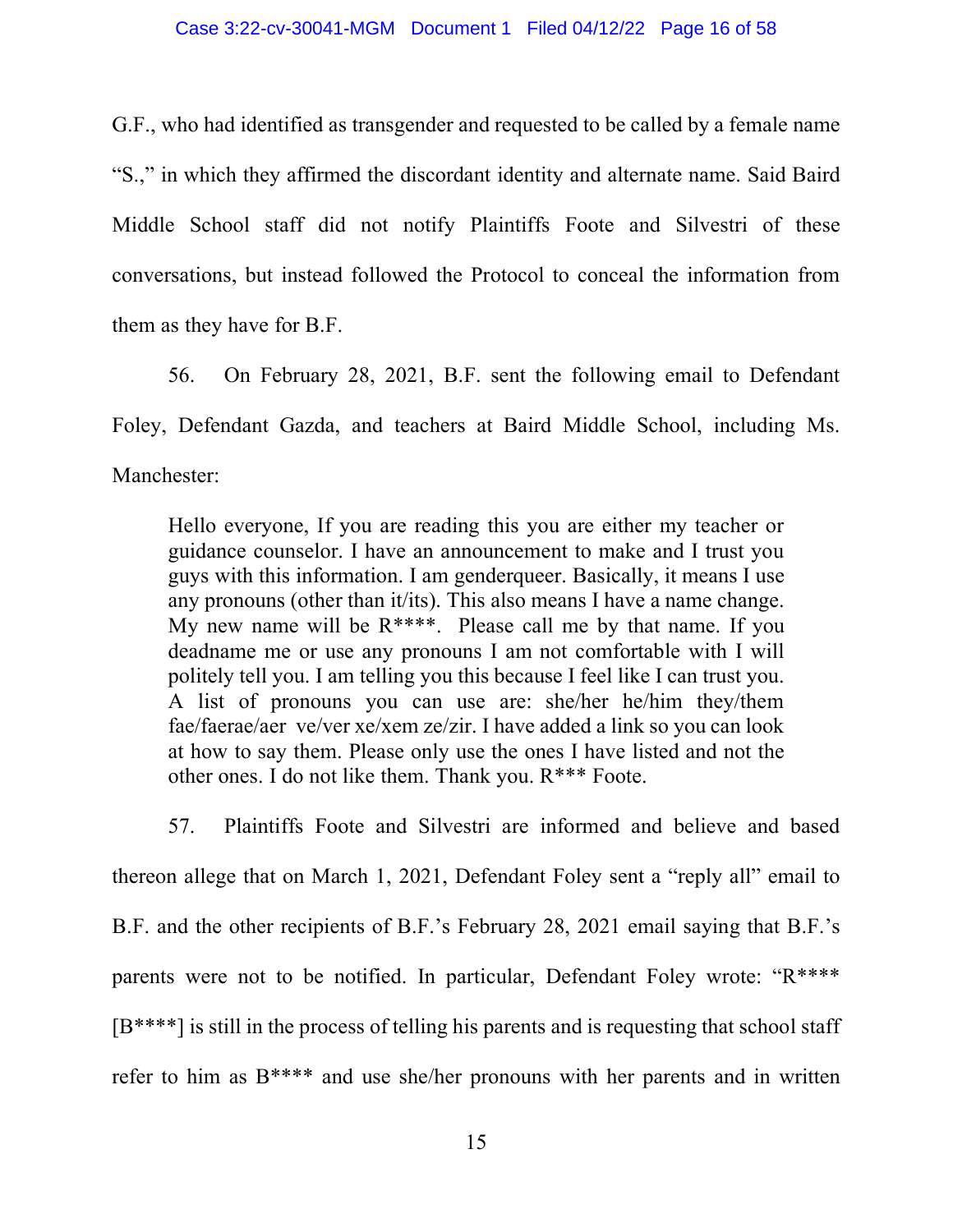#### Case 3:22-cv-30041-MGM Document 1 Filed 04/12/22 Page 17 of 58

emails/letters home." In so doing, Defendant Foley was directing Baird Middle School staff to deceive Plaintiffs Foote and Silvestri by actively concealing the fact that school staff were affirming an alternative name and identity for their daughter.

58. Plaintiffs Foote and Silvestri are informed and believe and based thereon allege that on March 1, 2021 some teachers at Baird Middle School immediately began to refer to B.F. as "R" and to change name tags to reflect that name, without notifying B.F.'s parents.

59. Plaintiffs Foote and Silvestri are informed and believe and based thereon allege that on or about March 1, 2021, Defendant Foley referred B.F. to Defendant Funke. Defendant Funke had publicly told members of the school community that she was "nonbinary," directed students to use "nonbinary" pronouns and other labels for each other, and regularly met with students one-on-one to discuss gender identity issues, provide resources promoting exploration of alternate gender identities, and otherwise encourage children to experiment with alternate gender identities without notifying parents or obtaining parental consent.

60. On or about March 1, 2021, Mr. Foote and Mrs. Silvestri were sent a copy of B.F.'s email by Ms. Manchester.

61. Plaintiffs Foote and Silvestri are informed and believe and based thereon allege that on March 8, 2021, Defendant Foley sent an email to the entire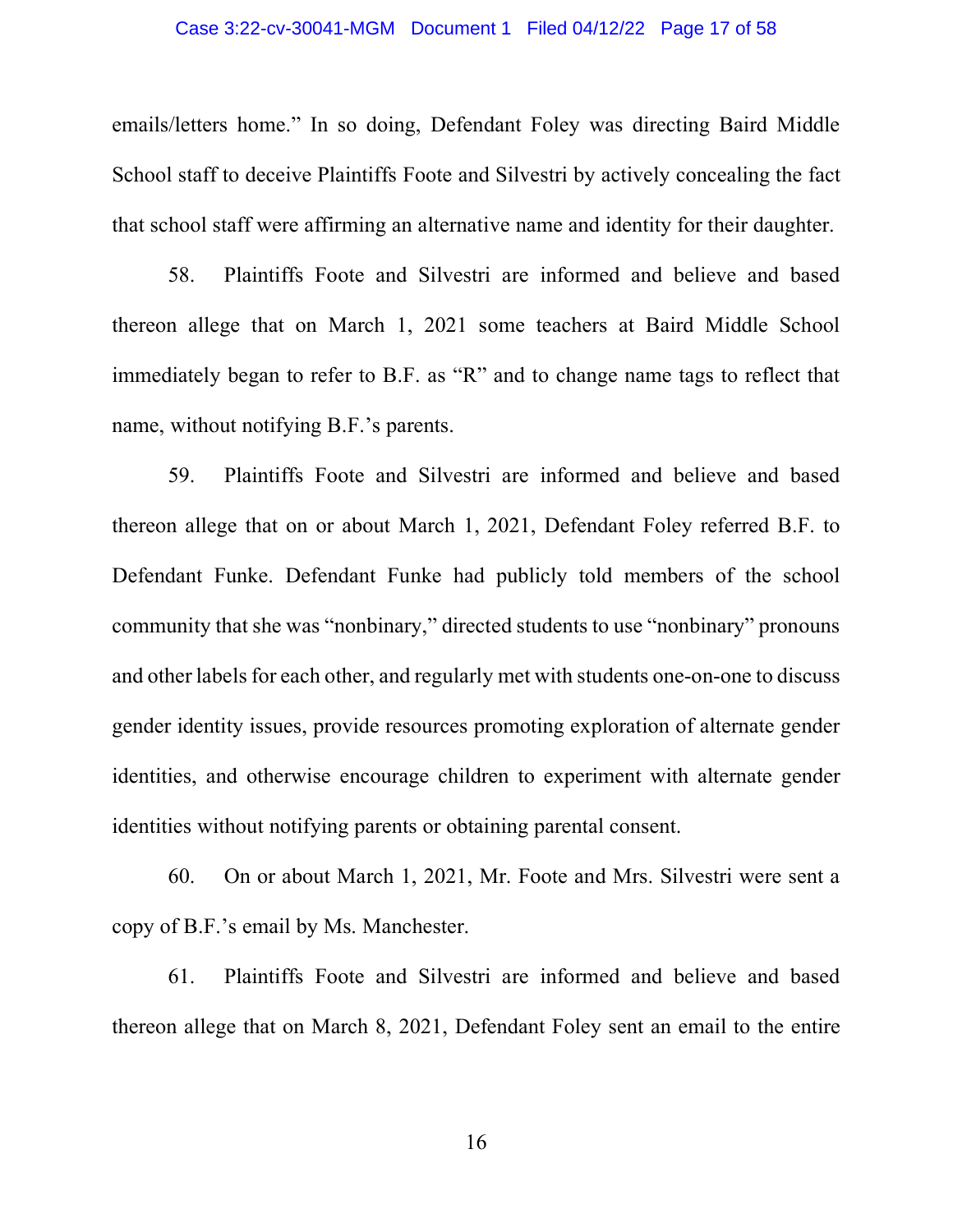#### Case 3:22-cv-30041-MGM Document 1 Filed 04/12/22 Page 18 of 58

staff at Baird Middle School informing staff members of B.F.'s request to be called "R\*\*\*" and that her parents were not to be told.

62. Plaintiffs Foote and Silvestri are informed and believe and based thereon allege that on and before March 4, 2021 G.F.'s teachers at Baird Middle School were complying with G.F.'s request to be called by a preferred alternate name without the knowledge or consent of Mr. Foote and Mrs. Silvestri.

63. Plaintiffs Foote and Silvestri are informed and believe and based thereon allege that on March 10, 2021 during a planning meeting, Ms. Manchester and other Baird Middle School teachers discussed B.F.'s email and discussed that they were calling B.F.'s brother G.F. by his preferred name "S."

64. Plaintiffs Foote and Silvestri are informed and believe and based thereon allege that during the planning meeting on March 10, 2021 Defendant Foley told the teachers present that the law says that school staff do not have to tell parents about their children's requests to change their name or otherwise socially affirm a student's asserted transgender identity.

65. Plaintiffs Foote and Silvestri are informed and believe and based thereon allege that on March 11, 2021, Defendant Foley, without notification to or consent from Mr. Foote or Mrs. Silvestri, initiated a conversation with B.F. through an online chat inquiring about her well-being. Defendant Foley also informed B.F. that she could use any bathroom that she felt comfortable with, including the boys'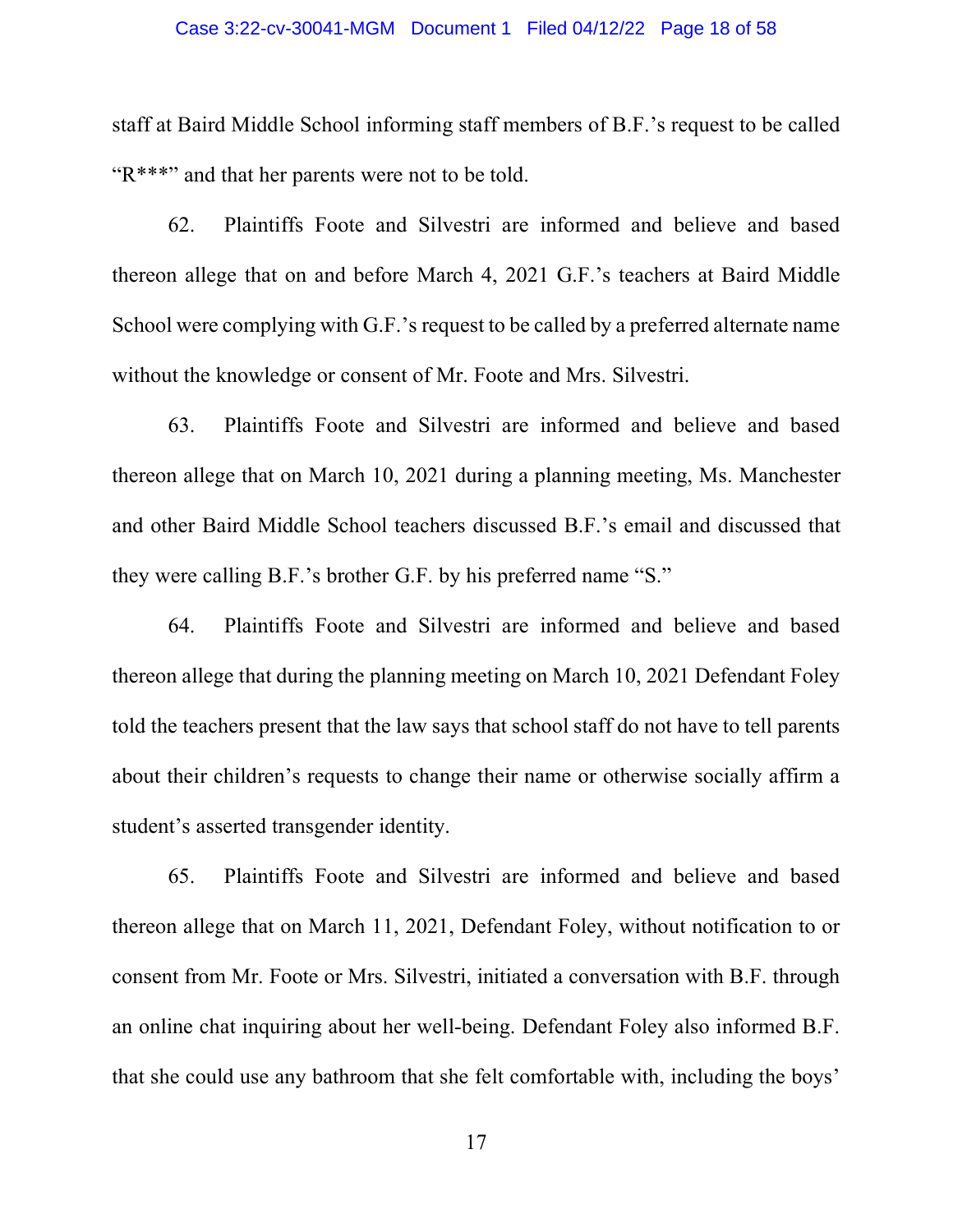#### Case 3:22-cv-30041-MGM Document 1 Filed 04/12/22 Page 19 of 58

bathroom, girls' bathroom, or one of three gender neutral bathrooms at the school. Defendant Foley offered to show B.F. where the gender neutral bathrooms were located.

66. Therefore, as of March 11, 2021, Mr. Foote's and Mrs. Silvestri's 11 year-old daughter was being told that she could use the boys' privacy facilities at school, where she would be exposed to middle school boys in various states of undress and vice-versa, without Mr. Foote and Mrs. Silvestri being informed or consenting to same.

67. Plaintiffs Foote and Silvestri are informed and believe and based thereon allege that on March 11, 2021, Defendant Foley told B.F. in an online chat that B.F. was "brave and awesome" for telling her teachers and guidance counselor that she was "genderqueer" and wanted to be referred to by the name "R."

68. On March 18, 2021, Plaintiffs Foote and Silvestri met virtually with Defendant Monette to discuss the Defendants' disregard of the Plaintiffs' parental rights and, in particular, of the Plaintiffs' specific instructions that school staff not engage with their children regarding mental health issues which Mr. Foote and Mrs. Silvestri had told school officials that they were dealing with as a family with the help of a mental health professional, in keeping with their fundamental parental rights to direct the mental health care of their children.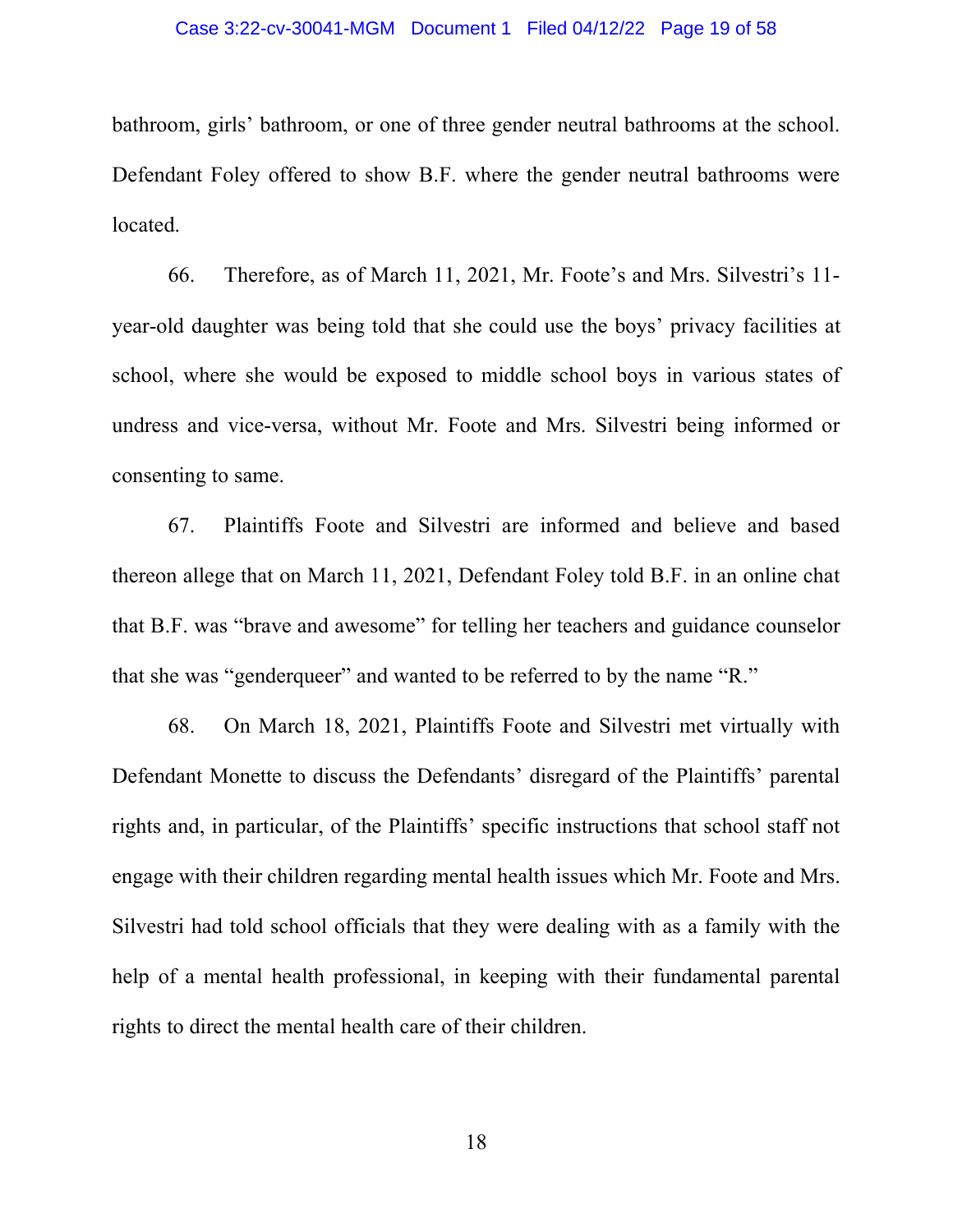#### Case 3:22-cv-30041-MGM Document 1 Filed 04/12/22 Page 20 of 58

69. Mr. Foote and Mrs. Silvestri attempted to discuss the issues related to their children with Defendant Monette and to convey that Defendants were acting improperly and illegally in disregarding their parental rights and failing to notify them regarding their children's assertion of discordant gender identities and names.

70. Defendant Monette failed to discuss the issues with Mr. Foote and Mrs. Silvestri, but ended the meeting after 10 minutes and after intimating that the school knew better than the parents what was best for B.F. and G.F. with regard to the gender identity issue.

71. Plaintiffs are informed and believe and based thereon allege that on the day after the meeting with Mr. Foote and Mrs. Silvestri, March 19, 2021, Defendant Monette notified Ms. Manchester that she was being placed on administrative leave effective immediately for "conduct unbecoming a teacher relating to your inappropriate contact with the parents of a student," *i.e.,* forwarding a student's email to the student's own parents.

72. Plaintiffs are informed and believe and based thereon allege that on March 25, 2021, Defendant Monette and Ludlow Public Schools' legal compliance officer Rebecca Bouchard met with Ms. Manchester and questioned her about her conversations with Mr. Foote and Mrs. Silvestri regarding the email sent by B.F. regarding her discordant gender identity and request to be called by a male name.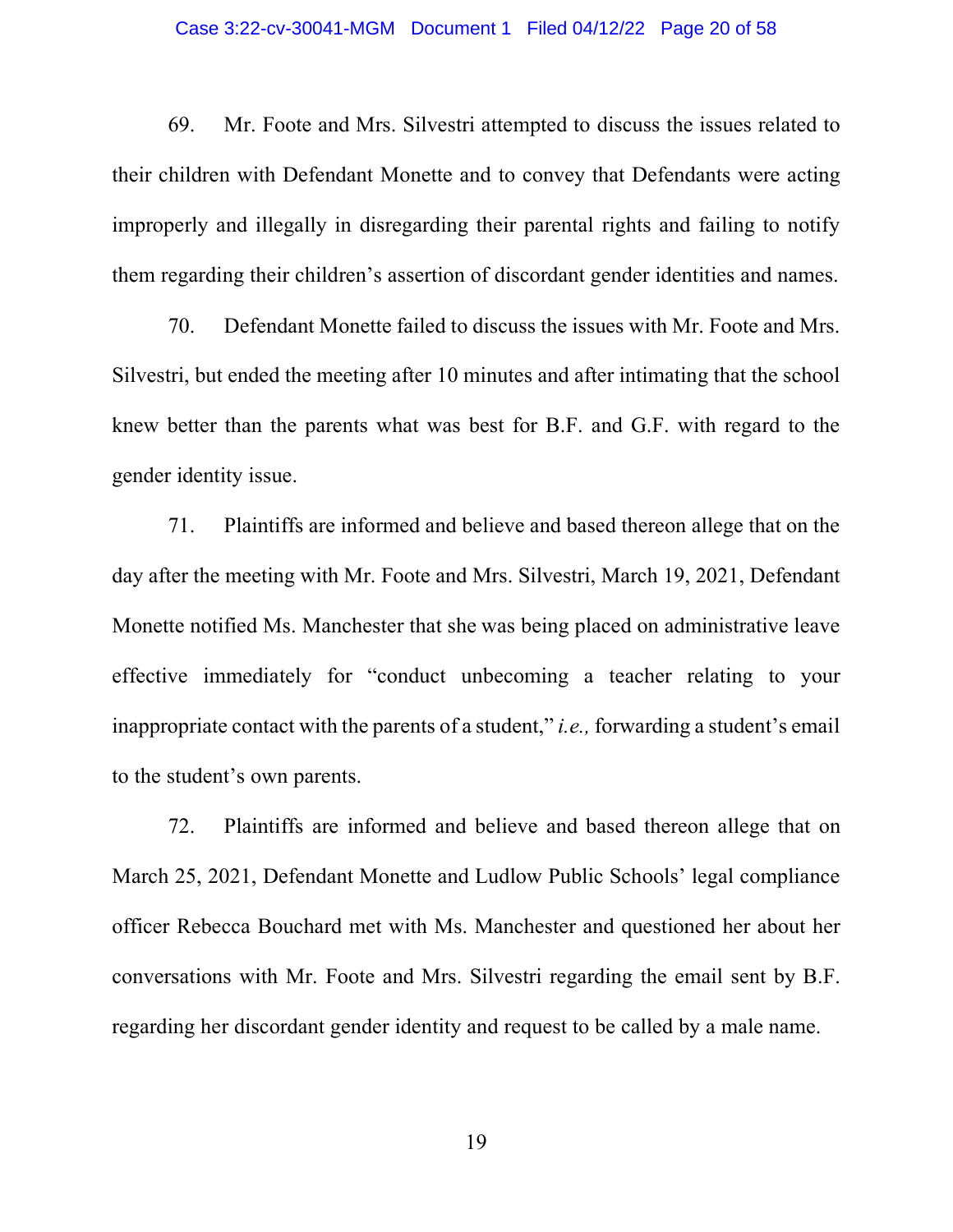73. On March 21, 2021, Mrs. Silvestri sent a follow up email to Defendant Gazda informing him that Mr. Foote's and her concerns about the school's conduct were not about their attitudes about sex and gender nor any disappointment or "embarrassment" on their part regarding those issues. Instead, Mrs. Silvestri and Mr. Foote were concerned about the fact that their rights as parents were being disregarded by school officials. Mrs. Silvestri said that their children telling teachers and fellow students "that they want to be called by a different name (of the opposite sex) is something that will follow the children through school and not be forgotten by classmates." Mrs. Silvestri stated that such a decision with long-term effects is something that parents should be the primary source of help and guidance to navigate their children through. She further stated that the fact that Mrs. Silvestri and Mr. Foote were not permitted to be involved in that decision because of school officials' concealment was unacceptable.

74. In the March 21, 2021 email, Mrs. Silvestri reminded Defendant Gazda that no one to whom their original December 20, 2020 email was addressed acknowledged receipt or responded. Instead, the parents were ignored by teachers, guidance counselors, Defendant Gazda and the School Committee, who utterly disregarded the parents' explicit instructions to not engage in conversations with their children related to their mental health and to permit the parents to exercise their primary authority to oversee their children's mental health care.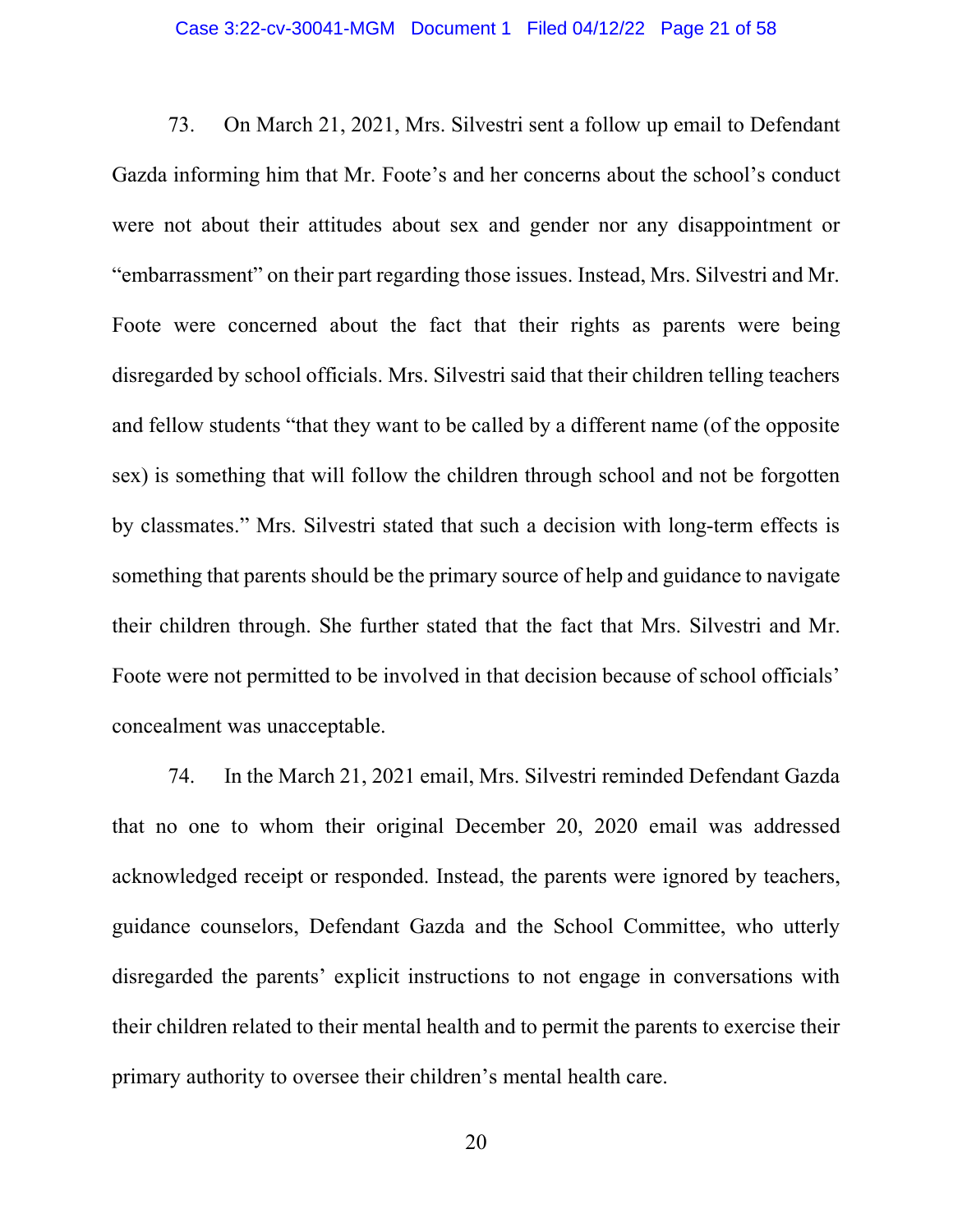75. On March 22, 2021, Defendant Gazda replied via email in which he acknowledged that neither he nor anyone from the school committee responded to the parents' December 20, 2020 email. He asserted that Defendant Foley "acted appropriately" in not notifying B.F.'s parents when B.F. sent the February 28, 2021 email to Baird Middle School teachers and Defendant Foley. Defendant Gazda stated that Defendant Foley was "properly implementing" the DESE Guidance's statement that "School personnel should speak with the student first before discussing a student's gender nonconformity or transgender status with the student's parent or guardian." He also stated Defendant Foley "properly implemented" the statement that "school personnel should discuss with the student how the school should refer to the student, *e.g.*, appropriate pronoun use, in written communication to the student's parent or guardian." Implicit in Defendant Gazda's statement was Defendants' understanding, as implemented through the Protocol, that the DESE Guidance statement about speaking to a student before speaking to parents means not speaking to the parents at all if the student (a minor child under age 14) objects.

76. Defendant Gazda further quoted the Guidance's reference to 603 CMR §23.01 that

Transgender and gender nonconforming students may decide to discuss and express their gender identity openly and may decide when, with whom, and how much to share private information. A student who is 14 years of age or older, or who has entered the ninth grade, may consent to disclosure of information from his or her student record. If a student is under 14 and is not yet in the ninth grade, the student's parent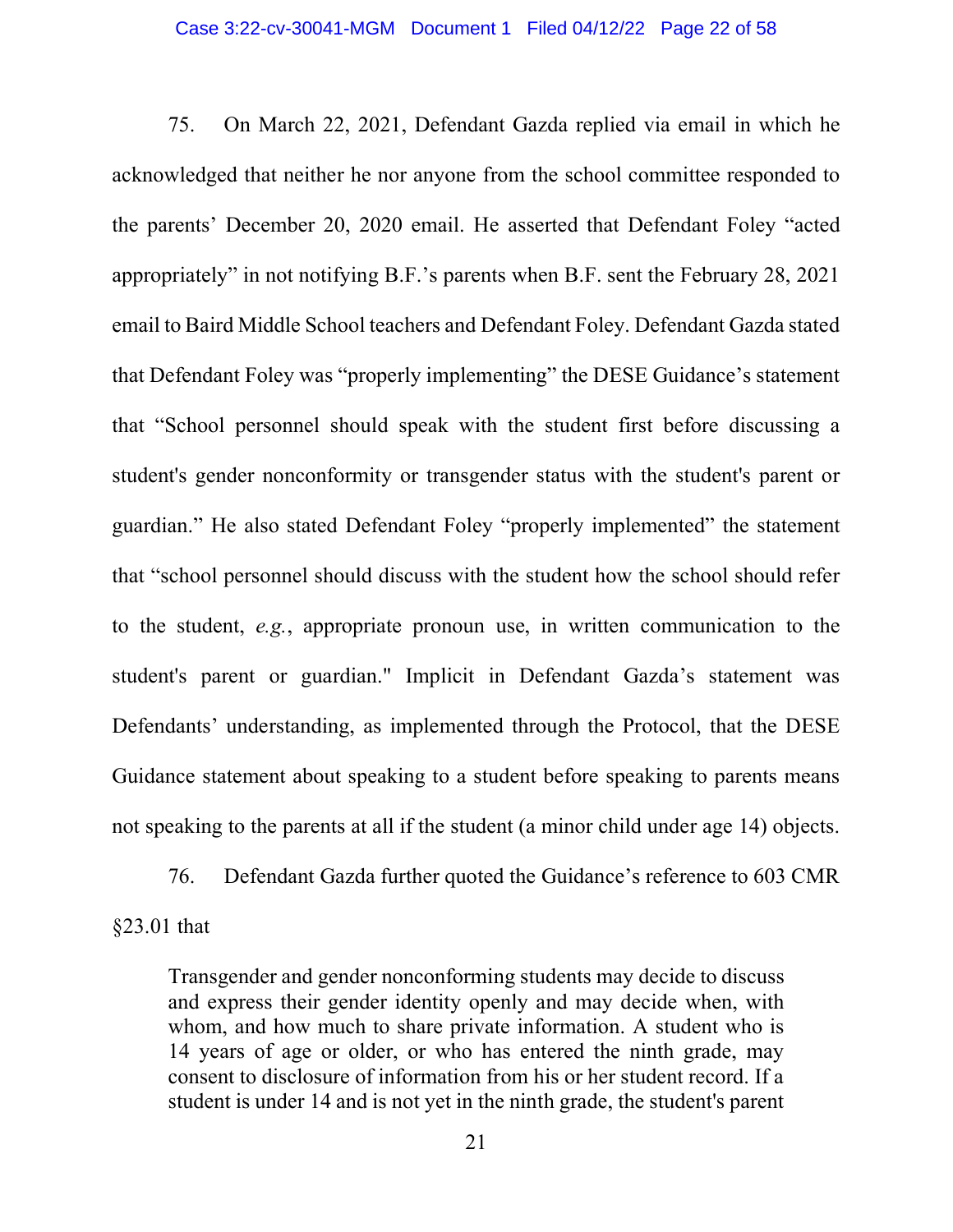(alone) has the authority to decide on disclosures and other student record matters.

Defendant Gazda did not state that Ludlow Public Schools had adopted a policy which amended the age of consent to less than 14 years, and Plaintiffs are informed and believe that no such policy has been enacted. However, Mr. Gazda claimed that, even though B.F. was below age 14, Defendants did not violate 603 CMR §23.01 because no "disclosure" was made. Defendant Gazda also did not state how 603 CMR §23.01 would appropriately operate against the minor student's own parents.

77. On March 26, 2021, Mr. Foote and Mrs. Silvestri met virtually with Defendant Gazda and Ms. Bouchard to further discuss the Defendants' disregard of their parental rights. Defendant Gazda and Ms. Bouchard repeated many of the same statements made by Defendant Monette during the March 18, 2021 meeting. Ms. Bouchard reiterated the claim that the District's Protocol of concealing from parents when their children of any age raise issues related to a discordant gender identity is in line with the DESE Guidance.

78. At the March 26, 2021 meeting, Mr. Foote and Mrs. Silvestri again demanded that school staff not talk to their children about discordant gender identities and that school staff use the children's proper names. Defendant Gazda and Ms. Bouchard would not respond.

79. Meanwhile, Defendant Foley and other staff members at Baird Middle School continued to knowingly and recklessly disregard Mr. Foote's and Mrs.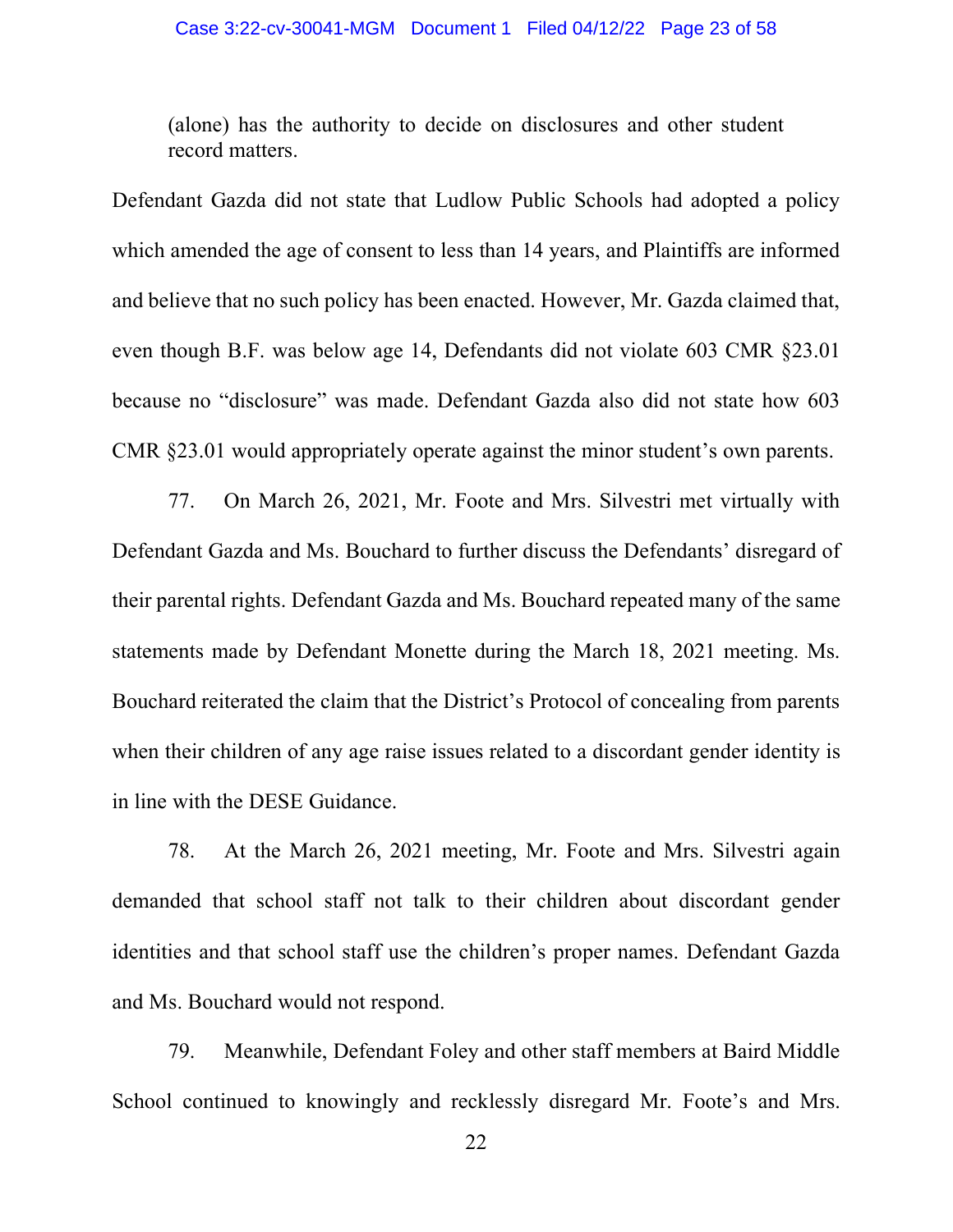#### Case 3:22-cv-30041-MGM Document 1 Filed 04/12/22 Page 24 of 58

Silvestri's explicit instructions not to engage with their children regarding alternative genders, preferred names, and mental health issues by surreptitiously setting up regular meetings to discuss B.F.'s assertion of a discordant gender identity without the knowledge of her parents.

80. On March 25, 2021, after Mr. Foote and Mrs. Silverstri had met with Defendant Monette and repeated their request that Baird Middle School staff cease talking with their children regarding gender issues, Defendant Foley encouraged B.F. to meet with Defendant Foley via a weekly online meeting to discuss her gender issues and mental health.

81. On March 30, 2021, Defendant Foley told B.F. that she was worried about B.F. based upon a conversation Defendant Foley had with B.F. the day before. Defendant Foley said that she wanted B.F. to speak to another counselor. She said, "I can't be the only person that you talk to because we don't have enough time together and I can't be there to keep you safe," thereby planting or nurturing in B.F. the thought that her parents were not "safe."

82. Despite claiming to be concerned about B.F.'s safety, Defendant Foley did not contact B.F.'s parents to share her concerns about their child's safety.

83. When B.F. informed Defendant Foley that she was seeing a counselor that her parents had chosen, Defendant Foley questioned whether B.F. was comfortable discussing issues with that counselor as she was discussing issues with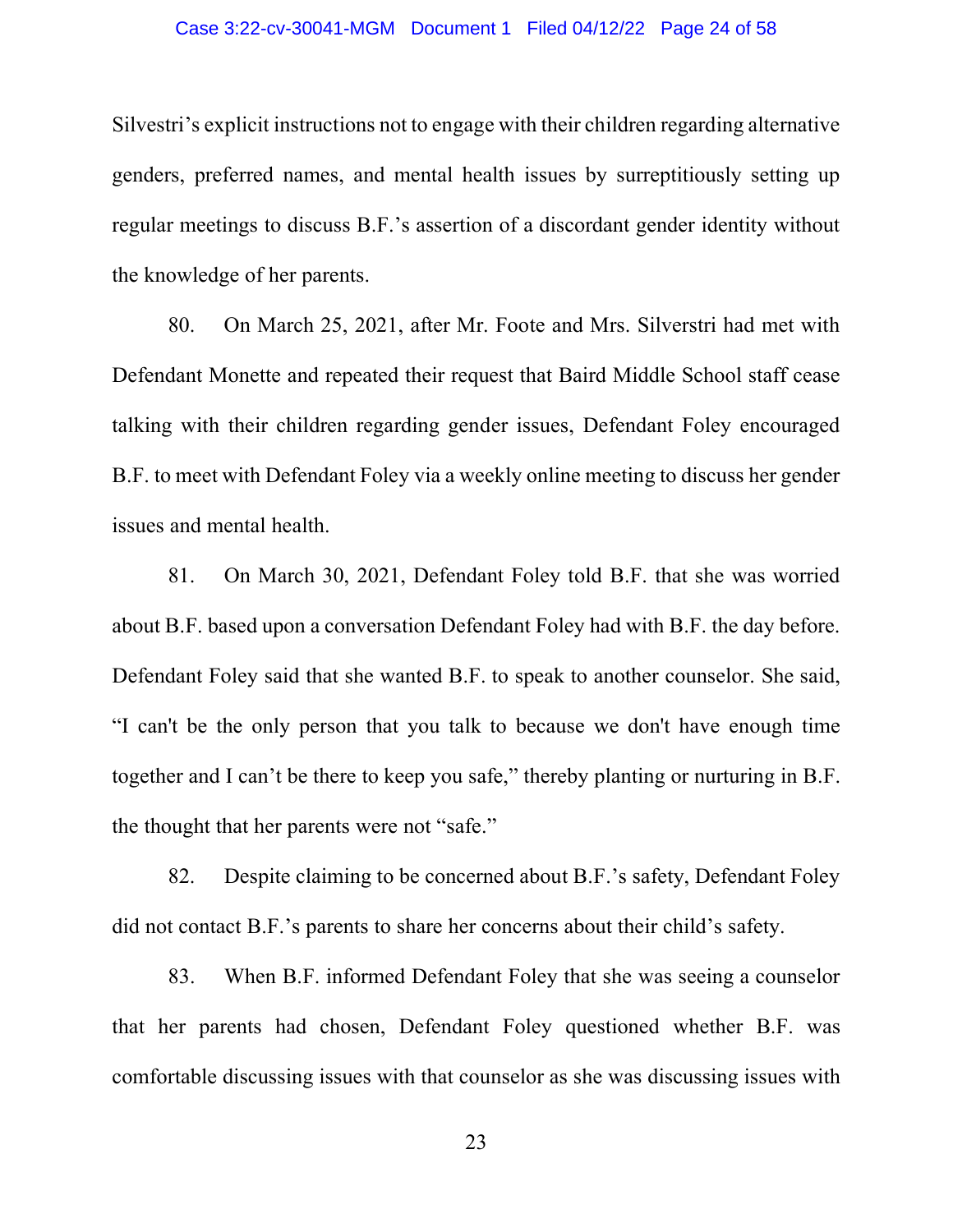#### Case 3:22-cv-30041-MGM Document 1 Filed 04/12/22 Page 25 of 58

Defendant Foley, thereby intimating that B.F.'s parents' choice might not be appropriate. Defendant Foley further stated that she believed that B.F. needed to get help and support, intimating that B.F. was not receiving appropriate help and support from her parents. In so doing, Defendant Foley was interfering with Plaintiffs' exercise of their right to direct B.F.'s mental health care as well as the parent-child relationship.

84. Defendant Foley continued to interfere with Plaintiffs' exercise of their right to direct mental health care for B.F. and to question whether B.F.'s parents were providing B.F. with appropriate care in online chats in which she asked B.F. whether the counselor chosen by her parents was providing adequate care, and in stating that she was "behind" B.F., implying that B.F. needed further or different care than was being offered by her parents.

85. On April 7, 2021, Defendant Foley again interfered with Plaintiffs' exercise of their mental health decision-making in questioning whether B.F.'s parents were properly caring for B.F. in an online chat in which Defendant Foley asked B.F. whether B.F. could keep herself safe when she was feeling down. Defendant Foley further implied that B.F.'s parents were not providing appropriate care by telling B.F. that she was "there" for B.F., insinuating that B.F.'s parents were not able to keep her safe or provide proper care.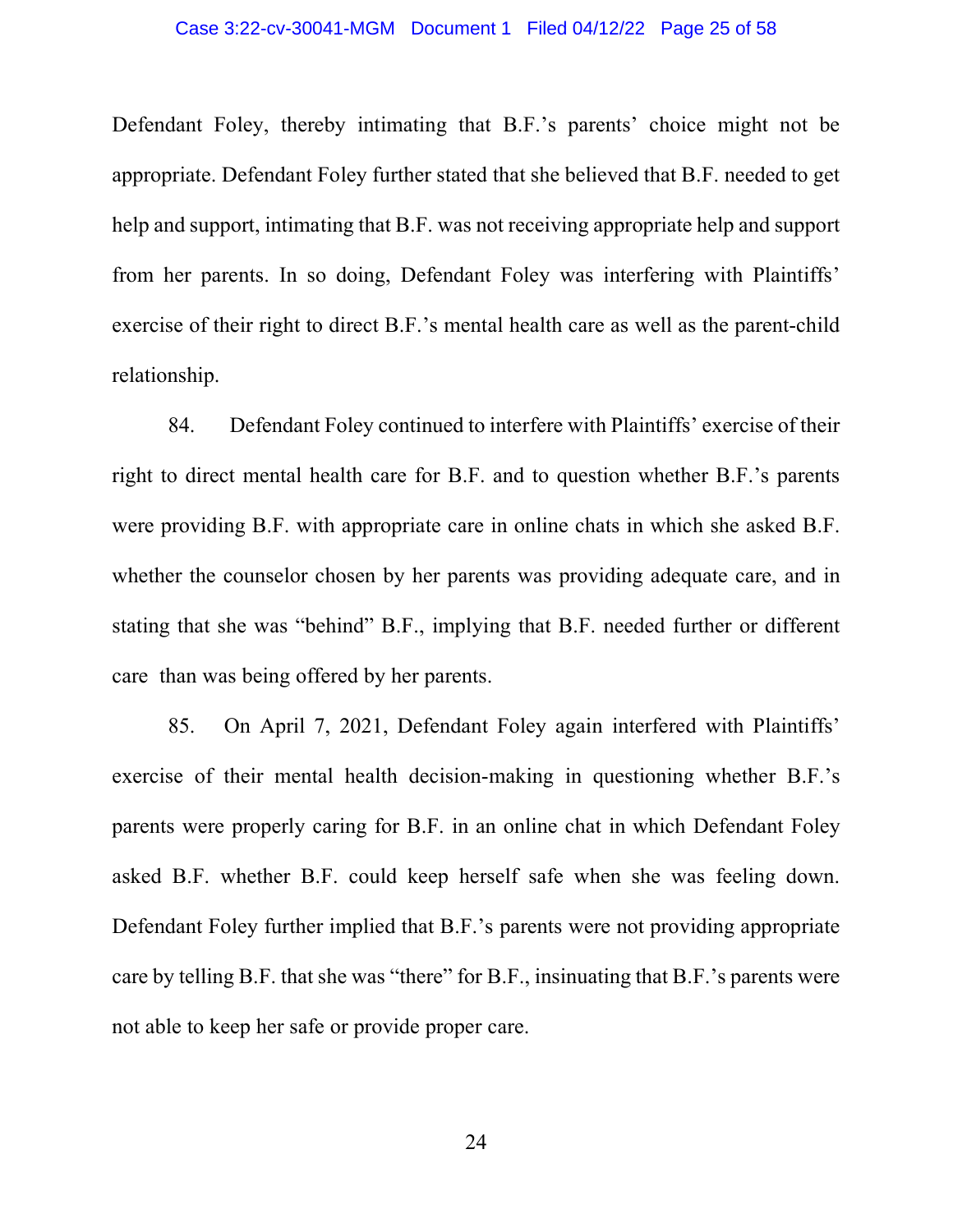### Case 3:22-cv-30041-MGM Document 1 Filed 04/12/22 Page 26 of 58

86. Throughout April and May 2021, Defendant Foley continued to surreptitiously correspond with B.F. via online chats and text messages and continued to affirm and applaud B.F.'s assertion of alternate genders and alternate names, intentionally disregarding B.F.'s parents' rights to direct their daughter's mental health care and their explicit instructions that Baird Middle School staff was not to engage in such conversations with their children.

87. On April 23, 2021, Mr. Foote received a card in the mail addressed to "R Foote," congratulating "R. Foote," Mr. Foote's daughter B.F., for winning a bumper sticker contest put on by one of her teachers. The teacher enclosed an Amazon Gift Card with "Congratulations R" written on it, demonstrating Defendants' continuing adherence to the Protocol and blatant disregard for Plaintiffs' parental rights.

88. Defendants' continued implementation of the Protocol and disregard for parental rights is further evidenced by Defendant Monette's actions in terminating the employment of Ms. Manchester because Ms. Manchester respected the rights of B.F.'s parents by forwarding them information regarding their 11-yearold daughter's depression and low self-esteem, assertion of a discordant gender identity, and request to be referred to by a male name.

89. Plaintiffs are informed and believe and based thereon allege that on April 16, 2021 Defendant Monette informed Ms. Manchester that she was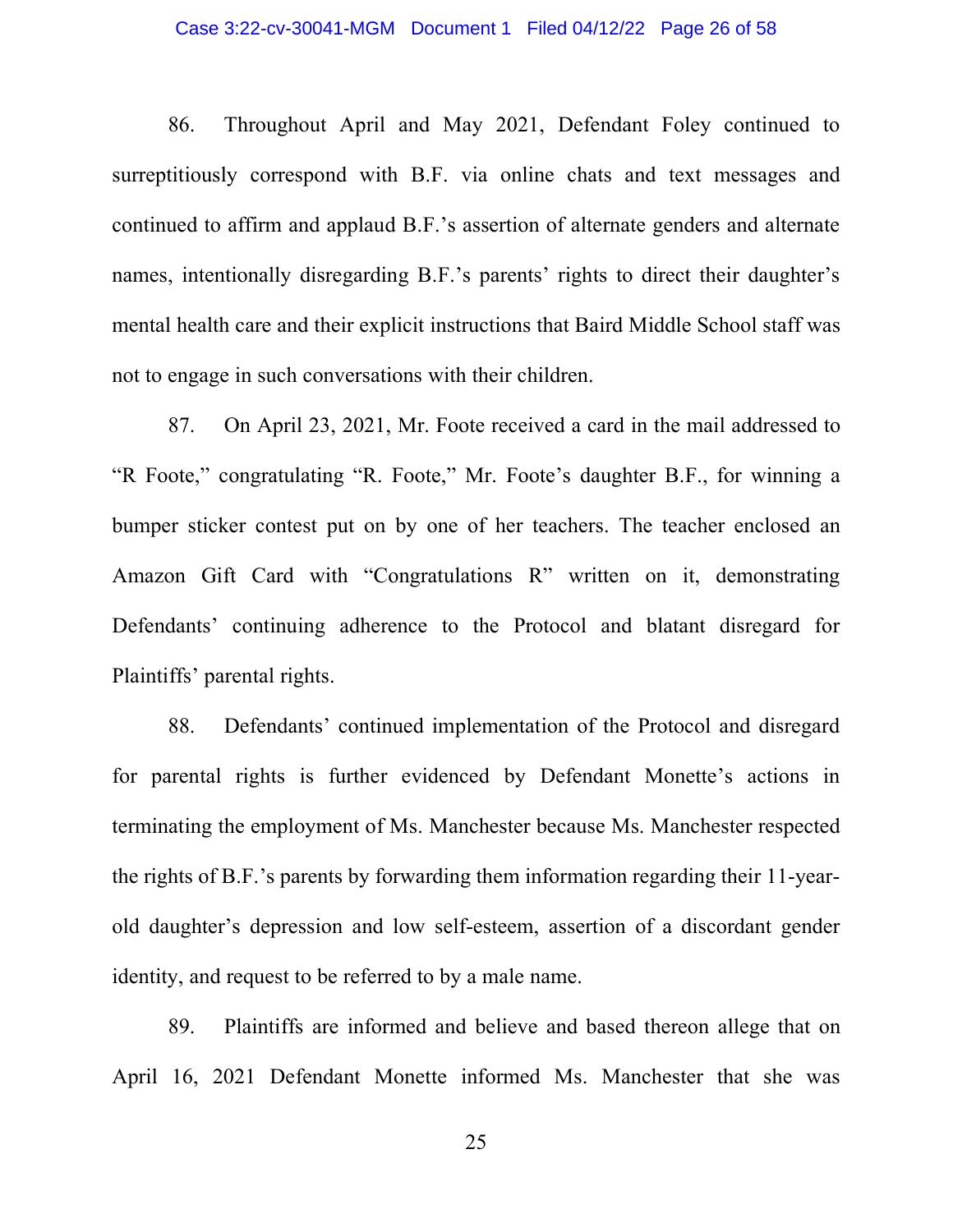#### Case 3:22-cv-30041-MGM Document 1 Filed 04/12/22 Page 27 of 58

terminating Ms. Manchester's employment because forwarding an 11-year-old child's email regarding assertion of a discordant gender identity and request to use a male name, according to Ms. Monette, violated state and federal privacy laws, DESE guidelines, and contradicted the wishes of Plaintiffs Foote's and Silvestri's 11-year-old daughter. Defendant Monette did not explain how forwarding an 11 year-old child's email to her parents violated guidelines that said that parents have sole authority over disclosure of children's personal information until the child reaches age 14 or ninth grade.

90. Plaintiffs Foote and Silvestri are informed and believe and based thereon allege that Defendant Funke met one on one with G.F., as well as with B.F., on multiple occasions to discuss alternative genders, affirm the children's choices of alternative names, and provide encouragement for their assertion of a transgender identity, all without informing their parents or obtaining parental consent.

91. Plaintiffs are informed and believe and based thereon allege that Defendant Funke instructed children not to use the terms "boys" and "girls," but to use alternative terms rooted in gender identity ideology, which were posted on the walls of the library and circulated to students as a handout. Parents were not informed of Defendant Funke's efforts to compel students to speak falsely [in accordance with the ideology being promoted by Defendant Funke] and to conceal information from their parents.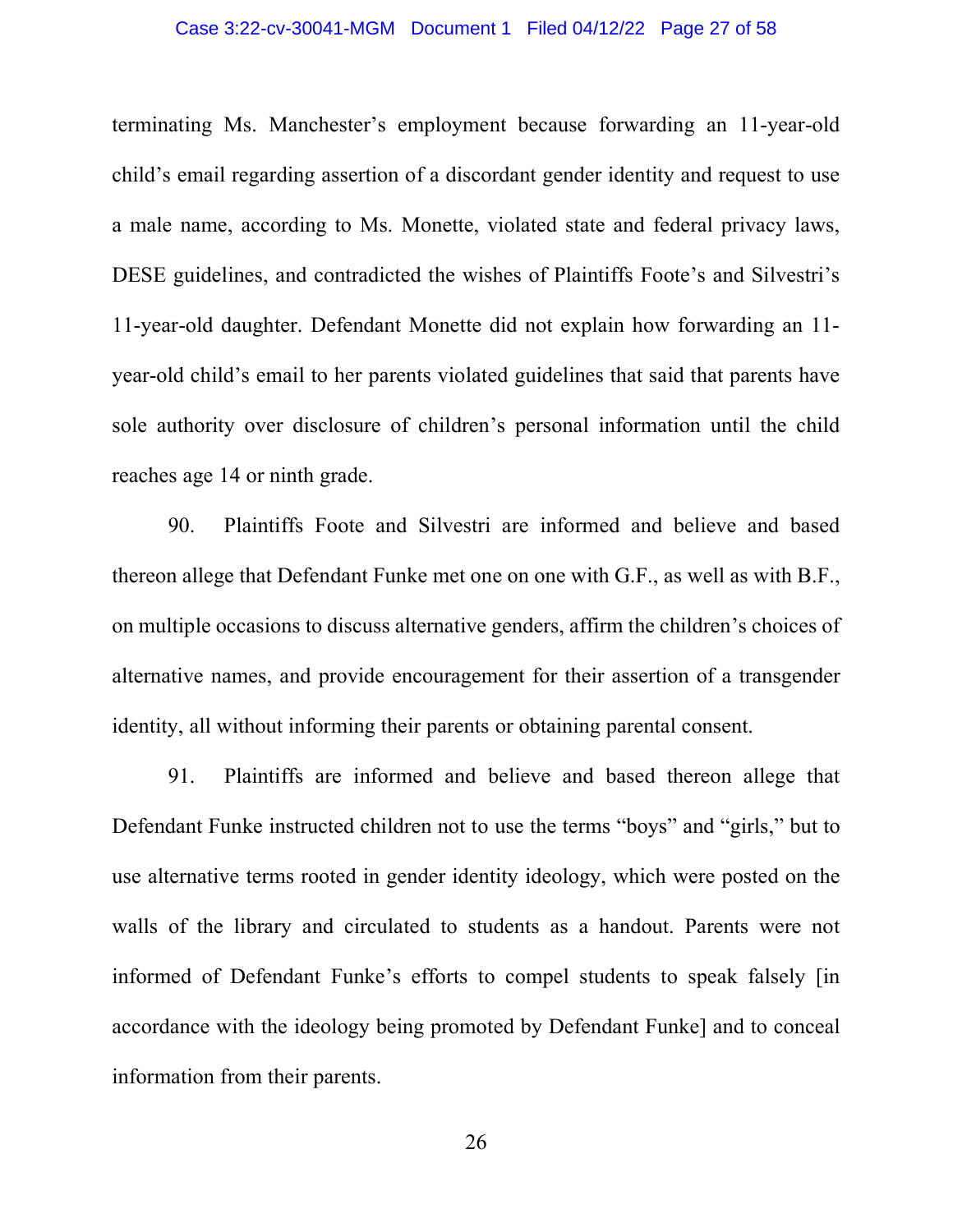# Case 3:22-cv-30041-MGM Document 1 Filed 04/12/22 Page 28 of 58

92. Defendants' conduct in encouraging young students to conceal information from their parents and undermining parental authority explicitly and implicitly by planting seeds of doubt in the children's minds violates Plaintiffs' fundamental parental rights to direct the upbringing of their children, make mental health decisions for their children and protect family integrity and privacy. As to Plaintiffs Feliciano and Salmeron, Defendants' conduct also infringes on their sincerely held religious beliefs which include respect for parental authority, truthfulness, and adherence to a Biblical understanding of male and female and standards of behavior.

93. Plaintiffs Foote and Silvestri are informed and believe and based thereon allege that at least between December 2020 and May 2021, and perhaps continuing through the present (since the Protocol requires secrecy), Ludlow Public School staff applied and perhaps is still applying the Protocol in interactions with G.F., as well as continuing to apply the Protocol to interactions with B.F. Ludlow Public Schools staff continued to endorse an alternative female identity for G.F. with a new female name and pronouns when G.F. was at school, or in personal correspondence with G.F., and concealed this significant information from Mr. Foote and Mrs. Silvestri despite the parents' explicit direction that school staff were not to engage in conversations with their children regarding gender issues.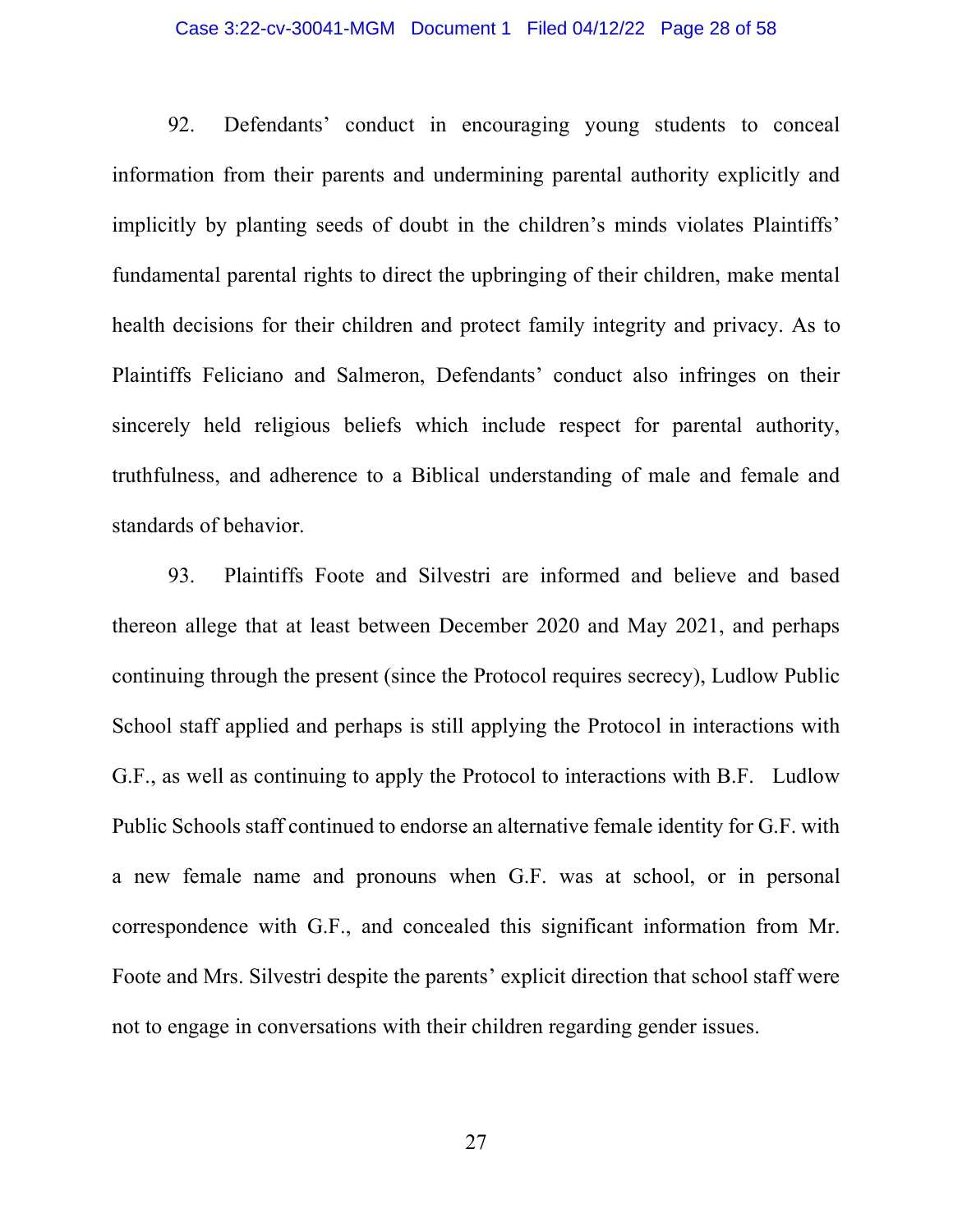#### Case 3:22-cv-30041-MGM Document 1 Filed 04/12/22 Page 29 of 58

94. In so doing, Defendants and other staff in Ludlow Public Schools acting under the authority and direction of Defendants Gazda, Nemeth, Monette, and the School Committee have intentionally acted in reckless disregard of Mr. Foote's and Mrs. Silvestri's rights to direct the mental health care of their children and in direct contravention of their explicit instructions to Defendant Gazda, Defendant Monette, the School Committee, and other Ludlow Public Schools staff.

95. Furthermore, Plaintiffs Feliciano's and Salmeron's children may have already been subject to the protocol and remain at risk of being subjected to the Protocol so long as Defendants continue to implement it and recklessly disregard Plaintiffs' rights to direct the upbringing of their children and to direct the mental health care of their children. Because the intent of the Protocol is to conceal information from parents, Plaintiffs Feliciano and Salmeron are deliberately hindered from ascertaining whether their children are being secretly counseled about and affirmed in discordant gender identities without their knowledge or consent.

96. Defendants School Committee, Nemeth, and Monette are continuing to implement the Protocol to conceal information from parents when children of any age raise issues related to gender non-conformity or transgender status in direct contravention of Plaintiffs' parental rights as set forth more fully *infra*. Defendants' zeal to implement the Protocol and conceal information from parents was manifested in terminating the employment of a teacher who dared to inform the parents of an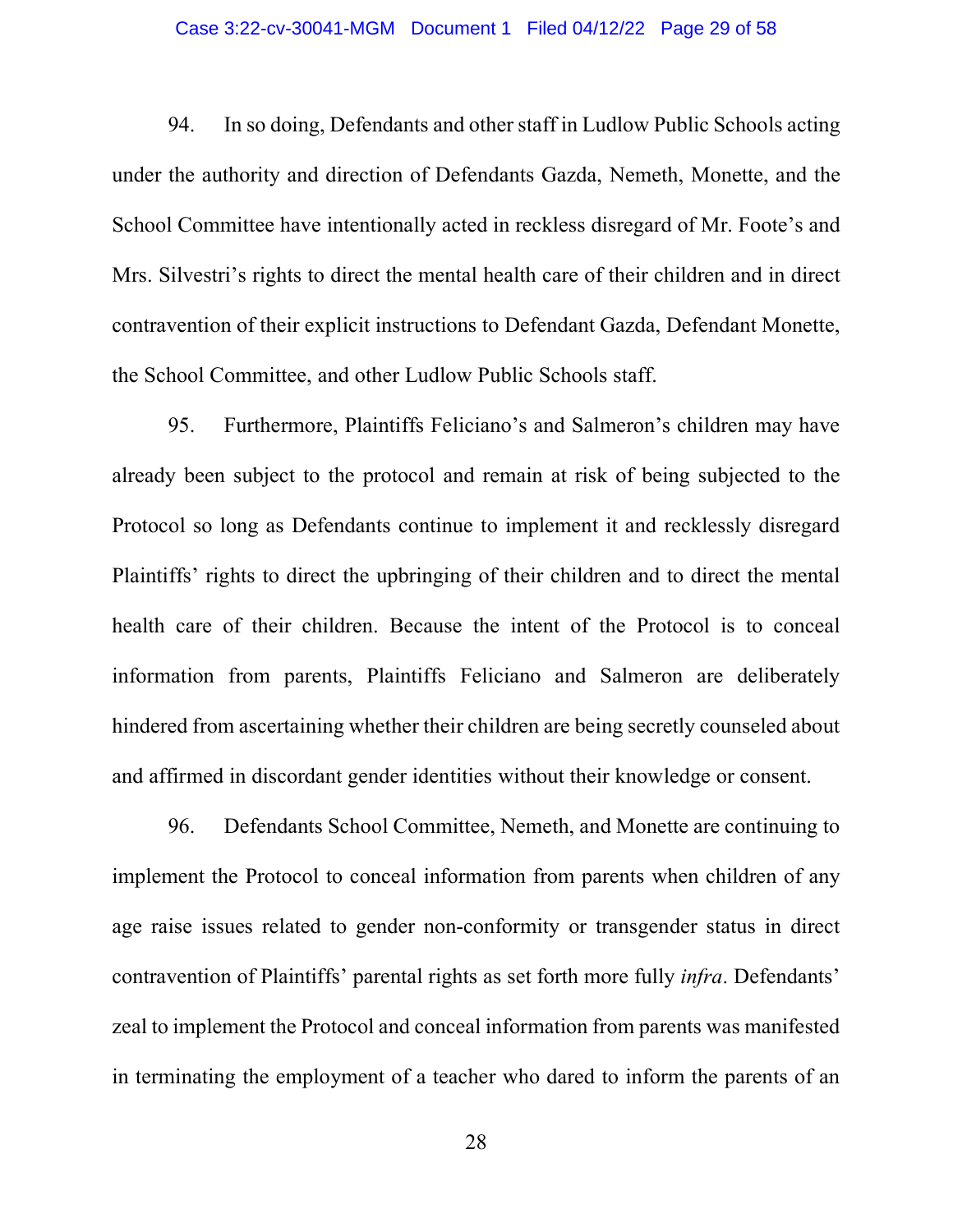### Case 3:22-cv-30041-MGM Document 1 Filed 04/12/22 Page 30 of 58

11-year-old child that their child was experiencing depression, asserting a discordant gender identity, and requesting to use an assumed male name.

97. Defendant School Committee has explicitly approved the institution and continuing implementation of the Protocol and the intentional concealment of information from parents.

98. On May 25, 2021 during a School Committee public meeting, a tenth grade student in Ludlow Public Schools submitted a public comment via email, which was the only vehicle that the School Committee provided for the public meeting that was held in an empty meeting room. In that comment, the writer confirmed what Plaintiffs had been experiencing, *i.e.*, Defendants' disregard for parental rights.

99. In the email read aloud during the meeting, the writer said that staff members were pushing extreme ideas to children 11 to 14 years old as part of an agenda aimed at "trying to convince children to change who they are and change their sexuality and gender at an age that many of them do not yet fully understand the concepts of sexuality and gender." The writer further stated that the School Committee and staff were ignoring parents' rights.

100. After the email was read, Defendant Gazda read a prepared rebuttal. Defendant Gazda did not dispute what was said about District actions. Instead, Defendant Gazda stated that the District's actions were about "inclusion" and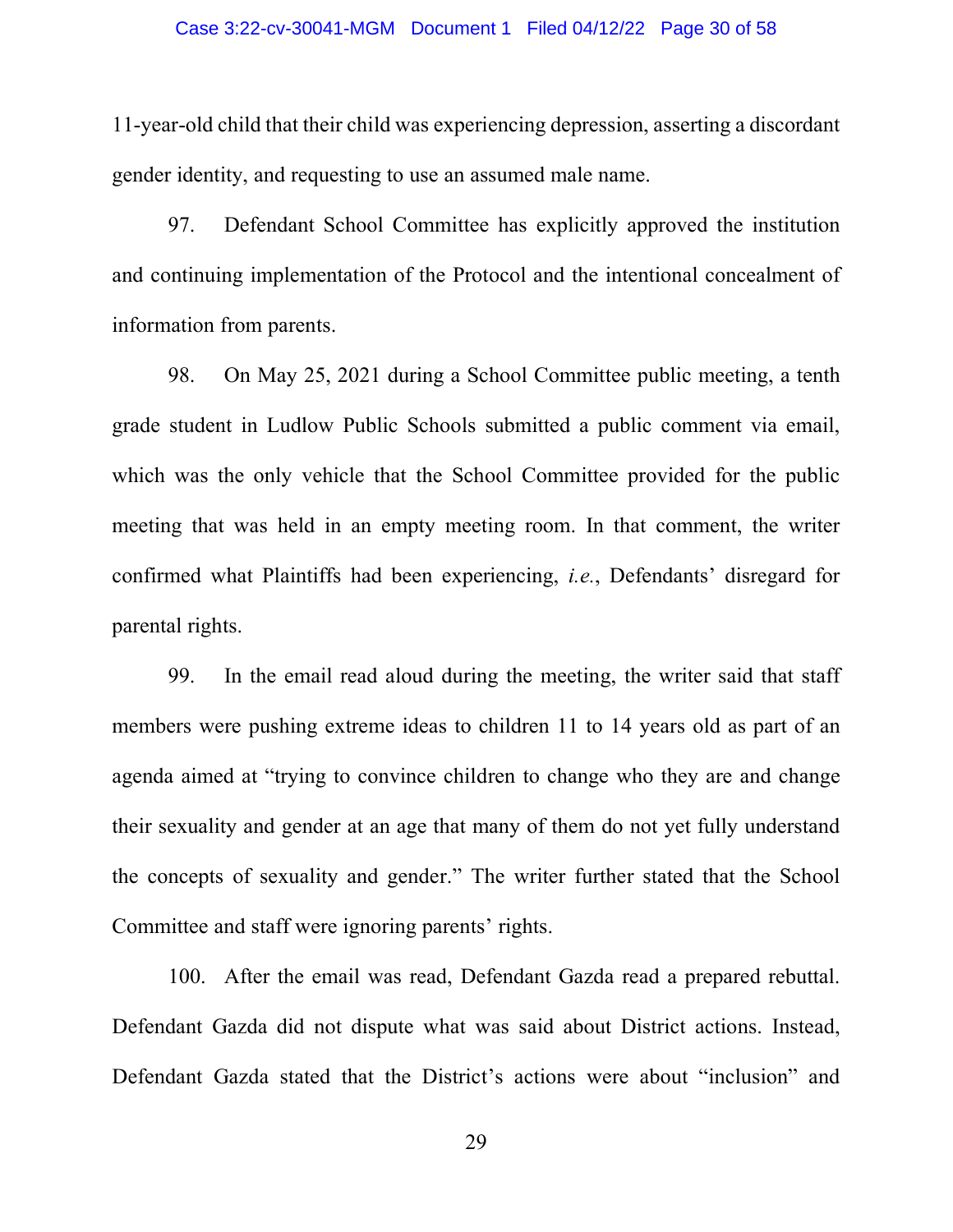# Case 3:22-cv-30041-MGM Document 1 Filed 04/12/22 Page 31 of 58

making schools "safe" for children. He said the District's actions "help children" to "be free to be themselves." Defendant Gazda said that instead of discontinuing their actions the District needed to do more to protect LGBTQ children.

101. Defendant Gazda also stated publicly what he had told Plaintiffs privately, *i.e.,* that the District's actions (*e.g.,* the Protocol) are "in compliance" with the laws and regulations of Massachusetts and DESE Guidance.

102. Defendant Gazda further stated publicly, without refutation from the School Committee, that parents' concerns amounted to "intolerance of LGBTQ people thinly veiled" behind a "camouflage of parental rights." Defendant Gazda further stated that schools, not homes, are the true "safe space" for children because schools supply "caring adults" where students can discuss problems and find support for their "true identities," implying that children do not receive such care from their parents. He said, "For many students school is their only safe place, and that safety evaporates when they leave the confines of our buildings," insinuating that safety is not to be found in their homes. Gazda said that the middle school will absolutely continue to help the children "express who they are" despite parents' wishes to the contrary.

103. Defendant School Committee has condoned and facilitated the continued implementation of the Protocol, and in particular the intentional and blatant disregard for parental rights reflected in concealing information from parents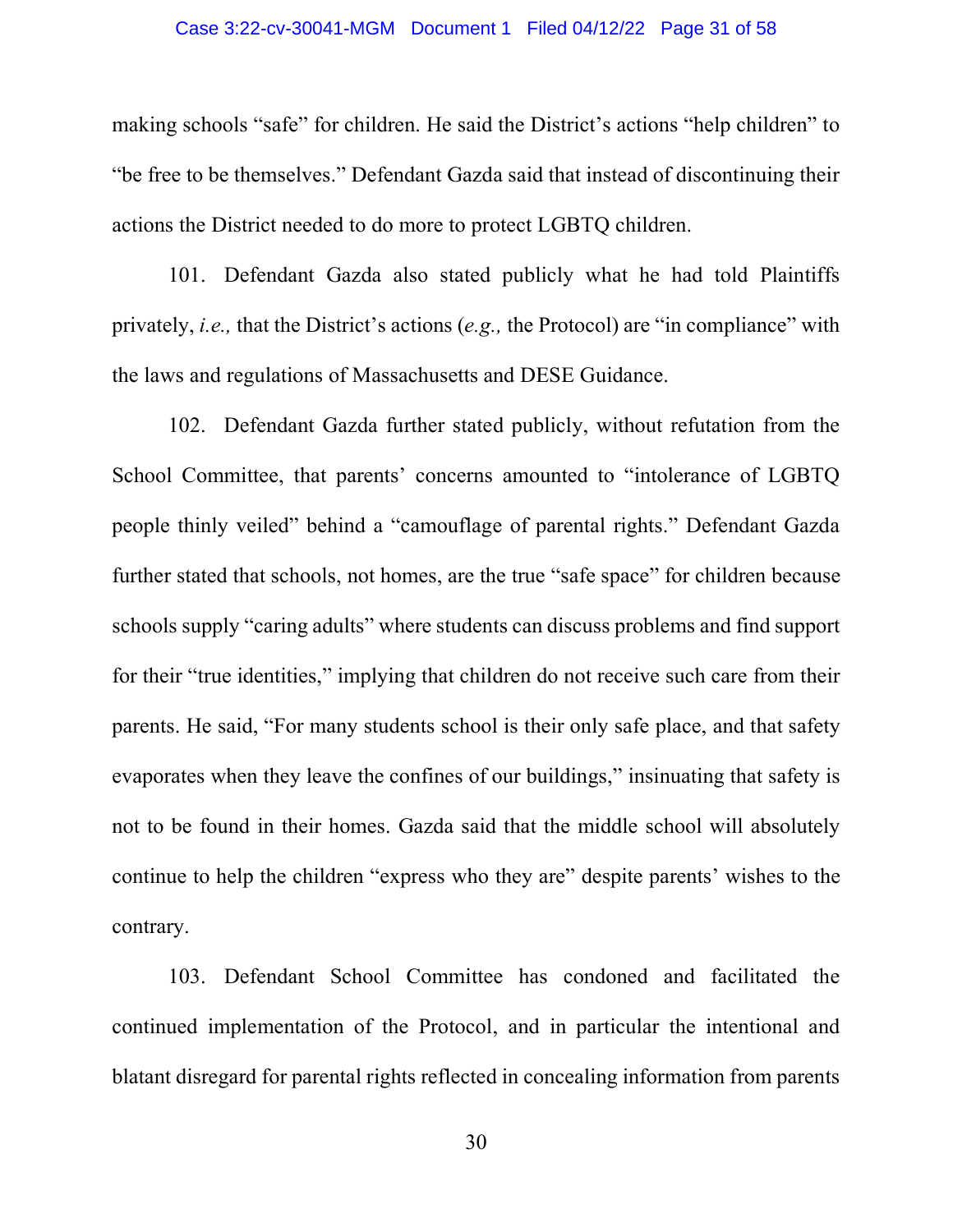# Case 3:22-cv-30041-MGM Document 1 Filed 04/12/22 Page 32 of 58

regarding their children's gender non-conformity or transgender identification and in actively deceiving parents by directing staff to use children's given names and pronouns when speaking with parents but using the child's asserted preference for alternative names and pronouns at all other times.

104. Defendant School Committee has evidenced that it has adopted the Protocol as a *de facto* policy in public statements, including those at the June 8, 2021 public meeting. After an email public comment from a group of parents was read during the meeting, Committee Chairman Michael Kelliher repeated Defendant Gazda's claim that the District's actions were "in compliance" with state and federal laws. Mr. Kelliher defended the actions of district staff as "simply doing their jobs" of "being welcoming and supporting to the children." Expressing disdain and disregard for the rights of Ludlow Public School parents, he said that parents who were making their concerns known to the Committee were opposing "inclusive policies of the Ludlow Public Schools" and were "under the spell" of "outside groups."

105. At the June 8, 2021 Committee meeting Defendant Gazda further evidenced Defendants' disdain and disregard for parental rights by characterizing parents' concerns about not being notified and their decisions not being honored regarding their children's gender identity issues as "prejudice and bigotry."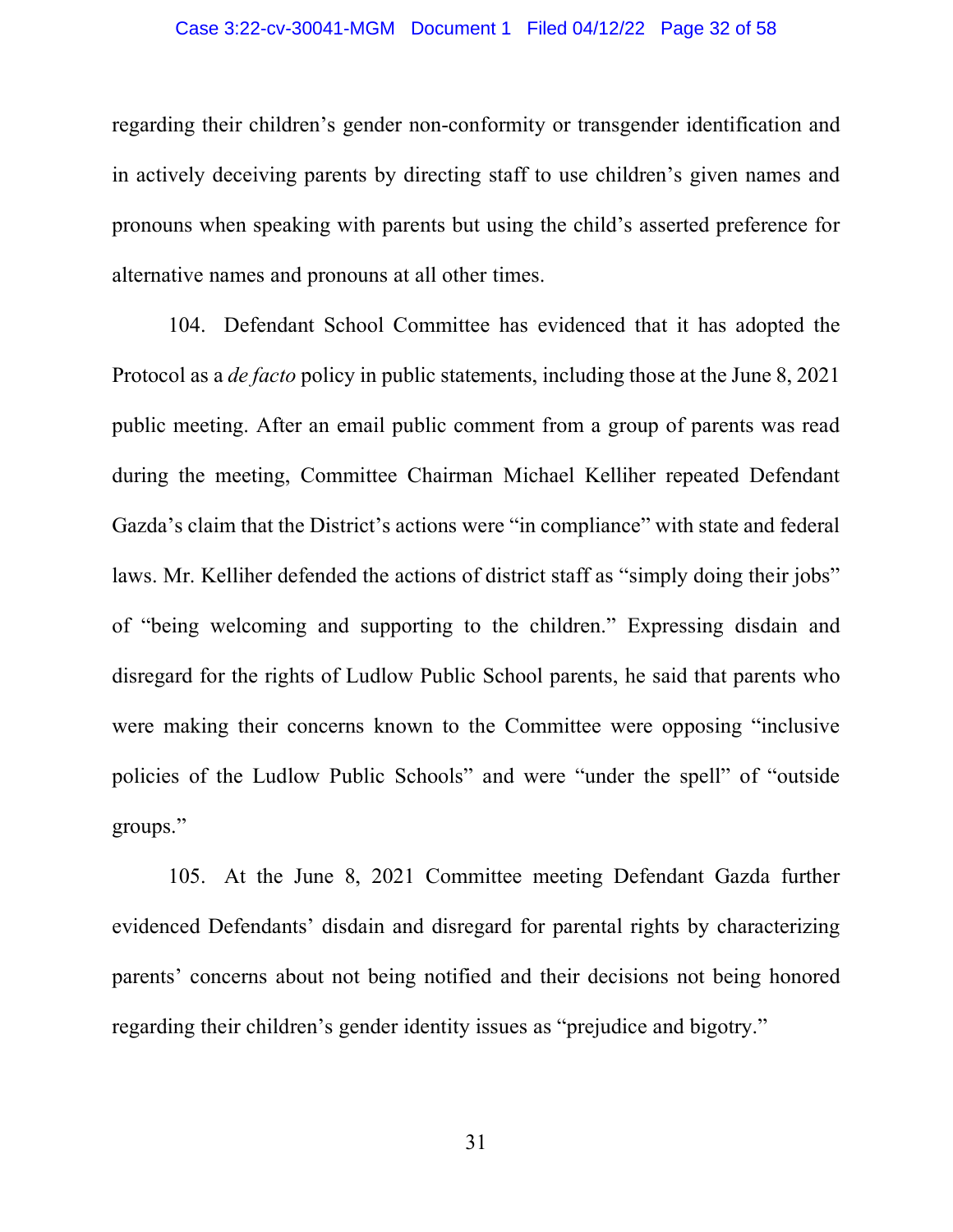### Case 3:22-cv-30041-MGM Document 1 Filed 04/12/22 Page 33 of 58

106. Committee members did not disagree with nor correct Defendant Gazda's public statements or otherwise refute that the District's accepted Protocol, *i.e. de facto* policy, was to conceal critical information regarding their children's mental health from parents and to disregard parents' instructions regarding their children's assertion of a discordant gender identity.

107. As parents of children who attend Ludlow Public Schools, all of the Plaintiffs are subjects of Defendants' Protocol, disdain, and attendant reckless disregard for their fundamental rights. So long as the Protocol remains in effect and is being implemented by Defendants, Plaintiffs continue to suffer deprivation of their fundamental parental rights to direct the upbringing of their children and particularly to direct the mental health care of their children.

108. So long as the Protocol remains in place, Plaintiffs' children can be, or may already be, subject to surreptitious meetings, conversations, counseling sessions, online chats, and other communications with Ludlow Public Schools staff regarding gender non-conformity and transgender issues without the knowledge or consent of their parents. Furthermore, Plaintiffs' parental rights continue to be threatened by the Protocol's instructions that parents are to be deliberately deceived by staff who are directed to use their child's legal name and pronouns corresponding to their sex when speaking with parents, but children's preferred alternative names and pronouns at all other times in school-related communications.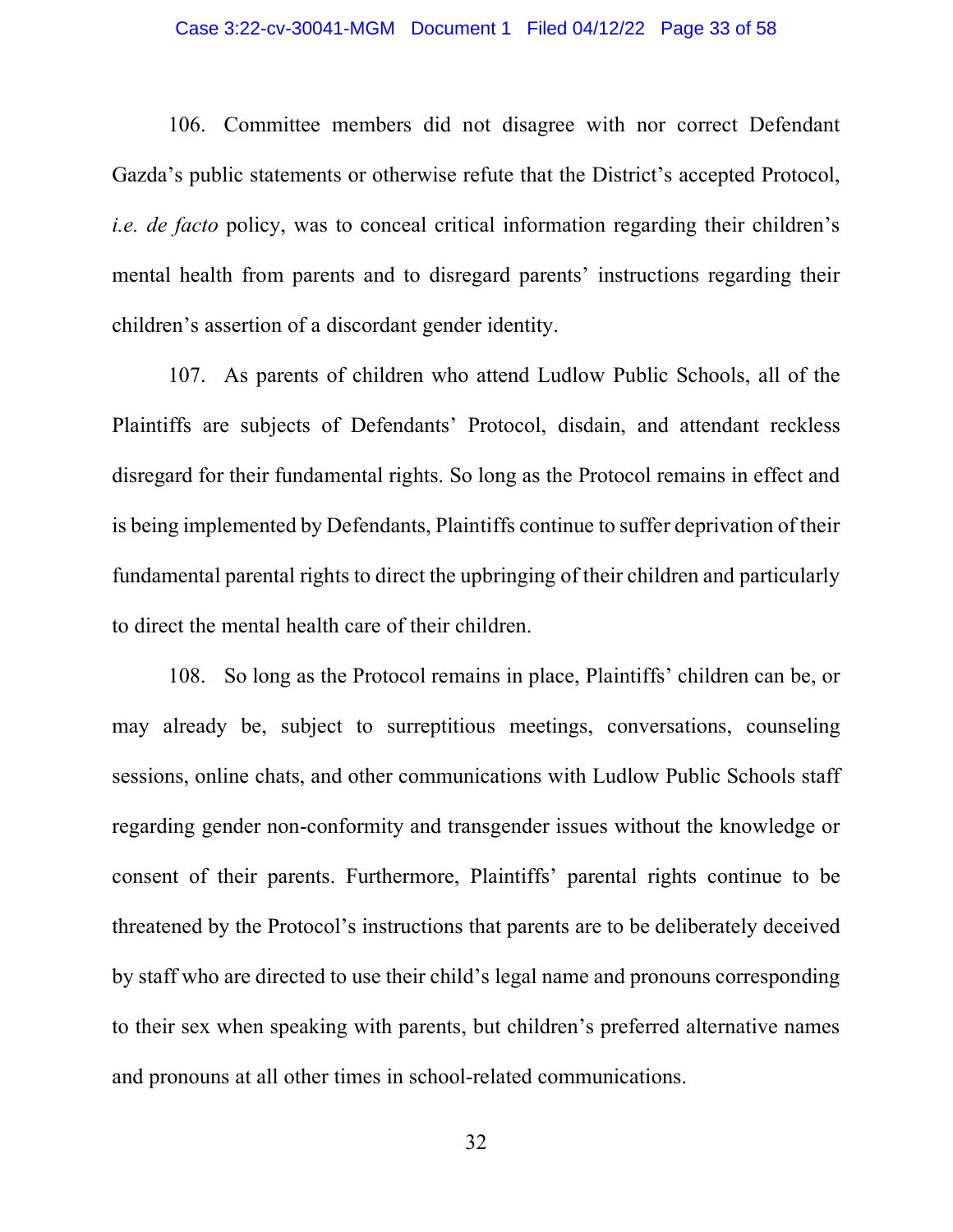#### Case 3:22-cv-30041-MGM Document 1 Filed 04/12/22 Page 34 of 58

109. The continuing existence and implementation of the Protocol also infringes on Plaintiffs Feliciano's and Salmeron's rights to free exercise of religion in that their sincerely held religious beliefs require truthfulness in speech, obedience to parents, and that their children's identities as being created male or female be respected regardless of contrary personal beliefs of school staff members.

110. Defendants' Protocol that affirms children's desires to be called by an alternate gender discordant name and pronouns and actively promotes the idea that they can socially transition to another gender involves significant mental health decisions affecting children's well-being with potentially life-long consequences. Under the Protocol, these decisions are being made without the knowledge or consent of parents.

111. Defendants have acted with reckless disregard for the rights of Plaintiffs Foote and Silvestri as the parents of B.F. and G.F. and substituted their judgment for that of the parents in providing unauthorized mental health counseling and intervention without the knowledge or consent of B.F.'s and G.F.'s fit parents. Defendants have intentionally and purposefully driven a wedge between Plaintiffs and their children, fostered distrust of parents, planted seeds of doubt that the parents can appropriately care for their children and keep them safe, and otherwise irreparably harmed the parent-child relationship.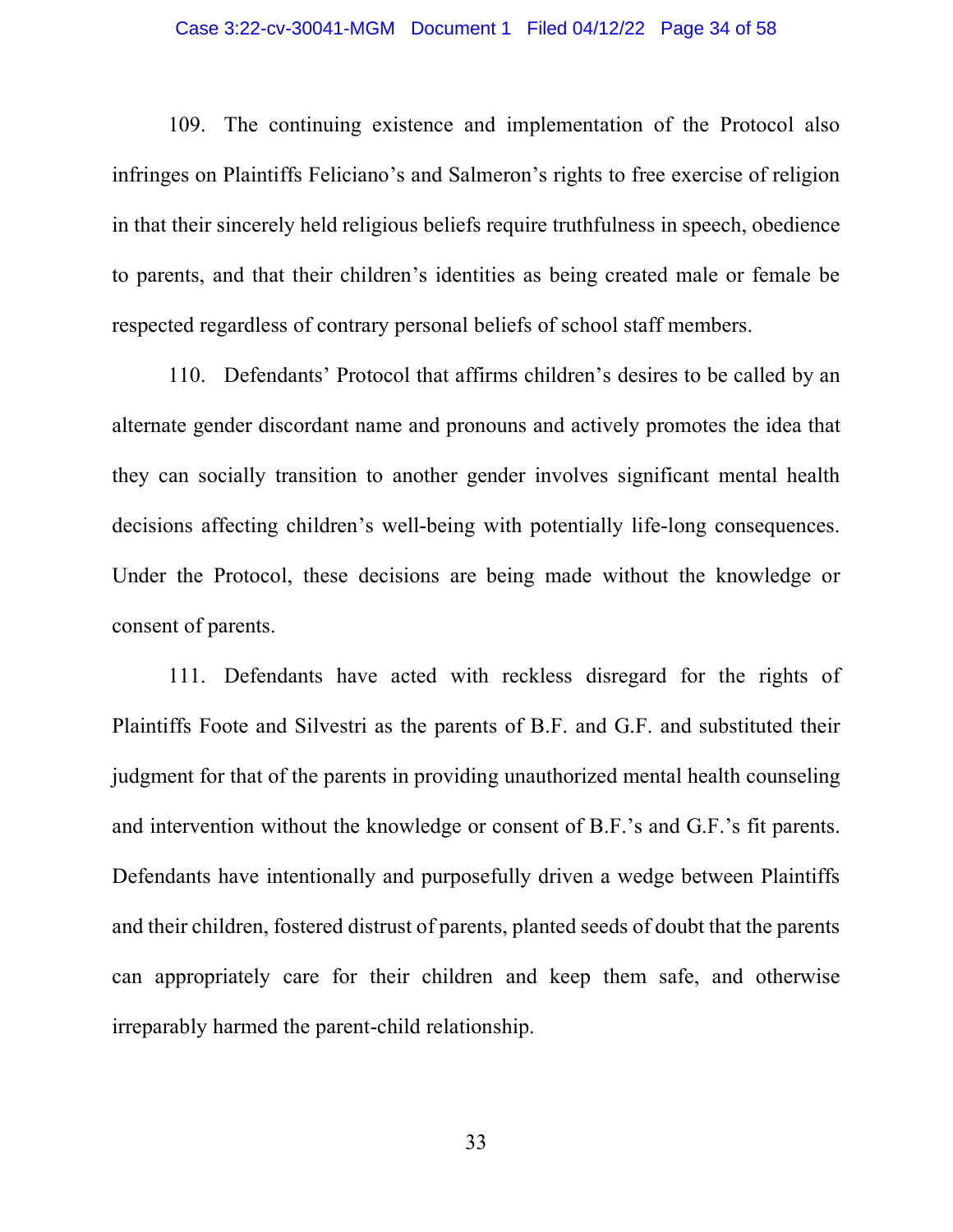# Case 3:22-cv-30041-MGM Document 1 Filed 04/12/22 Page 35 of 58

112. Defendants have acted with reckless disregard for the rights of Plaintiffs Feliciano and Salmeron and other parents of children in Ludlow Public Schools. In adopting and continuing to implement the Protocol, Defendants have substituted, and continue to substitute, their judgment for that of the parents in directing the upbringing and mental health care for the children of Ludlow Public Schools. Defendants' actions and public statements evidence a reckless disregard and disdain for the fundamental rights of Plaintiffs and other parents in Ludlow Public Schools regarding decision-making related to children's assertion of a gender identity in conflict with their sex and gender non-conformity. Defendants are intentionally and purposefully driving a wedge between Plaintiffs and their children, fostering distrust of parents, planting seeds of doubt about whether parents can appropriately care for their children and keep them safe, and are otherwise irreparably harming the parent-child relationship.

113. Defendants' reckless disregard for the rights of Plaintiffs and other parents of Ludlow Public School students has impermissibly supplanted the rights of the parents to make mental health decisions and direct the upbringing of their children, interfered with the privacy rights of the family, created uncertainty and distrust between parents and children and between parents and educators, and threatened free exercise rights.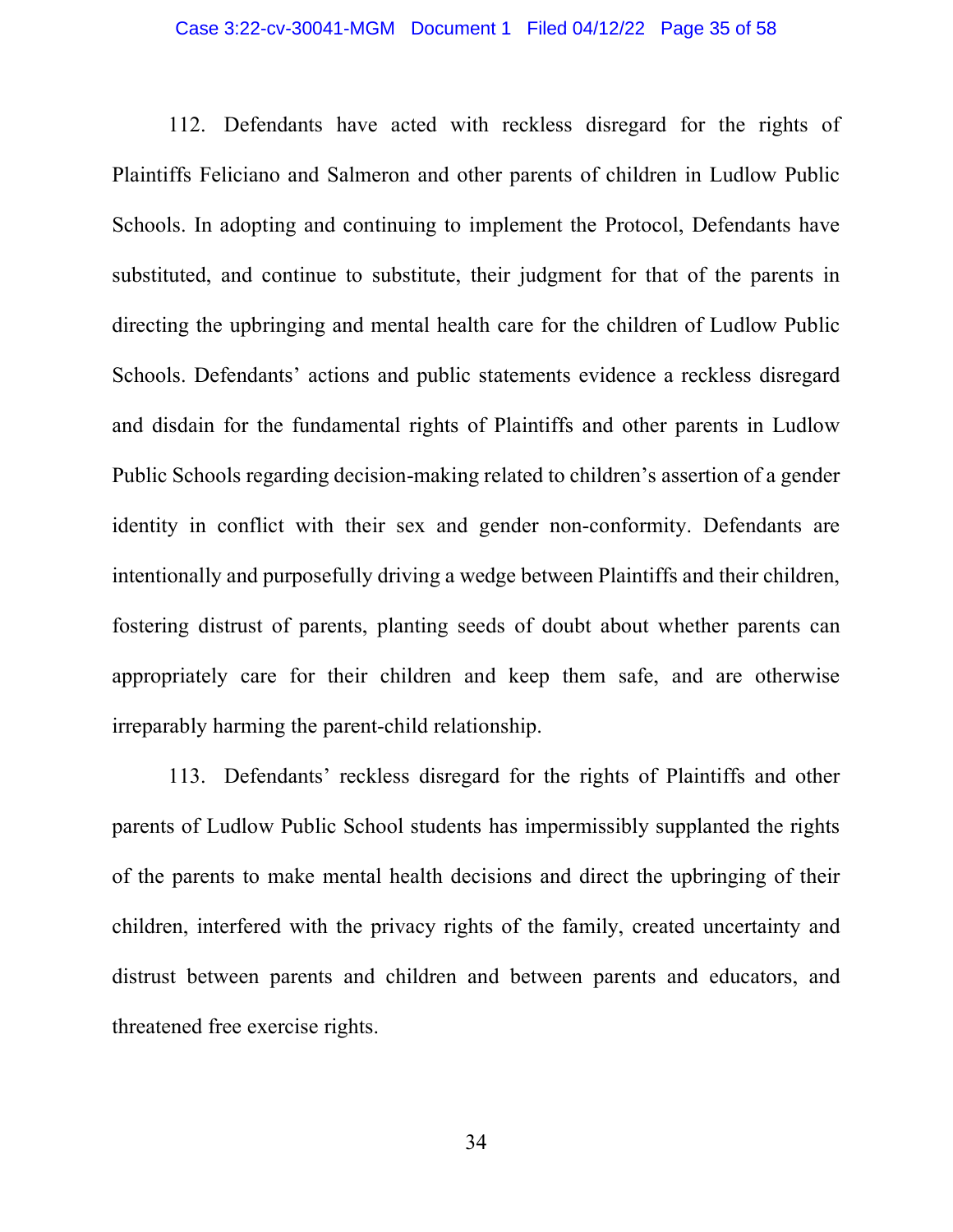#### Case 3:22-cv-30041-MGM Document 1 Filed 04/12/22 Page 36 of 58

114. Unless and until Defendants, *inter alia*, a) publicly rescind the Protocol, b) cease communicating to Ludlow Public School staff that parents are not to be notified and punishing staff who notify parents, c) publicly establish a policy that parents will be notified when children raise issues related to their mental health and discordant gender identity, d) cease meeting with children to provide counsel, advice and advocacy related to mental health and discordant gender identity without parental notice and consent, and e) cease deceiving parents by using one set of names and pronouns when communicating with them and another at school, Plaintiffs' fundamental rights to direct the upbringing of their children, to make decisions regarding their children's medical and mental health, and right of familial privacy will continue to be violated.

115. Defendants' ongoing violations of Plaintiffs' fundamental parental rights have caused and will continue to cause irreparable harm unless and until discontinued.

# **FIRST CAUSE OF ACTION VIOLATION OF CIVIL RIGHTS, 42 U.S.C. § 1983 (Violation of Plaintiffs' Substantive Due Process Fundamental Parental Right to Direct the Education and Upbringing of Their Children under the U.S. Constitution) (By All Plaintiffs Against all Defendants)**

116. Plaintiffs incorporate the preceding allegations by reference as if set forth in full.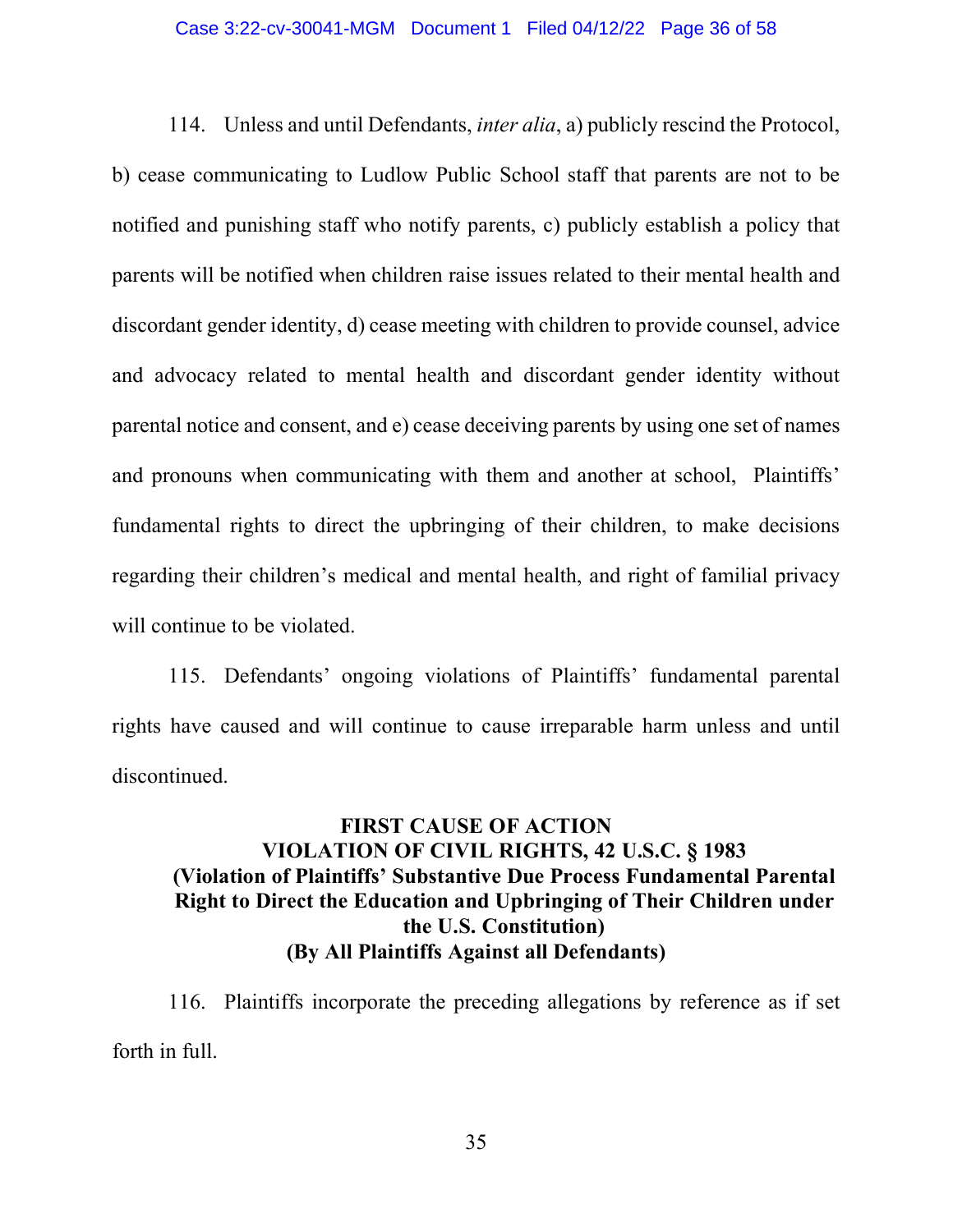### Case 3:22-cv-30041-MGM Document 1 Filed 04/12/22 Page 37 of 58

117. The Due Process Clause in the 14th Amendment to the United States Constitution protects the fundamental right of parents to direct the education, upbringing and the care, custody, and control of their children. *Pierce v. Society of Sisters*, 268 U.S. 510 (1925); *Troxel v. Granville*, 530 U.S. 57, 68 (2000).

118. Defendants have violated and are violating Plaintiffs' fundamental right to make decisions regarding the upbringing, education, custody, care, and control of their children in establishing and implementing the Protocol that prohibits informing parents regarding their children's assertions regarding gender non-conformity, transgender status and attendant requests to affirm alternate identities unless their minor children of any age consent.

119. Defendants have acted and are acting with reckless disregard for Plaintiffs' fundamental parental rights by purposefully and intentionally concealing critical information regarding the upbringing and care of their children, *i.e.,* that the children are asserting a discordant gender identity, that the children have requested to be addressed by an opposite sex name and pronouns and other information associated with affirming the child's assertions.

120. Defendants have acted and are acting with reckless disregard for Plaintiffs' fundamental parental rights by continuing to implement the Protocol, *i.e.,* a *de facto* district policy of undermining parental authority based on an unsubstantiated assertion that state law and DESE Guidance provide that children of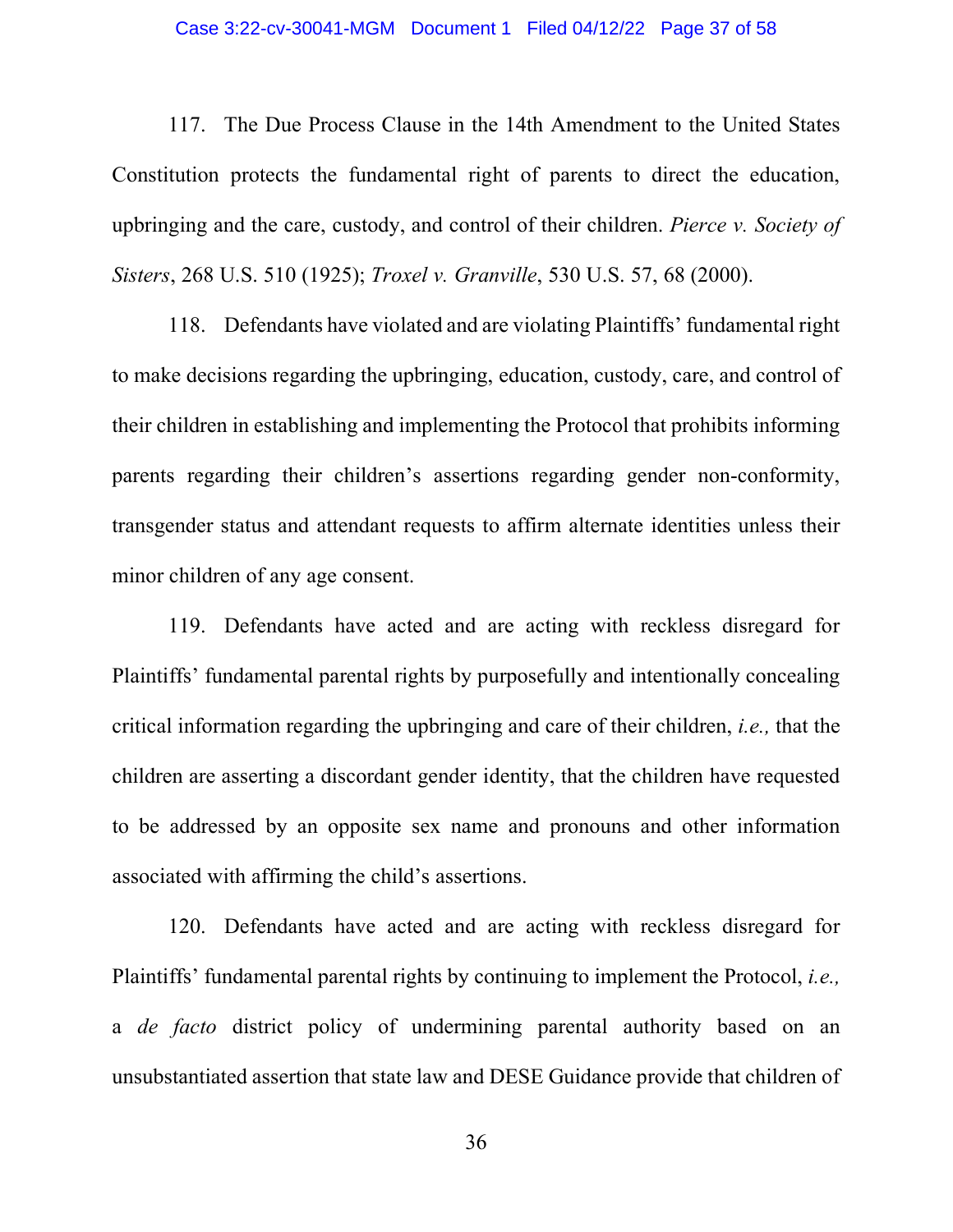# Case 3:22-cv-30041-MGM Document 1 Filed 04/12/22 Page 38 of 58

any age have the authority to determine whether their parents will be informed when they raise issues of gender non-conformity or transgender status, request to be called by an alternative name or pronouns and even use privacy facilities designated for the opposite sex. In so doing, Defendants are explicitly and intentionally excluding Plaintiffs from significant decision-making directly related to their children's care.

121. Defendants' reckless disregard for Plaintiffs' rights has resulted in and is resulting in deprivation of their fundamental constitutional rights.

122. Plaintiffs' constitutionally protected right to direct the upbringing and education of their children was violated as the plainly obvious consequence of Defendants' actions in intentionally and explicitly withholding information in accordance with the Protocol, *i.e.*, a *de facto* school policy that parents were not to be notified when their children raise issues of gender non-conformity or transgender status, request to be called by an alternative name or pronouns and even use privacy facilities designated for the opposite sex.

123. Plaintiffs' constitutionally protected right to direct the upbringing and education of their children was violated as the plainly obvious consequence of Defendants' actions in, *inter alia,* a) meeting secretly with their children to engage in counseling and advocacy related to mental health and discordant gender identity without parental notice and consent, b) deceiving parents by using one set of names and pronouns when communicating with them and another at school, c) directing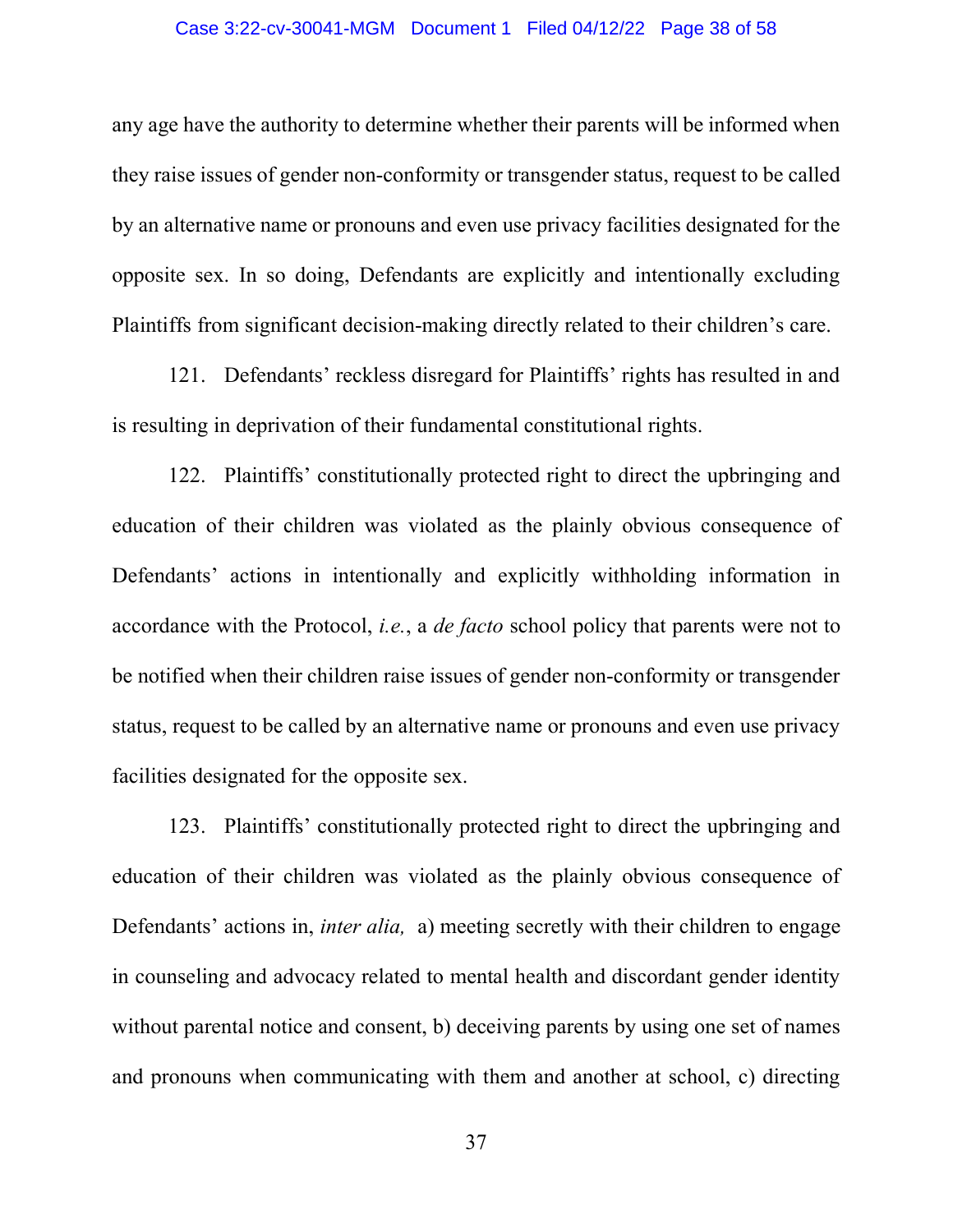#### Case 3:22-cv-30041-MGM Document 1 Filed 04/12/22 Page 39 of 58

children to speak untruthfully by instructing them to use alternate gender pronouns and names for their peers, and d) nurturing distrust for parents through secret meetings in which parents' decisions and ability to provide for their children are questioned.

124. Defendants cannot assert a compelling interest for disregarding Plaintiffs' long-established fundamental constitutional right to direct the upbringing, care, and education of their children, and Defendants' prohibition against parental notification is not narrowly tailored.

125. Defendants' violation of Plaintiffs' fundamental constitutional rights has caused and continues to cause Plaintiffs undue hardship and irreparable harm.

126. Plaintiffs have no adequate remedy at law to correct the continuing deprivation of their fundamental rights.

# **SECOND CAUSE OF ACTION VIOLATION OF CIVIL RIGHTS, 42 U.S.C. § 1983 (Violation of Plaintiffs' Fundamental Parental Right to Direct the Medical and Mental Health Decision-making for Their Children Under the U.S. Constitution) (By All Plaintiffs Against all Defendants)**

127. Plaintiffs incorporate the allegations in paragraphs 1-115 by reference as if set forth in full.

128. The Due Process Clause in the 14th Amendment to the United States Constitution protects the fundamental right of parents to direct the medical and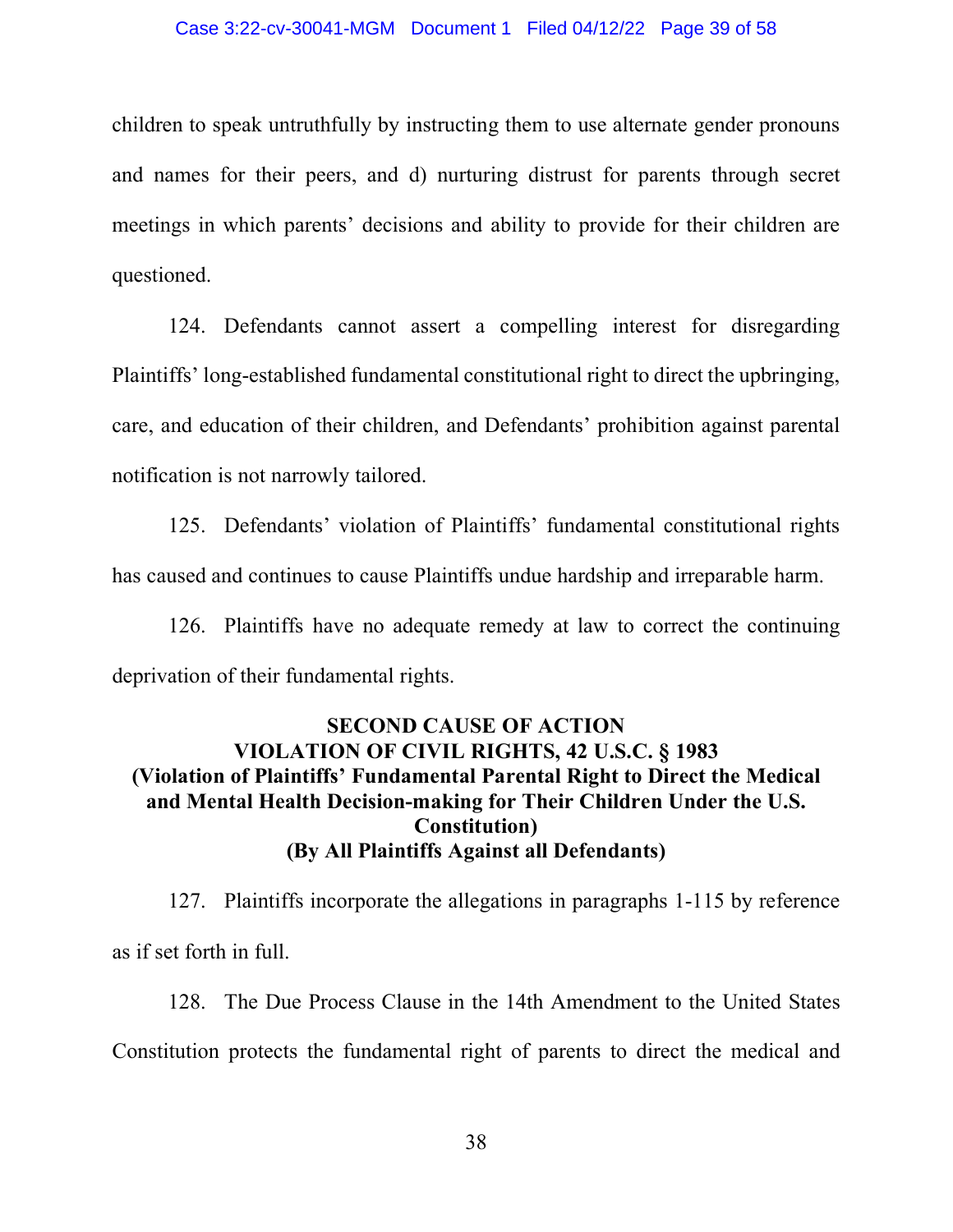mental health decision-making for their children. *Parham v. J. R*., 442 U.S. 584 (1979).

129. The Commonwealth of Massachusetts has codified the concept of parents having the fundamental right to direct the medical and mental health decision-making for their children until age 18 in Mass. G.L. chapter 112, §12F. The Massachusetts Supreme Judicial Court has further memorialized that parents, as the "natural guardians of their children," have the right to consent to routine, nonemergency treatment of a minor child. See *Custody of a Minor*, 375 Mass. 733, 747 (1978).

130. By withholding information regarding their children's assertion of a discordant gender identity and request to socially transition their children by affirming that identity with the use of preferred opposite sex names and pronouns and adopting the Protocol, Defendants are making decisions that affect the mental health of their children in contravention of Plaintiffs' fundamental rights under the U.S. Constitution and Massachusetts law.

131. Defendants have usurped Plaintiffs' responsibility for the health and well-being of their children and sought to supplant their authority for Plaintiffs' authority as fit parents to be the ultimate decisionmakers regarding the physical and mental health of their children, including decisions related to their children's confusion or distress about their sex or gender identity.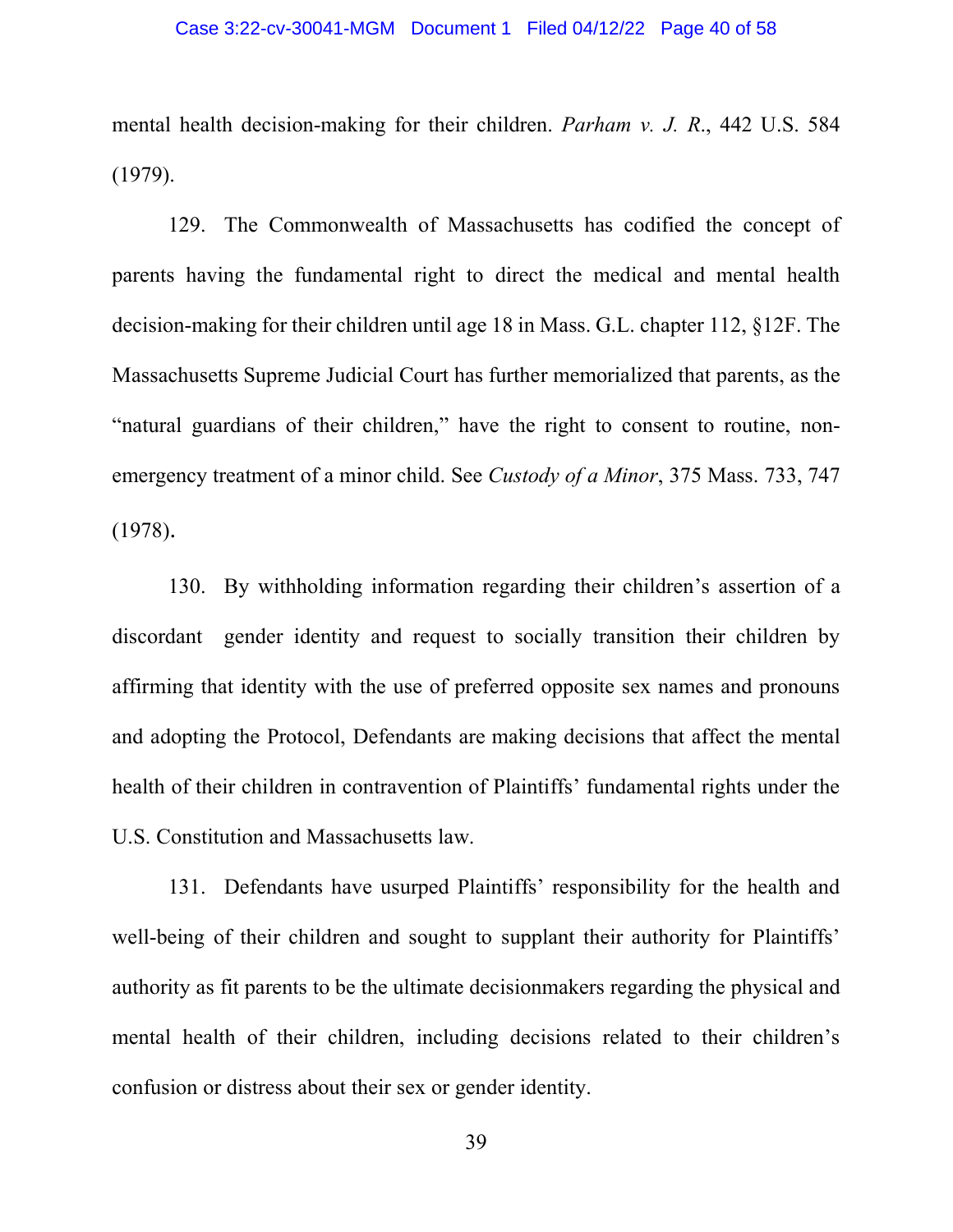# Case 3:22-cv-30041-MGM Document 1 Filed 04/12/22 Page 41 of 58

132. Defendants have violated and are violating Plaintiffs' fundamental right to make decisions regarding the mental health of their children by adopting the Protocol providing that a) parents are not to be notified if their children express a discordant gender identity; b) parents are presumed to pose a danger to their child's health and well-being if notified of their child's gender confusion or discordant gender identity; c) parents are not to be included in meetings with their children to discuss changes to be made in response to the children's assertion of a discordant gender identity unless the child consents; d) parents are to be intentionally misled and lied to when school staff discuss their children, in that staff are to use the children's legal name and biologically accurate pronouns when talking to parents but not in other circumstances; e) children are to be permitted to decide which privacy facilities they will use without the involvement of their parents.

133. Affirming a child's discordant gender identity involves significant mental health and medical decisions affecting the well-being of children with potentially life-long consequences. Therefore, by excluding parents from discussions regarding their children's assertion of a discordant gender identity and adopting the Protocol aimed at secretively affirming the discordant gender identity, Defendants are making, and have made decisions that affect the mental health of Plaintiffs' children in contravention of Plaintiffs' fundamental rights as enumerated in the U.S. Constitution and Massachusetts law.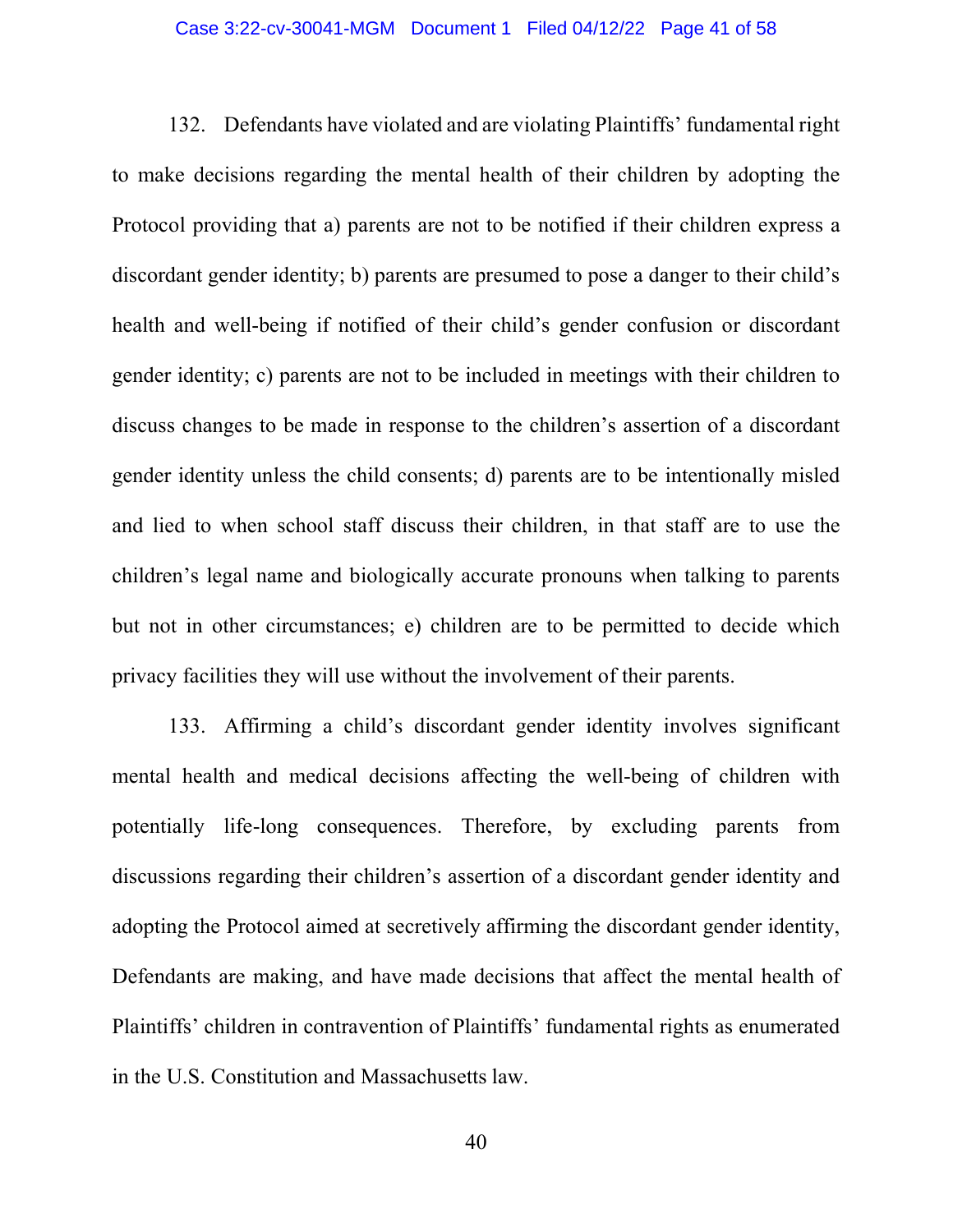# Case 3:22-cv-30041-MGM Document 1 Filed 04/12/22 Page 42 of 58

134. Defendants have acted and are acting with reckless disregard for Plaintiffs' fundamental parental rights by withholding information regarding their children's mental health based on an unsubstantiated assertion that state law, regulations and DESE Guidance grant children rights of confidentiality that prohibit disclosing information regarding gender identity to their own parents, thereby explicitly and intentionally excluding Plaintiffs from making the mental health decisions for their children that are exclusively their right to make.

135. Defendants' reckless disregard for Plaintiffs' rights has resulted in and continues to result in deprivation of their fundamental constitutional rights.

136. Plaintiffs' constitutionally and statutorily protected rights to make decisions regarding the mental health of their children was violated as the plainly obvious consequence of Defendants' actions in intentionally and explicitly withholding information in accordance with the Protocol, *i.e.*, a *de facto* school policy that parents were not to be notified when their children raise issues of gender non-conformity or transgender status, request to be called by an alternative name or pronouns and even use privacy facilities designated for the opposite sex.

137. Plaintiffs' constitutionally and statutorily protected rights to make decisions regarding the mental health of their children was violated as the plainly obvious consequence of Defendants' actions in, *inter alia,* a) meeting secretly with their children to engage in counseling and advocacy related to mental health and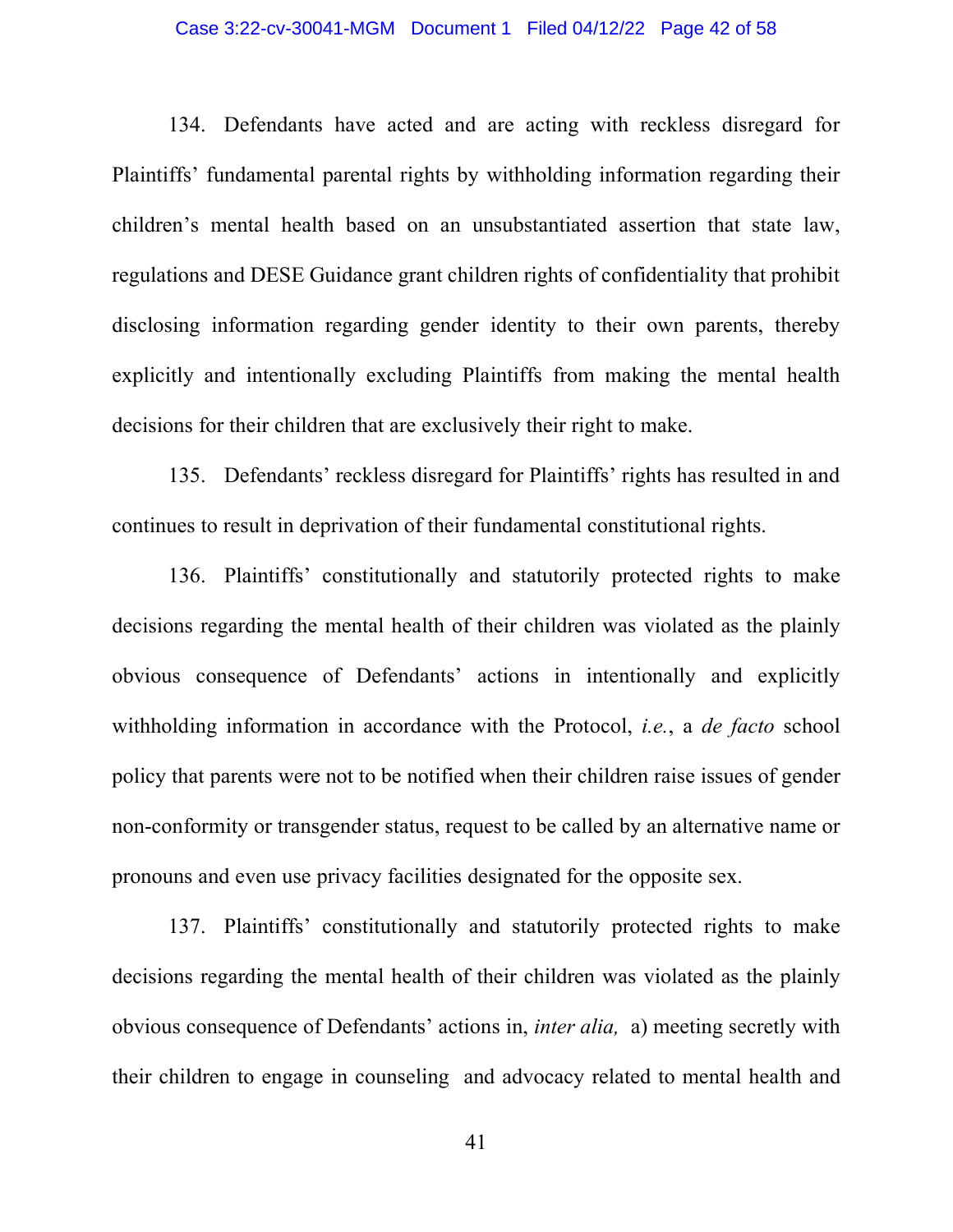# Case 3:22-cv-30041-MGM Document 1 Filed 04/12/22 Page 43 of 58

discordant gender identity without parental notice and consent, b) deceiving parents by using one set of names and pronouns when communicating with them and another at school, c) directing children to speak untruthfully by instructing them to use alternate gender pronouns and names for their peers, and d) nurturing distrust for parents through secret meetings in which parents' decisions and ability to provide for their children are questioned.

138. Defendants cannot assert a compelling interest for disregarding Plaintiffs' long-established fundamental constitutional right to direct the medical and mental health care for their child, and Defendants' prohibition against parental notification is not narrowly tailored.

139. Defendants' violation of Plaintiffs' fundamental constitutional rights has caused and continues to cause Plaintiffs undue hardship and irreparable harm.

140. Plaintiffs have no adequate remedy at law to correct the continuing deprivation of their fundamental rights.

# **THIRD CAUSE OF ACTION VIOLATION OF CIVIL RIGHTS, 42 U.S.C. § 1983 (Violation of Plaintiffs' Right to Familial Privacy Under the U.S. Constitution) (By All Plaintiffs Against all Defendants)**

141. Plaintiffs incorporate the allegations in paragraphs 1-115 by reference as if set forth in full.

142. The Due Process Clause in the 14th Amendment to the United States Constitution protects the sanctity of the family as an institution deeply rooted in this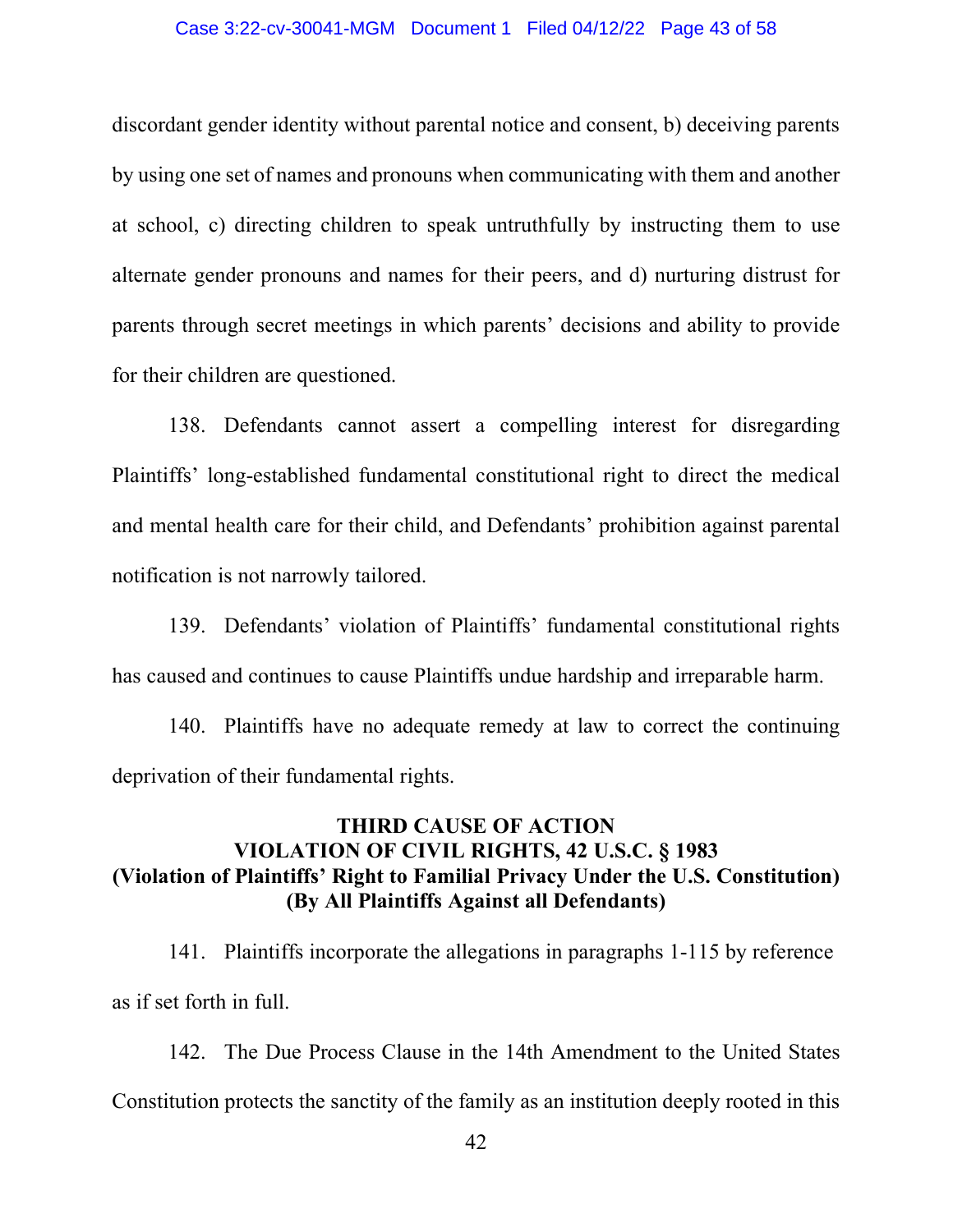### Case 3:22-cv-30041-MGM Document 1 Filed 04/12/22 Page 44 of 58

Nation's history and tradition through which moral and cultural values are passed down. *Moore v. East Cleveland*, 431 U.S. 494, 503-04 (1977). The Constitution protects the private realm of the family from interference by the state. *Prince v. Massachusetts*, 321 U.S. 158, 166 (1944).

143. In substituting their judgment regarding the mental health of B.F., G.F., and other Ludlow Public Schools students for the judgment of their parents by implementing the Protocol to withhold information regarding children's assertion of a discordant gender identity and request to affirm that identity without notifying the parents, Defendants have impermissibly inserted themselves into the private realm of Plaintiffs' families by usurping Plaintiffs' rights to make decisions regarding their children's upbringing, mental health, and well-being.

144. In substituting their judgment for the judgment of parents by refusing to inform parents when their children disclose a discordant gender identity and seek affirmation of the identity at school without notifying the parents, Defendants have impermissibly inserted themselves into the private realm of Plaintiffs' families by depriving B.F., G.F., and other minor Ludlow Public Schools students of their right to have decisions regarding their upbringing, mental health and well-being made by their parents.

145. Defendants have infringed Plaintiffs' right to family privacy by implicitly informing children that their parents cannot be trusted to be informed of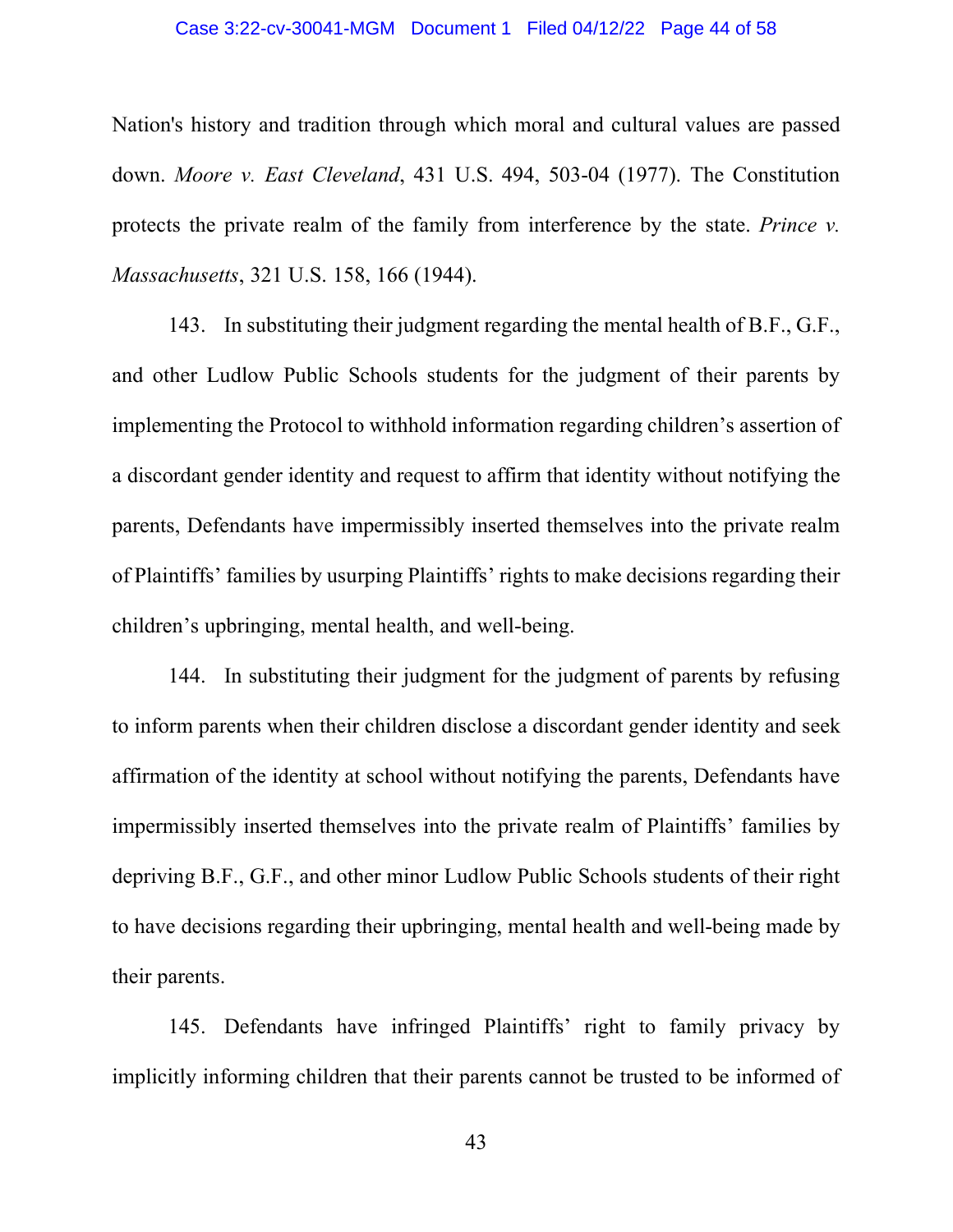# Case 3:22-cv-30041-MGM Document 1 Filed 04/12/22 Page 45 of 58

or involved in decision-making related to their children's assertion of a discordant gender identity. Defendants have explicitly evidenced their hostility and intent to infringe upon family privacy through public statements that Defendants' schools are the only safe space for many children and that parental concerns about children's assertions of discordant gender identities are rooted in bigotry.

146. Through their implementation of the Protocol, punishment of teachers who do not comply with it, and public statements denigrating parents who disagree with the Protocol, Defendants are nurturing significant seeds of doubt within children's minds about whether their parents are acting in their best interests. In so doing, Defendants are sowing discord and division in the parent-child relationships and violating Plaintiffs' rights to family privacy.

147. Defendants have acted and are acting with reckless disregard for Plaintiffs' rights to family privacy by their actions in intentionally casting doubt on parents' support and ability to respond appropriately to their children's expression of discordant gender identities and excluding parents from decision-making related to their children's questions regarding their sex and gender identity.

148. Defendants' deliberate indifference to Plaintiffs' rights has resulted in and continues to result in deprivation of their constitutional rights to family privacy.

149. Plaintiffs' constitutionally protected rights to familial privacy were violated as the plainly obvious consequence of Defendants' actions in intentionally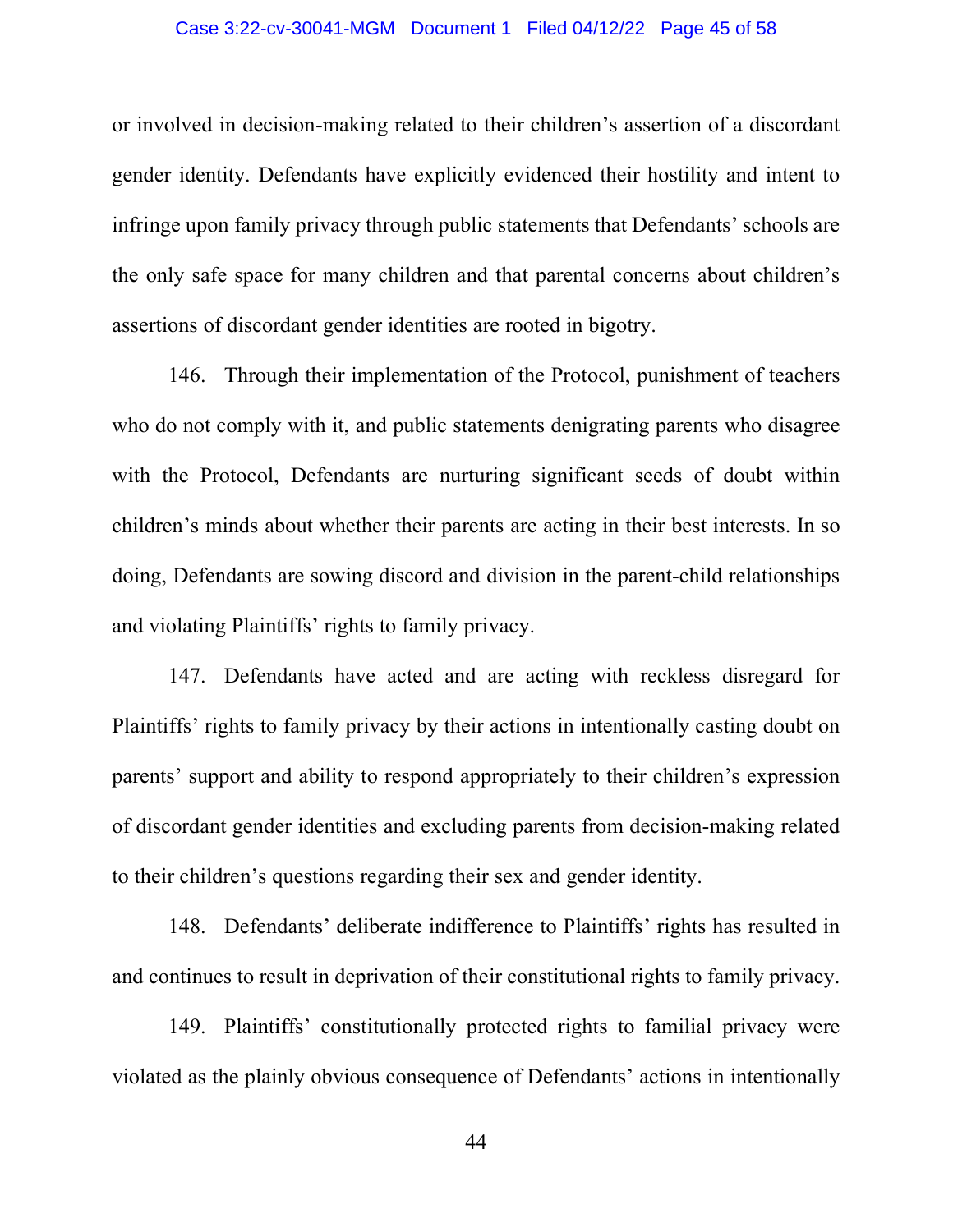# Case 3:22-cv-30041-MGM Document 1 Filed 04/12/22 Page 46 of 58

and explicitly withholding information in accordance with the Protocol, *i.e.*, a *de facto* school policy that parents were not to be notified when their children raise issues of gender non-conformity or transgender status, request to be called by an alternative name or pronouns and even use privacy facilities designated for the opposite sex.

150. Plaintiffs' constitutionally protected right to family privacy was violated as the plainly obvious consequence of Defendants' actions in, *inter alia,* a) meeting secretly with their children to engage in counseling and advocacy related to mental health and discordant gender identity without parental notice and consent, b) deceiving parents by using one set of names and pronouns when communicating with them and another at school, c) directing children to speak untruthfully by instructing them to use alternate gender pronouns and names for their peers, and d) nurturing distrust for parents through secret meetings in which parents' decisions and ability to provide for their children are questioned.

151. Defendants cannot assert a compelling state interest for recklessly disregarding Plaintiffs' constitutional rights to familial privacy, and Defendants' prohibitions against parental notification and involvement in children's mental health decisions related to gender identity are not narrowly tailored.

152. Defendants' violation of Plaintiffs' constitutional rights has caused and continues to cause Plaintiffs undue hardship and irreparable harm in that Plaintiffs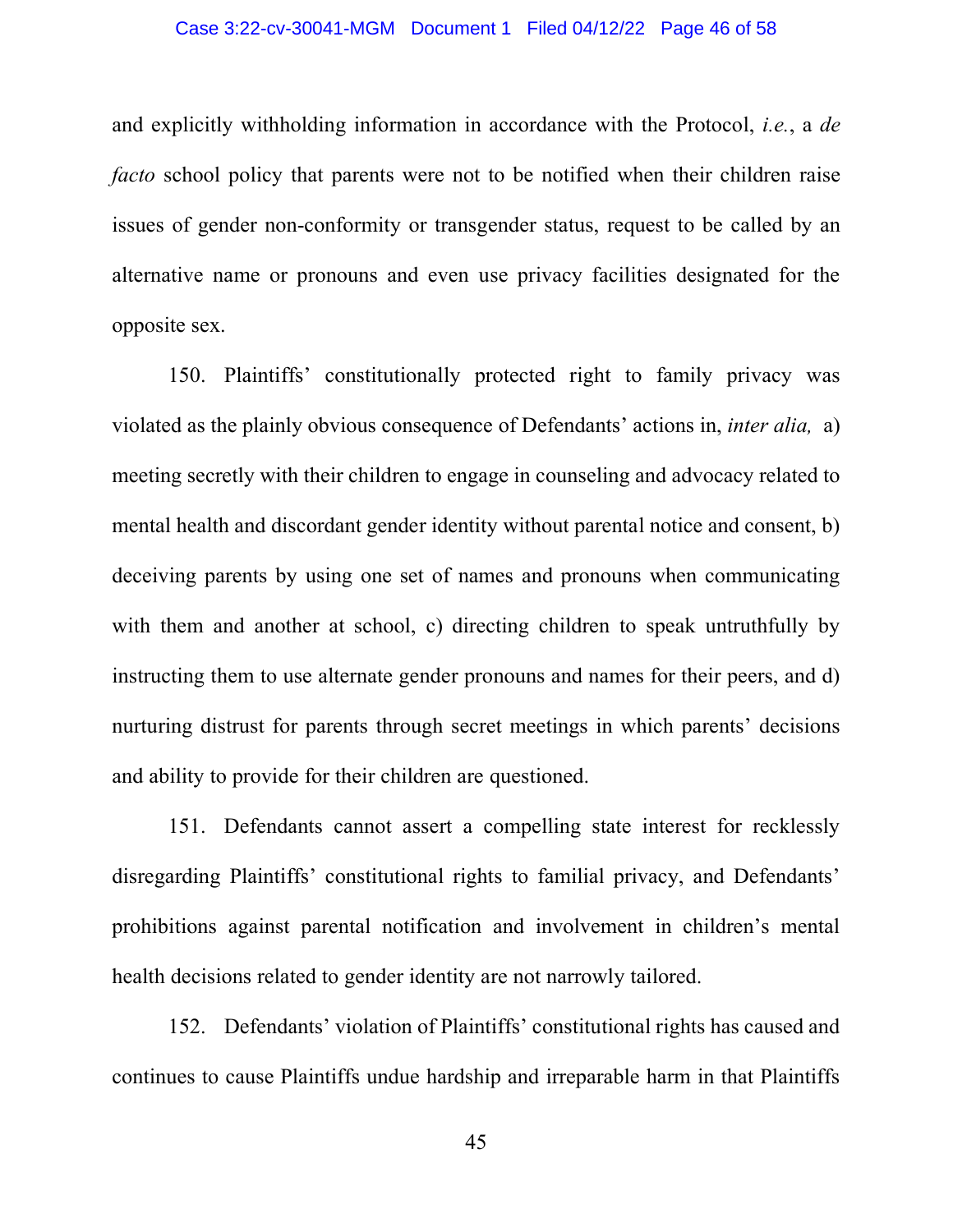have been and are being denied their right to direct decisions concerning the upbringing and mental health care for their children without interference from the state, and their children are denied the right to have upbringing and mental health decisions made by their parents in keeping with their family values and sincerely held religious beliefs.

153. Plaintiffs have no adequate remedy at law to correct the continuing deprivation of their fundamental rights.

# **FOURTH CAUSE OF ACTION Violation of Civil Rights, 42 U.S.C. § 1983 (Violation of Plaintiffs' Right to Free Exercise of Religion Under the U.S. Constitution) (By Plaintiffs Feliciano and Salmeron Against all Defendants)**

154. Plaintiffs incorporate the allegations in paragraphs 1-115 by reference as if set forth in full.

155. The Free Exercise Clause of the First Amendment to the United States Constitution, as applied to the states by the Fourteenth Amendment, prohibits Defendants from abridging Plaintiffs' right to free exercise of religion.

156. Plaintiffs have sincerely held religious beliefs that human beings are created male or female and that the natural created order regarding human sexuality cannot be changed regardless of individual feelings, beliefs, or discomfort with one's identity, and biological reality, as either male or female.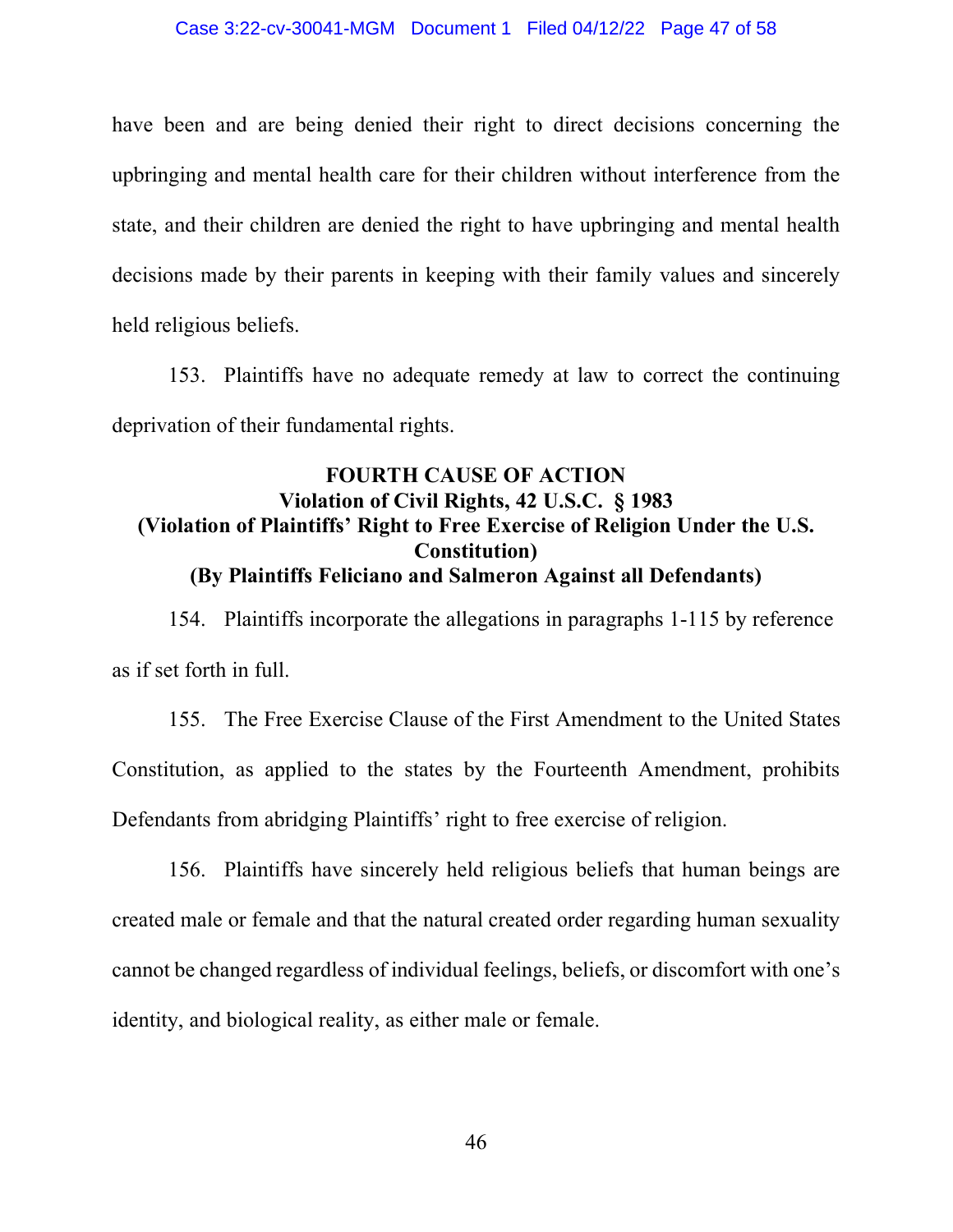### Case 3:22-cv-30041-MGM Document 1 Filed 04/12/22 Page 48 of 58

157. Plaintiffs have sincerely held religious beliefs that parents have the nondelegable duty to direct the upbringing and beliefs, religious training, and medical and mental health care of their children and any intrusion of the government into that realm infringes upon the free exercise of their religion.

158. Plaintiffs have sincerely held religious beliefs that all people are to be treated with respect and compassion, and that respect and compassion do not include misrepresenting an individual's natural created identity as either a male or a female.

159. Plaintiffs have sincerely held religious beliefs that individuals are to speak the truth, including speaking the truth regarding matters of sexual identity as a male or female.

160. Defendants' actions in excluding Plaintiffs Feliciano and Salmeron from decision making regarding their children's sexual and gender identity target the Plaintiffs' beliefs regarding the created order, human nature, sexuality, gender, ethics, and morality which constitute central components of their sincerely held religious beliefs.

161. Defendants' actions have caused a direct and immediate conflict with Plaintiffs' religious beliefs by prohibiting them from being informed of mental health issues their children are or might be undergoing and denying them the opportunity to seek counseling and guidance for their children in a manner that is consistent with the beliefs sincerely held by their family instead of the government.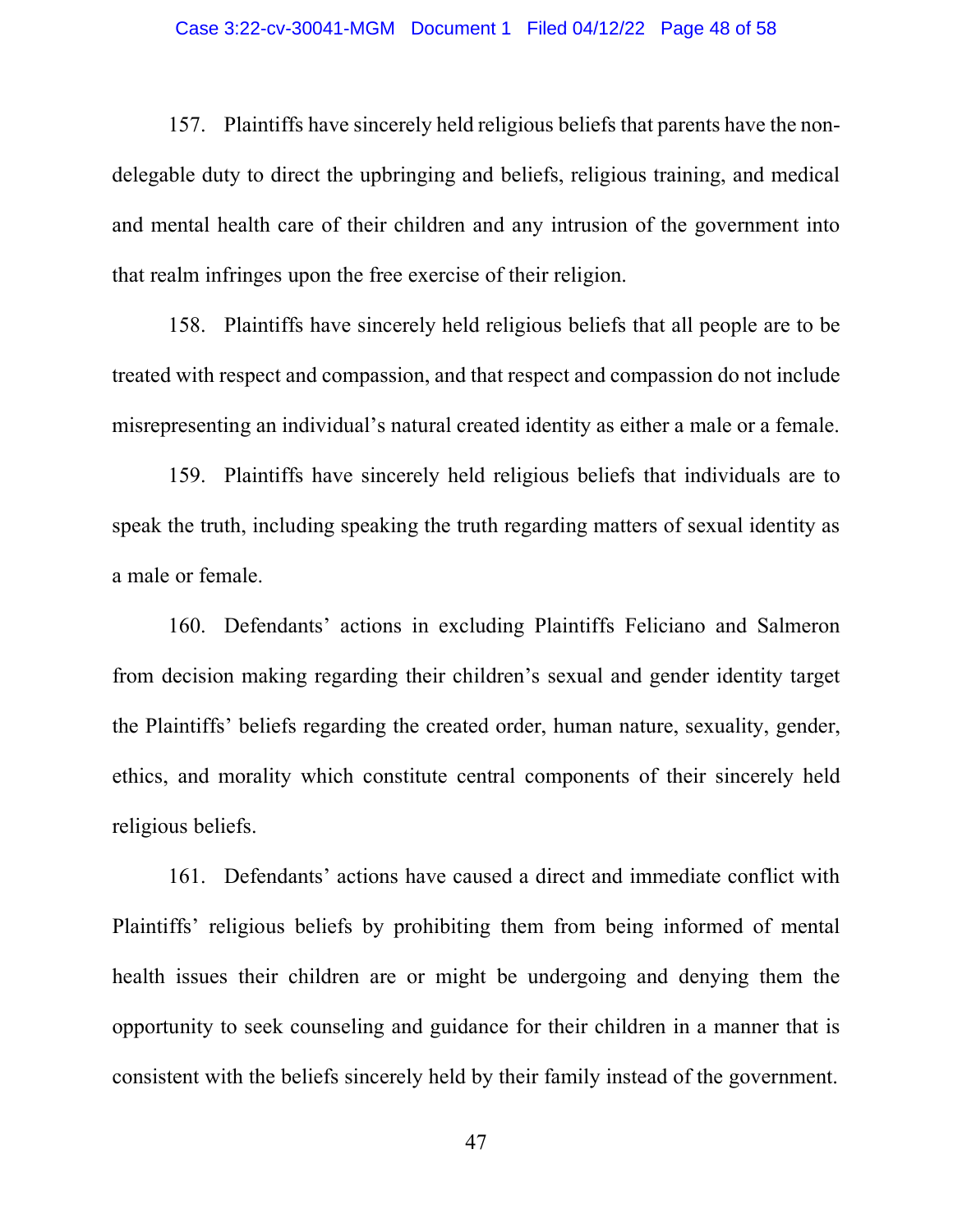# Case 3:22-cv-30041-MGM Document 1 Filed 04/12/22 Page 49 of 58

162. Defendants' actions are coercive in that they deliberately supplant Plaintiffs' role as advisors of the moral and religious development of their children so that they are not able to direct their children's mental health care and counseling regarding sex and gender identity in accordance with their values because Defendants have substituted the state's perspective on the issues of sex and gender identity for the perspective of Plaintiffs in violation of Plaintiffs' free exercise rights.

163. Defendants' actions are neither neutral nor generally applicable, but rather, specifically and discriminatorily target the religious speech, beliefs, and viewpoint of Plaintiffs and thus expressly constitute a substantial burden on sincerely held religious beliefs that are contrary to Defendants' viewpoint regarding gender identity and affirmation of a discordant gender identity.

164. No compelling state interest justifies the burdens Defendants have imposed and are imposing on Plaintiffs' rights to the free exercise of religion.

165. Defendants' actions are not the least restrictive means to accomplish any permissible government purpose Defendants seek to serve.

166. Defendants' violation of Plaintiffs' rights to free exercise of religion has caused, is causing, and will continue to cause Plaintiffs to suffer undue and actual hardships.

167. Defendants' violation of Plaintiffs' rights to free exercise of religion has caused, is causing, and will continue to cause Plaintiffs to suffer irreparable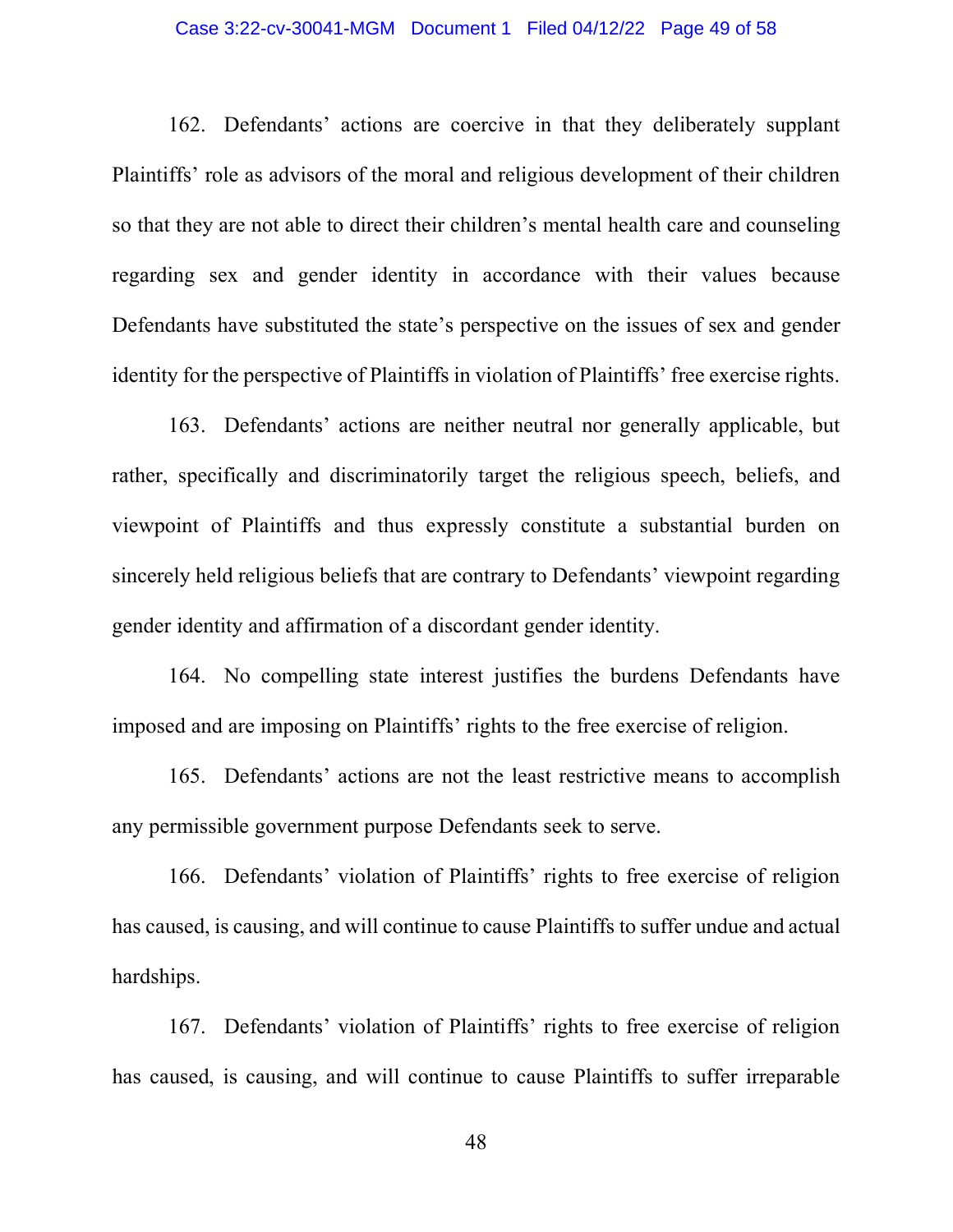injury. Plaintiffs have no adequate remedy at law to correct the continuing deprivation of their most cherished constitutional liberties.

# **FIFTH CAUSE OF ACTION**

# **Violation of Plaintiffs' Right to Free Exercise of Religion Under the Massachusetts Constitution**

# **(By Plaintiffs Feliciano and Salmeron Against all Defendants)**

168. Plaintiffs incorporate the allegations in paragraphs 1-115 by reference as if set forth in full.

169. Art. 2 of the Declaration of Rights of the Massachusetts Constitution prohibits Defendants from abridging Plaintiffs' right to free exercise of religion.

170. Plaintiffs have sincerely held religious beliefs that human beings are created male or female and that the natural created order regarding human sexuality cannot be changed regardless of individual feelings, beliefs, or discomfort with one's identity, and biological reality, as either male or female.

171. Plaintiffs have sincerely held religious beliefs that parents have the exclusive and non-delegable duty to direct the upbringing and beliefs, religious training, and medical and mental health care of their children and any intrusion of the government into that realm infringes upon the free exercise of their religion.

172. Plaintiffs have sincerely held religious beliefs that all people are to be treated with respect and compassion, and that respect and compassion do not include misrepresenting an individual's natural created identity as either a male or a female.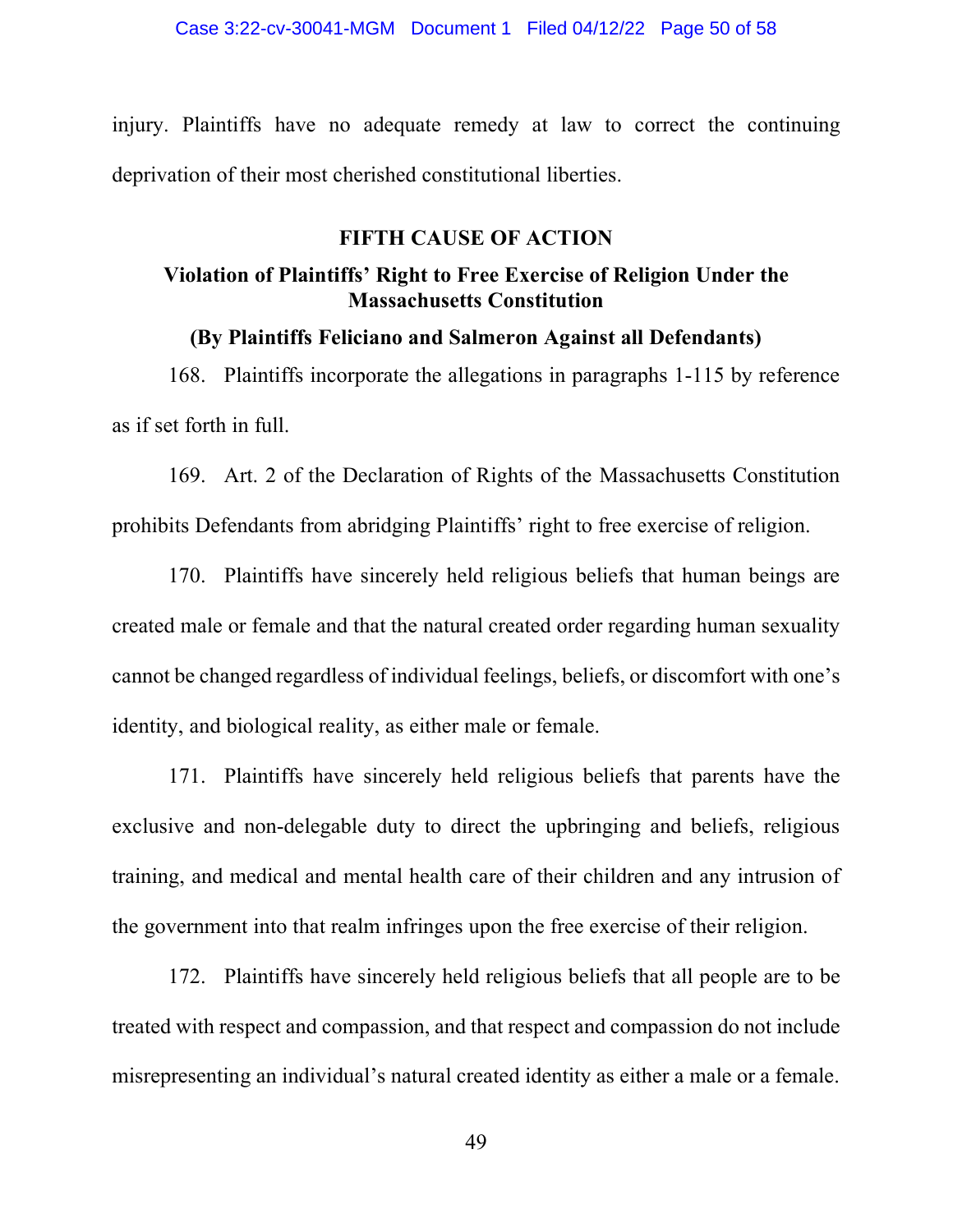173. Plaintiffs have sincerely held religious beliefs that individuals are to speak the truth, including speaking the truth regarding matters of sexual identity as a male or female.

174. Defendants' actions in excluding Plaintiffs Feliciano and Salmeron from decision making regarding their children's sexual and gender identity target the Plaintiffs' beliefs regarding the created order, human nature, sexuality, gender, ethics, and morality which constitute central components of their sincerely held religious beliefs.

175. Defendants' actions have caused a direct and immediate conflict with Plaintiffs' religious beliefs by prohibiting them from being informed of mental health issues their children are or might be undergoing and seeking counseling and guidance for their children in a manner that is consistent with the beliefs held by their family instead of the government.

176. Defendants' actions are coercive in that they deliberately usurp and supplant Plaintiffs' role as advisors of the moral and religious development of their children so that they are not able to instruct their children regarding sex and gender identity in accordance with their values because Defendants have substituted the state's perspective on the issues of sex and gender identity for the perspective of Plaintiffs in violation of Plaintiffs' free exercise rights.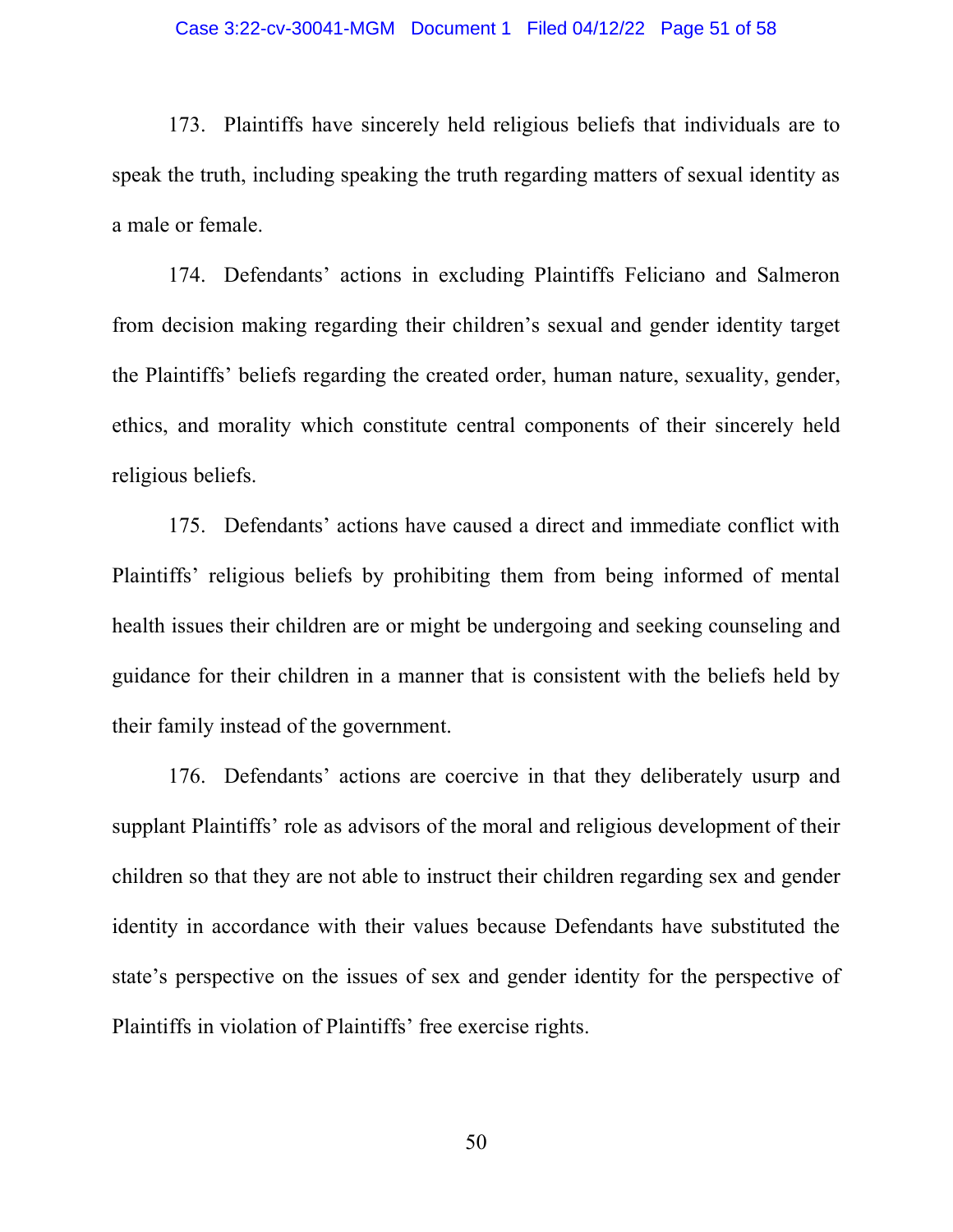# Case 3:22-cv-30041-MGM Document 1 Filed 04/12/22 Page 52 of 58

177. Defendants' actions are neither neutral nor generally applicable, but rather specifically and discriminatorily target the religious speech, beliefs, and viewpoint of Plaintiffs and thus expressly constitute a substantial burden on sincerely held religious beliefs that are contrary to Defendants' viewpoint regarding gender identity and affirmation of a discordant gender identity.

178. No compelling state interest justifies the burdens Defendants have imposed and are imposing on Plaintiffs' rights to the free exercise of religion.

179. Defendants' actions are not the least restrictive means to accomplish any permissible government purpose Defendants seek to serve.

180. Defendants' violation of Plaintiffs' rights to free exercise of religion has caused, is causing, and will continue to cause Plaintiffs to suffer undue and actual hardships.

181. Defendants' violation of Plaintiffs' rights to free exercise of religion has caused, is causing, and will continue to cause Plaintiffs to suffer irreparable injury. Plaintiffs have no adequate remedy at law to correct the continuing deprivation of their most cherished constitutional liberties.

# **PRAYER FOR RELIEF**

WHEREFORE, Plaintiffs request the following relief:

1. A declaration that Defendants have violated Plaintiffs' fundamental rights as parents, under the United States and Massachusetts constitutions and other laws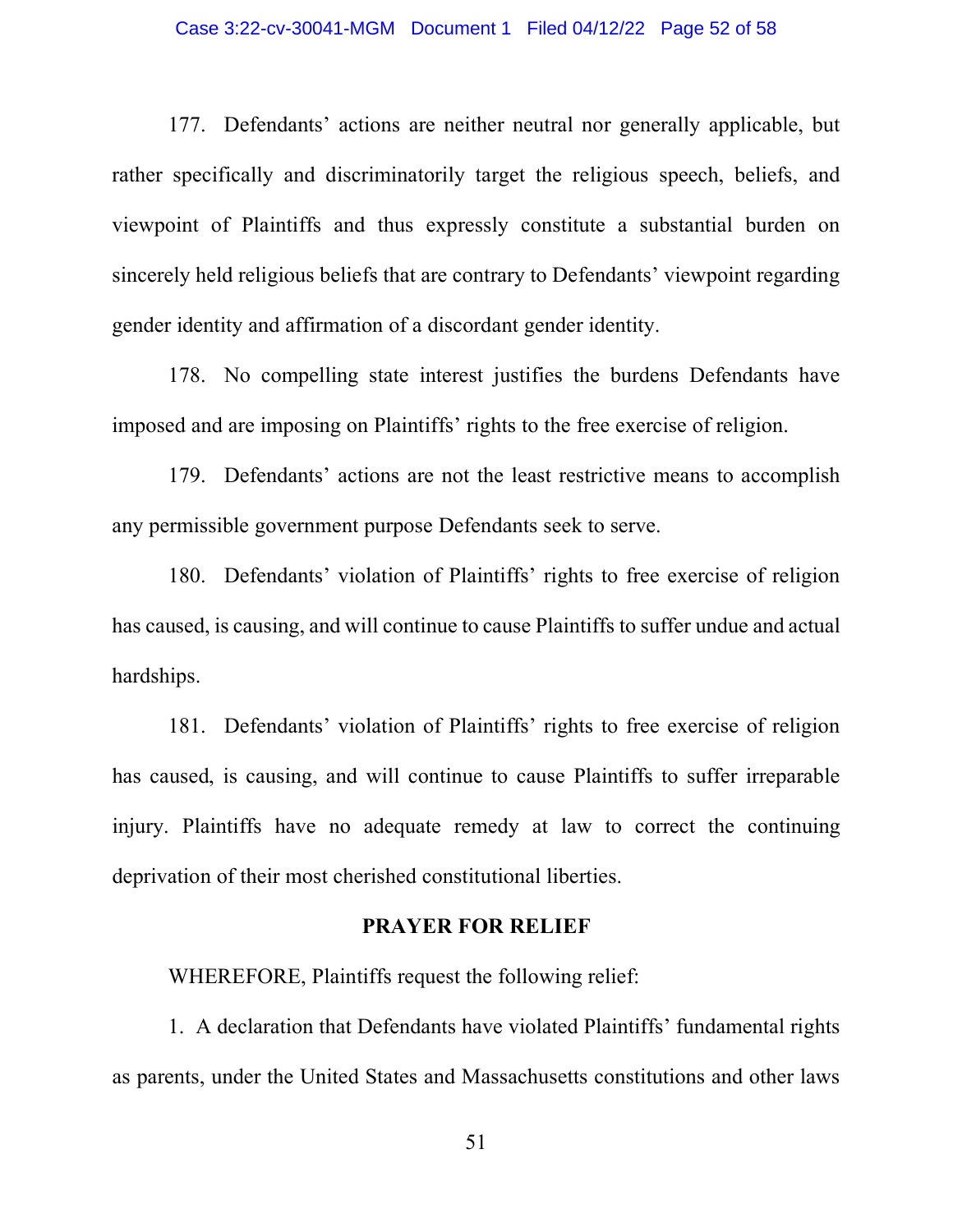to the extent that they: a) have implemented a Protocol, *i.e., de facto* policy to conceal from parents when their children express a discordant gender identity and are being affirmed in that identity through the use of, *inter alia,* alternate preferred opposite sex names and pronouns; b) actively implement and reinforce the Protocol through surreptitious meetings with minor children to discuss gender identity and promote experimenting with alternative gender identities; c) actively and intentionally nurture in children distrust of their parents by questioning the parents' support and care for their children when they express a discordant gender identity; d) actively and intentionally direct school staff to deceive parents by using given names and pronouns in communications with parents but otherwise affirming a minor child's preferences.

2. A declaration that teachers and staff: a) may not facilitate a child's social transition to a different gender identity at school without parental notification and consent; b) must communicate with parents if they have reason to believe their child may be dealing with gender confusion or dysphoria, without first obtaining the child's consent; and c) may not attempt to deceive parents by, *inter alia,* using different names and pronouns around parents than are used in school;

3. A declaration that the Protocol and any associated policies and procedures are to be publicly rescinded and parents notified that the Protocol and associated policies and procedures have been rescinded.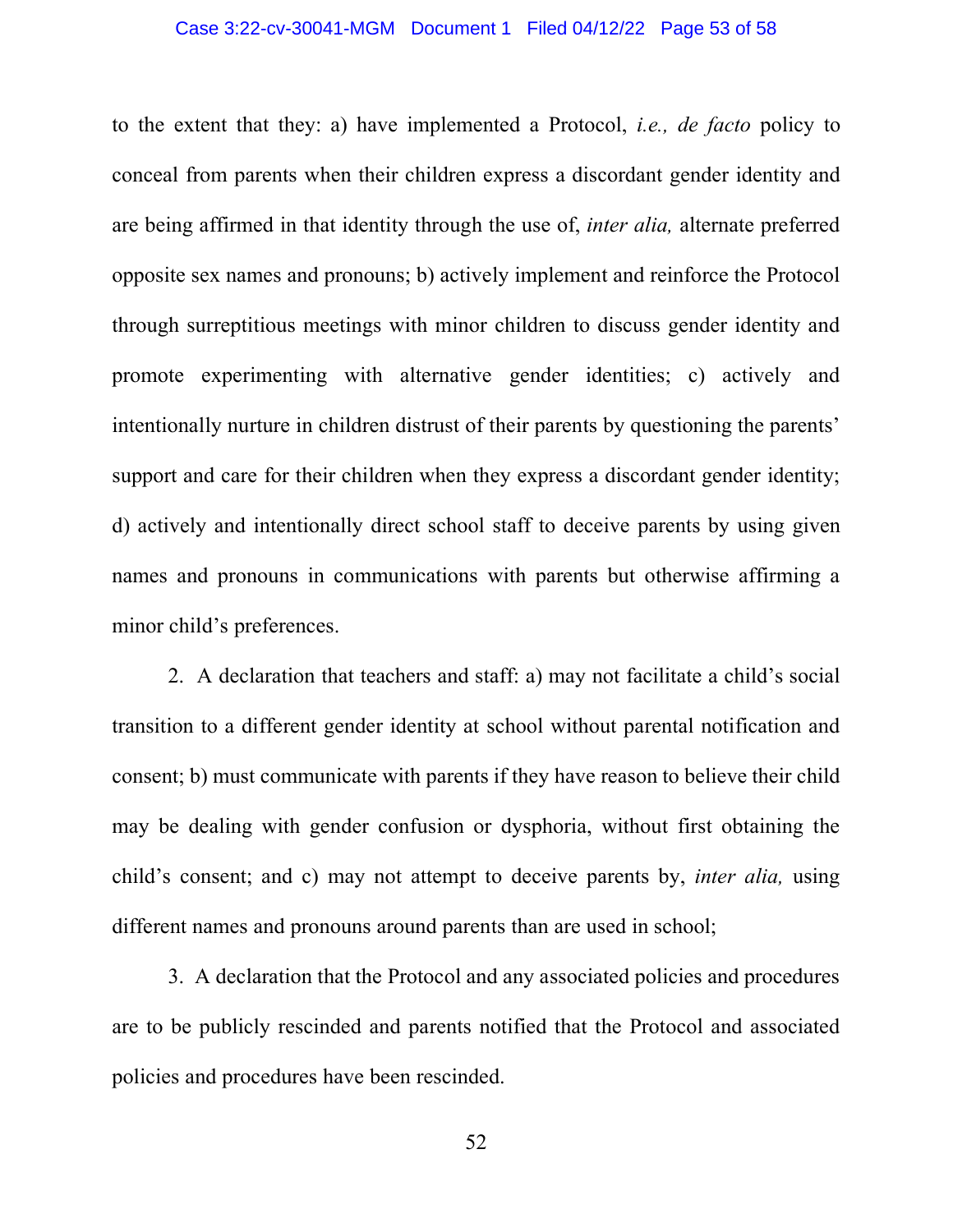4. Preliminary and permanent injunctions prohibiting Defendants, their employees, agents and third parties acting at their direction from: a) Using, referencing, relying on, or otherwise acknowledging the Protocol and associated policies and procedures as guidance for Ludlow Public Schools' staff and administrators; b) Training staff to exclude parents from discussions, meetings, and other interventions with the parents' children related to the children's assertion of a discordant gender identity; c) Failing to notify parents when their children express the belief that they have a discordant gender identity and want to take actions to affirm that identify; d) Failing or refusing to abide by parents' instructions concerning their children's discordant gender identity; e) Meeting with children to discuss or engaging in counseling or advocacy regarding the children's gender confusion or discordant gender identity without notice to and the consent of their parents.

5. Preliminary and permanent injunctions prohibiting Defendants, their employees, agents and third parties acting at their direction from instructing, directing, or encouraging Ludlow Public Schools staff to participate in programs, initiatives, activities, or discussions in which Ludlow Public Schools staff promise children that their parents will not be told about children's disclosures related to a belief that they have a discordant gender identity.

6. For nominal damages;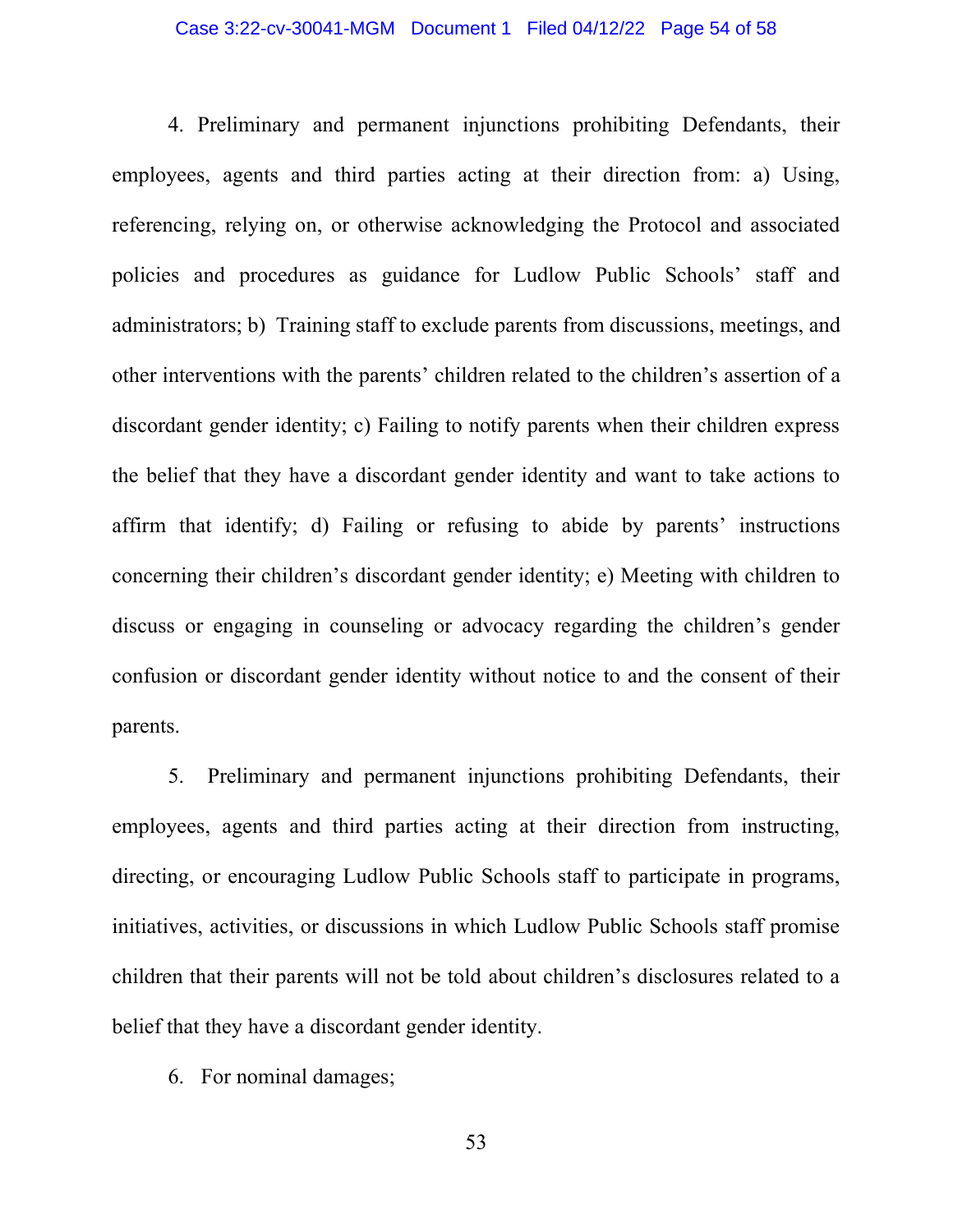7. For compensatory damages according to proof for the injuries caused by

Defendants' acts and omissions, as proven at trial;

8. For attorneys' fees and costs under 42 U.S.C. § 1988;

 $\mathcal{L}_\text{max}$  and  $\mathcal{L}_\text{max}$  and  $\mathcal{L}_\text{max}$  are the contract of the contract of the contract of the contract of the contract of the contract of the contract of the contract of the contract of the contract of the con

9. For such other relief as the Court deems proper.

Dated: April 12, 2022.

 /s/ Andrew Beckwith MA Bar No. 657747 Massachusetts Family Institute 401 Edgewater Place, Suite 580 Wakefield, MA 01880 781.569.0400 andrew@mafamily.org

Vernadette R. Broyles (GA Bar No. 593026)\* Mary E. McAlister (VA Bar No. 76057)\* CHILD & PARENTAL RIGHTS CAMPAIGN, INC. 5805 State Bridge Rd., Suite G310 Johns Creek, GA 30097 770.448.4525 vbroyles@childparentrights.org mmcalister@childparentrights.org \* pro hac vice admissions pending Attorneys for Plaintiffs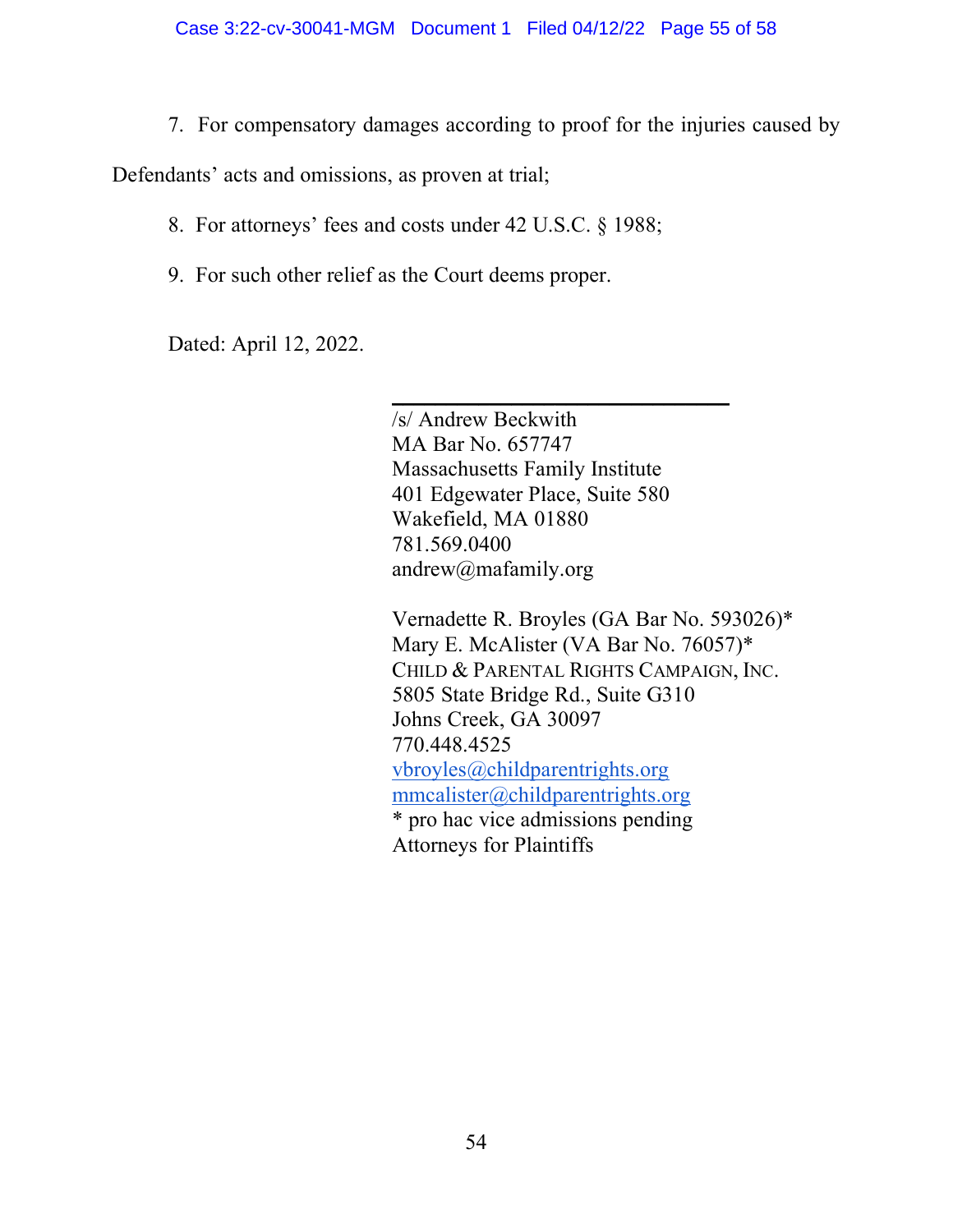# **VERIFICATION**

I, Stephen Foote, am over the age of 18 and am a Plaintiff in this action. I testify under penalty of perjury under 28 U.S.C. §1746 that I have read the foregoing Complaint and the factual allegations contained in it and to the best of my knowledge the facts contained therein are true and correct.

Executed on-March-, 2022 at Ludlow, Massachusetts.  $Apri$  7

Stylves Jeste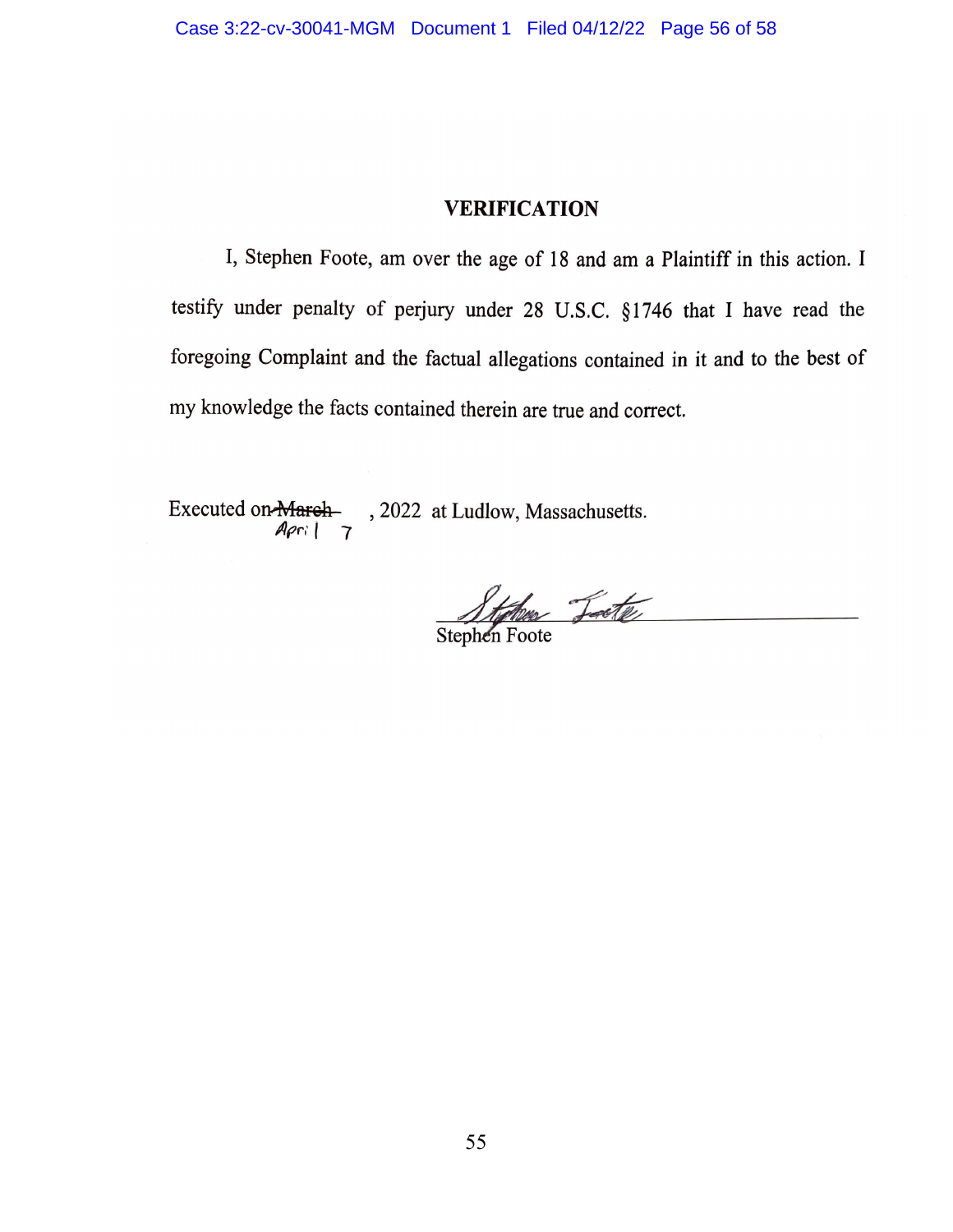# **VERIFICATION**

I, Marissa Silvestri, am over the age of 18 and am a Plaintiff in this action. I testify under penalty of perjury under 28 U.S.C. §1746 that I have read the foregoing Complaint and the factual allegations contained in it and to the best of my knowledge the facts contained therein are true and correct.

Executed on March , 2022 at Windsor, Connecticut. April  $\tau$ 

56